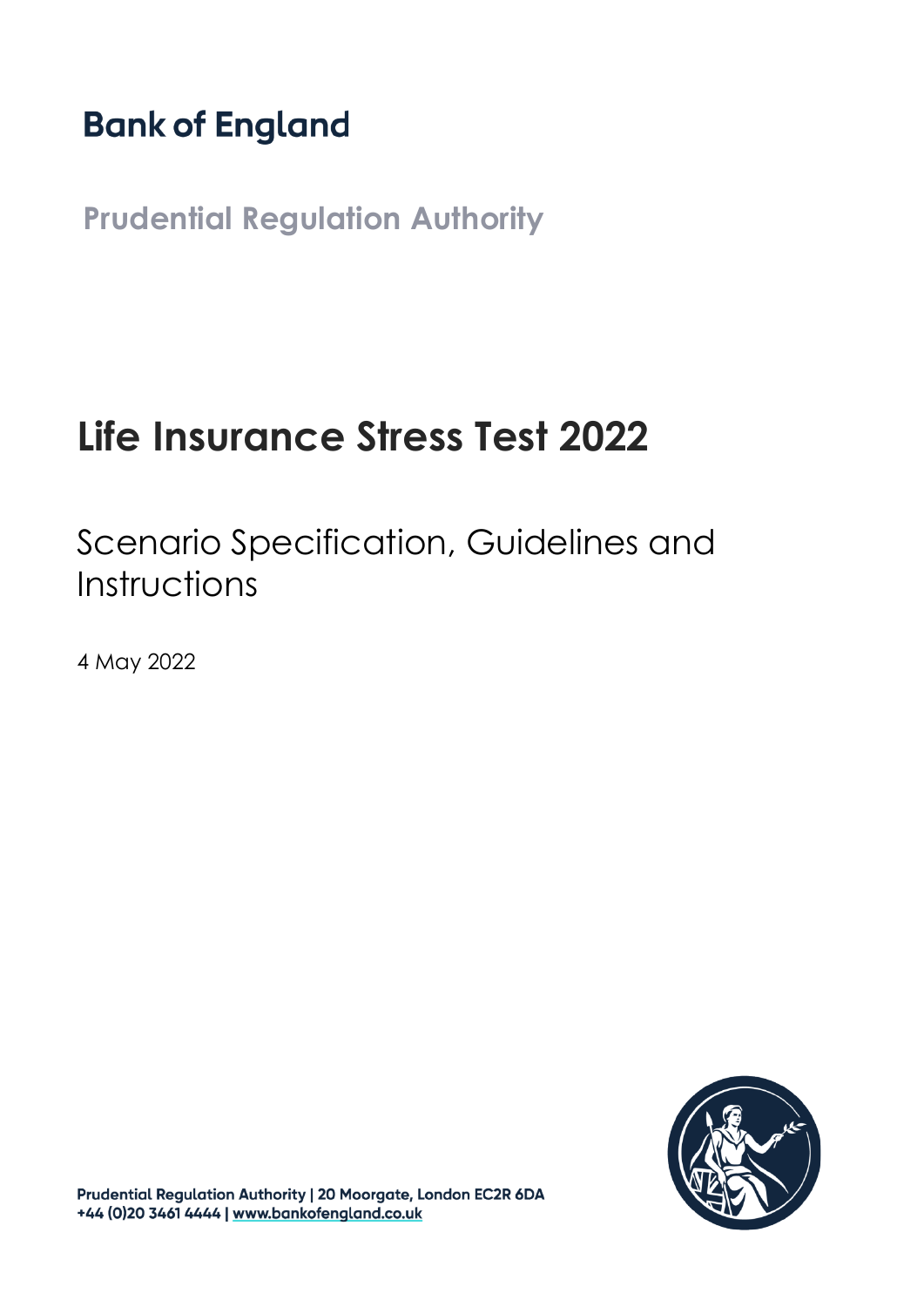# **Contents**

| <b>Introduction</b>                                                              | 3  |
|----------------------------------------------------------------------------------|----|
| <b>Objectives</b>                                                                | 5  |
| <b>Entities in scope</b>                                                         | 5  |
| <b>LIST scenario executive summary</b>                                           | 6  |
| Structure of the life insurance stress test                                      | 8  |
| <b>Accounting and reporting</b>                                                  | 10 |
| Section A - Life insurers scenario specification                                 | 15 |
| Section B - Data submissions process                                             | 25 |
| Annex 1 Q&A for life insurance participants including responses to firm feedback |    |
| from the first and second request for technical input (life insurance)           | 32 |
| Annex 2 Institutions invited to take part                                        | 41 |
| <b>Annex 3 Abbreviations</b>                                                     | 42 |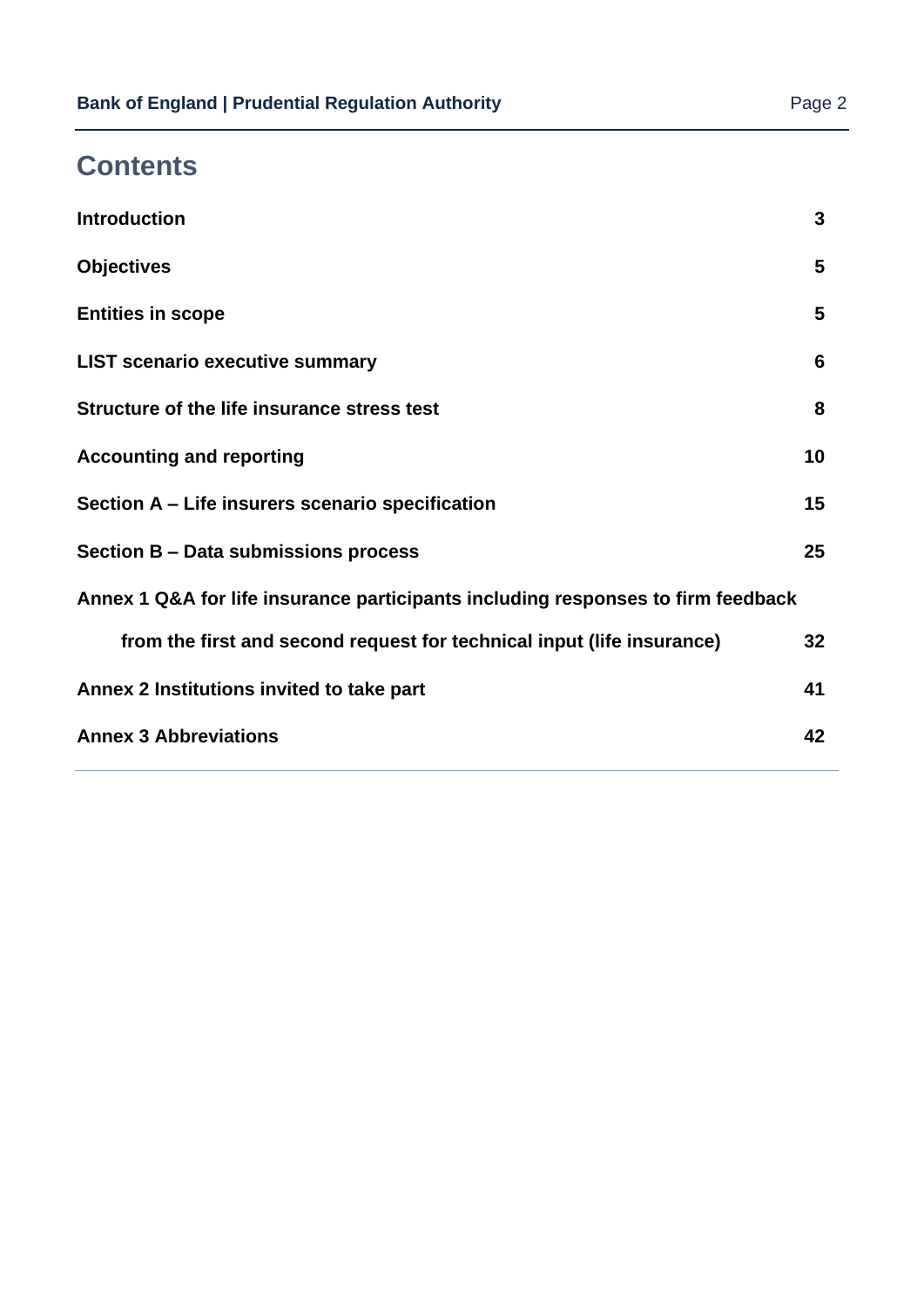# <span id="page-2-0"></span>**Introduction**

This document provides instructions for completing the PRA's Life Insurance Stress Test (LIST) 2022.

*\_\_\_\_\_\_\_\_\_\_\_\_\_\_\_\_\_\_\_\_\_\_\_\_\_\_\_\_\_\_\_\_\_\_\_\_\_\_\_\_\_\_\_\_\_\_\_\_\_\_\_\_\_\_\_\_\_\_\_\_\_\_\_\_\_\_\_\_\_\_\_\_\_\_\_\_\_\_\_\_\_\_\_\_\_\_\_\_\_*

#### **The deadline for submission for this exercise is: 5pm, Wednesday 28 September 2022**

The previous exercise was conducted in 2019, with the industry feedback published in June 2020<sup>1</sup> .

For the 2022 exercise, we have made some notable changes as set out below.

We have changed the specification:

• The use of a staged approach for the scenario, and setting out the permitted management actions at each stage, is designed to achieve greater consistency and will more readily enable the PRA to identify differing approaches across firms.

We have redesigned the data reporting requirements:

• The amount and granularity of data captured in the quantitative templates has been reduced.

We have added a request for additional quantitative and qualitative details that will inform our view of a firm's stress test governance and risk management:

- In addition to the quantitative templates, firms are asked to provide a "Results and basis of preparation" (RBP) report. Each firm is required to set out in the RBP report its governance process and quality assurance in completing this exercise, as well as to provide a narrative around the results, including the conclusions, limitations, data or modelling issues and its approach to validation of the results.
- Firms are also asked to provide information on management actions, liquidity resources and Equity Release Mortgages (ERMs) through the scenario stages.

For completeness, the overall structure of the documents provided is as follows:

• this document provides the instructions for completing the quantitative templates;

<sup>1</sup> **[https://www.bankofengland.co.uk/-/media/boe/files/prudential-regulation/letter/2020/insurance-stress-test-2019](https://www.bankofengland.co.uk/-/media/boe/files/prudential-regulation/letter/2020/insurance-stress-test-2019-feedback.pdf) [feedback.pdf](https://www.bankofengland.co.uk/-/media/boe/files/prudential-regulation/letter/2020/insurance-stress-test-2019-feedback.pdf)**.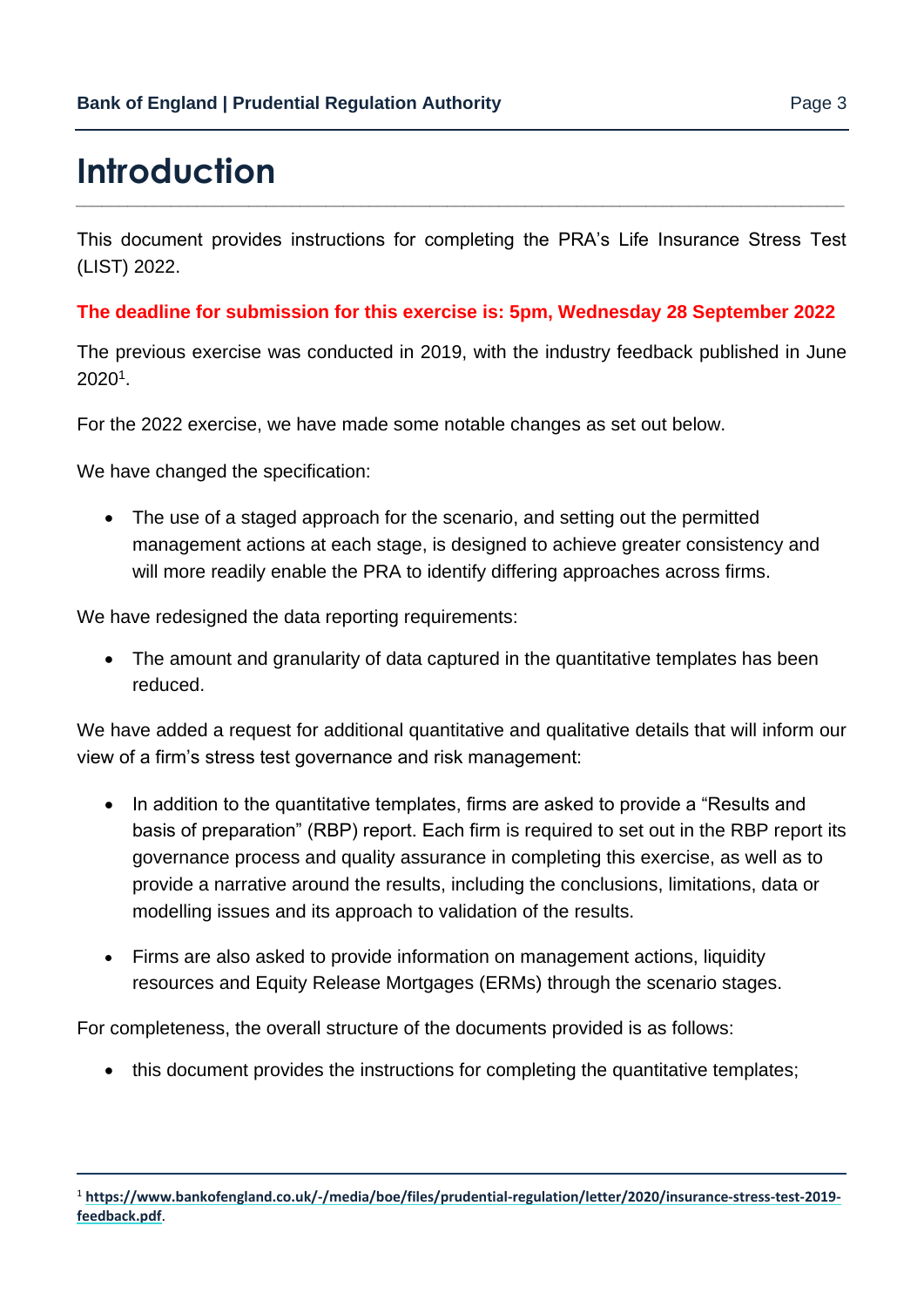- the quantitative templates specify the nature and structure of the numerical information that needs to be provided for each stage of the scenario; and
- the requirements for the RBP report document sets out the qualitative information that firms will need to submit.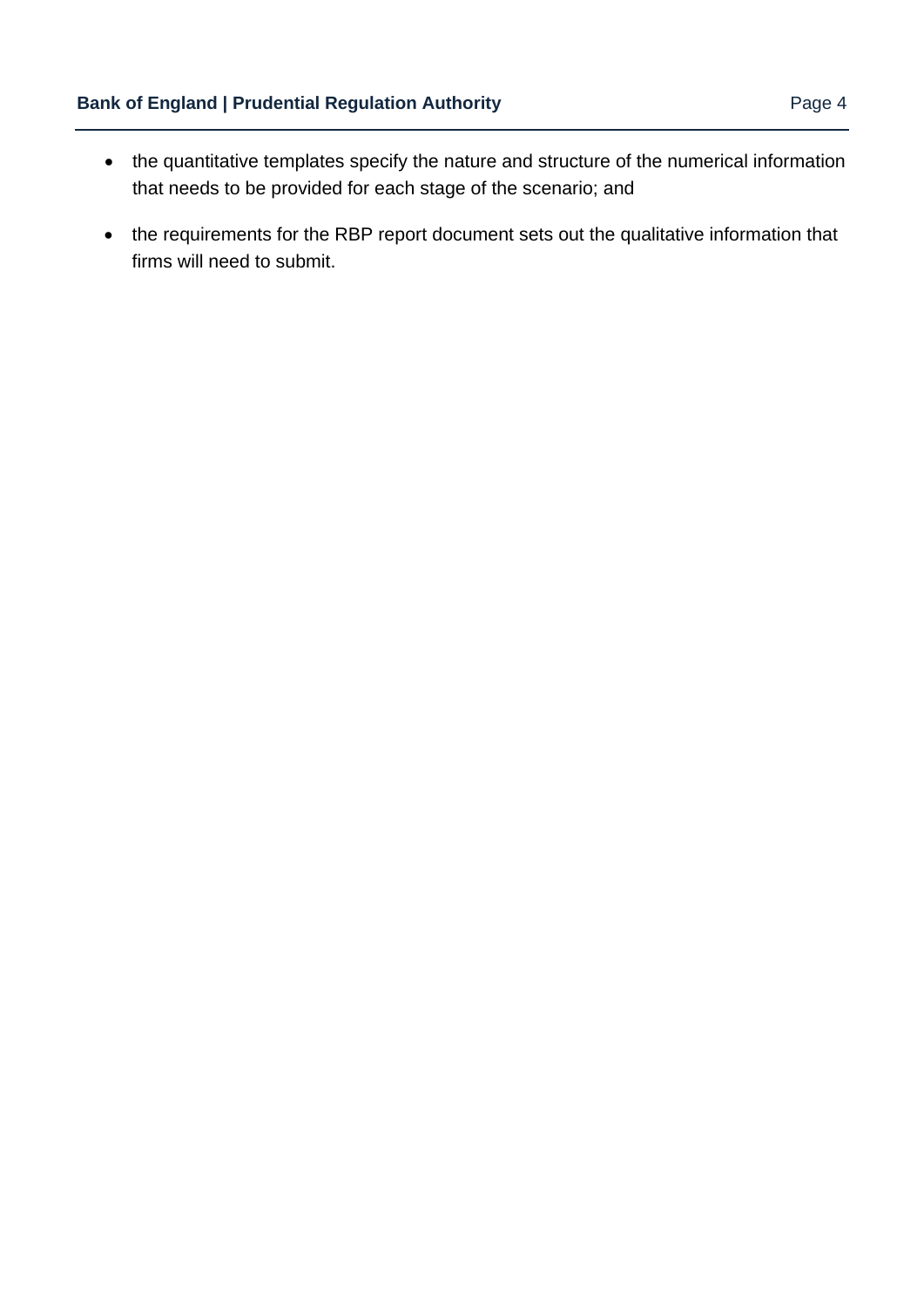# <span id="page-4-0"></span>**Objectives**

The PRA has three objectives in conducting this exercise:

1. *Assess sector resilience to severe but plausible adverse scenarios*: For life insurers, we are focussing on the consequences of severe disruption in financial markets, affecting both rates and market liquidity, followed by an additional longevity shock.

*\_\_\_\_\_\_\_\_\_\_\_\_\_\_\_\_\_\_\_\_\_\_\_\_\_\_\_\_\_\_\_\_\_\_\_\_\_\_\_\_\_\_\_\_\_\_\_\_\_\_\_\_\_\_\_\_\_\_\_\_\_\_\_\_\_\_\_\_\_\_\_\_\_\_\_\_\_\_\_\_\_\_\_\_\_\_\_\_\_*

- 2. *Guide supervisory activity*: The process of stress testing yields valuable information about a firm's vulnerability as well as modelling and risk management capabilities. For example, it might highlight shortcomings in proxy modelling capability, or excessive reliance on liquidity in particular financial markets. We will follow up any such findings, if material, in our assessment of key risks of firms and in setting supervisory priorities and work plans.
- 3. *Enhance the PRA's and firms' ability to respond to future shocks (support capacity building)*: The information we gather enhances the PRA's ability to run desk-based analysis of new shocks and be better prepared to assess sector resilience and respond in the event of similar scenarios occurring. Aggregating responses to questions about management actions will allow the PRA to plan better to mitigate the collective, systemic impacts of such actions, and will support firms in understanding the potential market implications of their decisions.

**The LIST 2022 results will guide supervisory activity and focus; it is not a pass/fail exercise.**

# <span id="page-4-1"></span>**Entities in scope**

UK life insurers with significant annuity exposures will be requested to provide a separate submission for each of their solo UK legal entities with a significant annuity exposure. See **Annex 2** for entities in scope for this exercise.

*\_\_\_\_\_\_\_\_\_\_\_\_\_\_\_\_\_\_\_\_\_\_\_\_\_\_\_\_\_\_\_\_\_\_\_\_\_\_\_\_\_\_\_\_\_\_\_\_\_\_\_\_\_\_\_\_\_\_\_\_\_\_\_\_\_\_\_\_\_\_\_\_\_\_\_\_\_\_\_\_\_\_\_\_\_\_\_\_\_*

Where firms have not received a request to participate, they do not need to submit a response. Should firms wish to be included in the exercise, they should contact their supervisor at the PRA, copying in **[IST.2022@bankofengland.co.uk](mailto:IST.2022@bankofengland.co.uk)**.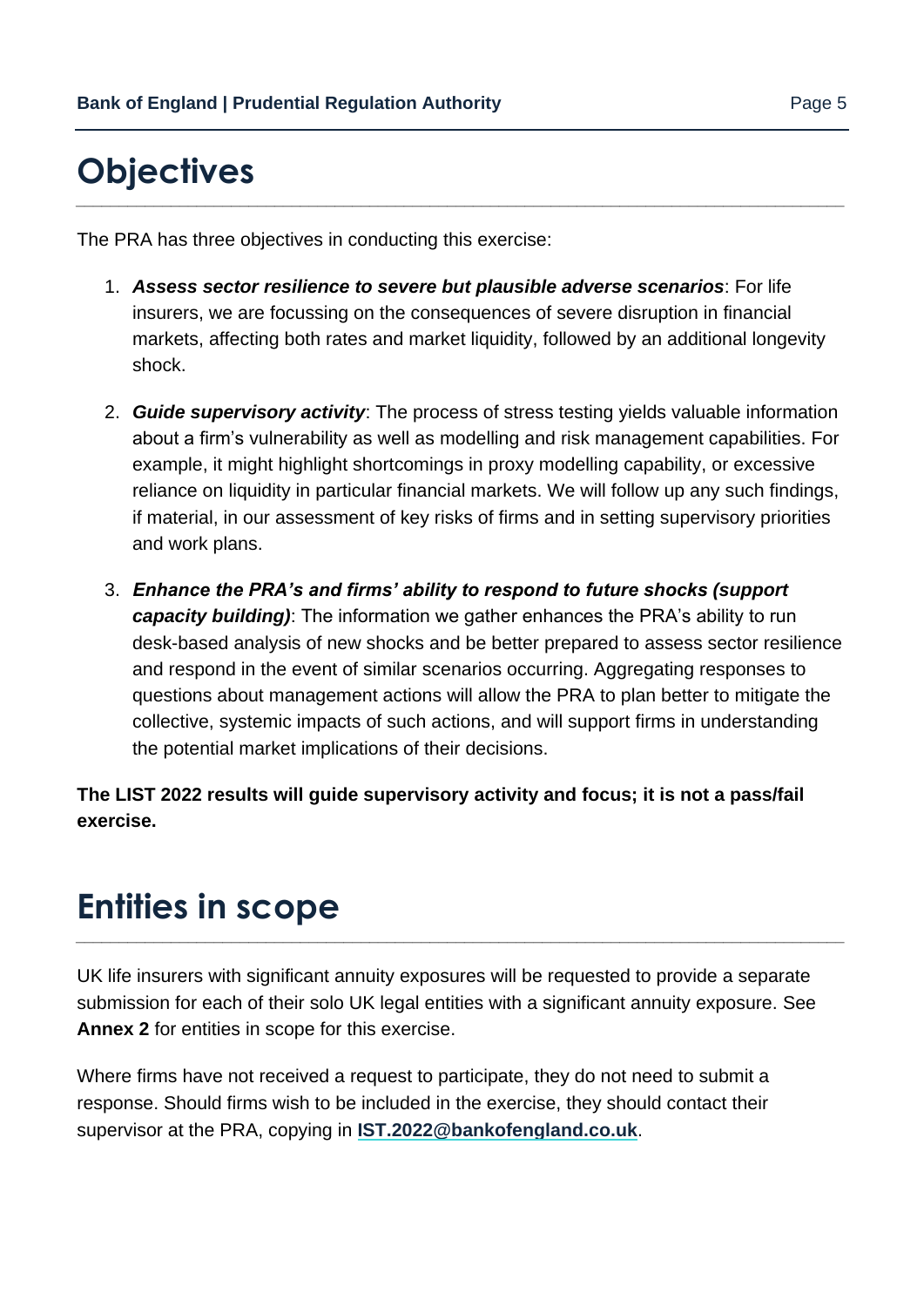# <span id="page-5-0"></span>**LIST scenario executive summary**

In the current heightened geopolitical and economic environment, and given the continued impact of Covid-19, the resilience of the financial sector remains paramount in order to ensure that the financial system can continue to support businesses and households. Firms need to assess and address the challenges of potential changes to the economic and claims environment.

*\_\_\_\_\_\_\_\_\_\_\_\_\_\_\_\_\_\_\_\_\_\_\_\_\_\_\_\_\_\_\_\_\_\_\_\_\_\_\_\_\_\_\_\_\_\_\_\_\_\_\_\_\_\_\_\_\_\_\_\_\_\_\_\_\_\_\_\_\_\_\_\_\_\_\_\_\_\_\_\_\_\_\_\_\_\_\_\_\_*

The financial resilience of the life insurance sector will be assessed by the Life Insurance Stress Test (LIST) 2022. The PRA will publish the sector's financial resilience assessment including aggregate numerical results following Stages 3 and 4 of the scenario, which allow firms to take credit for management actions.

LIST 2022 is independent of the PRA's Solvency II Review Project.

The scenario is set out with four stages capturing the evolution of the stresses and management actions within 1 year, and is summarised in **Figure 1** below. Across all stages it is envisaged that there will be no loss of Matching Adjustment (MA).

#### Stage 4: Stage 1: Stage 2: Stage 3: Initial Market Shock Developing Market Shock Profracted Market Shock Protracted Market & Longevity Shock No trading post stress No trading post stress except swaps Trading post stress: Swaps and Trading post stress: Swaps and (MA tests can be met) current liquid secondary markets current liquid secondary markets Stress: Stress: Stress: Stress: Interest rates: -50bps Interest rates: -50bps As per Stage 2 As per Stage 2 Residential Property: - 28% Equities: -33% plus plus Equities, commercial property: -33% ERM securitisations can be ERM securitisations can be ERM securitisations re-rated restructured restructured Option volatilities: +700bps plus Option volatilities: +700bps Longevity stress: 7.5% base table Credit rating downgrades incl. Credit rating downgrades incl. stress reinsurance: None reinsurance: 30% 1COS Credit spreads: e.g. Credit spreads: e.g. BBB +325bps BBB +240bps BBB downgrading to BB +520bps Post TMTP recalculation impact Post TMTP recalculation impact Post TMTP recalculation impact Post TMTP recalculation impact

#### **Figure 1: Life Insurance Stress Test (LIST) scenario**

Stage 1, the initial market shock, is a rapid financial market shock with Stage 2 developing this to allow for time lags for credit rating downgrades and a property value shock. The management actions restrictions have been set so that there is consistency between firms. They also reflect the fact that events can evolve rapidly and market illiquidity increases in stress.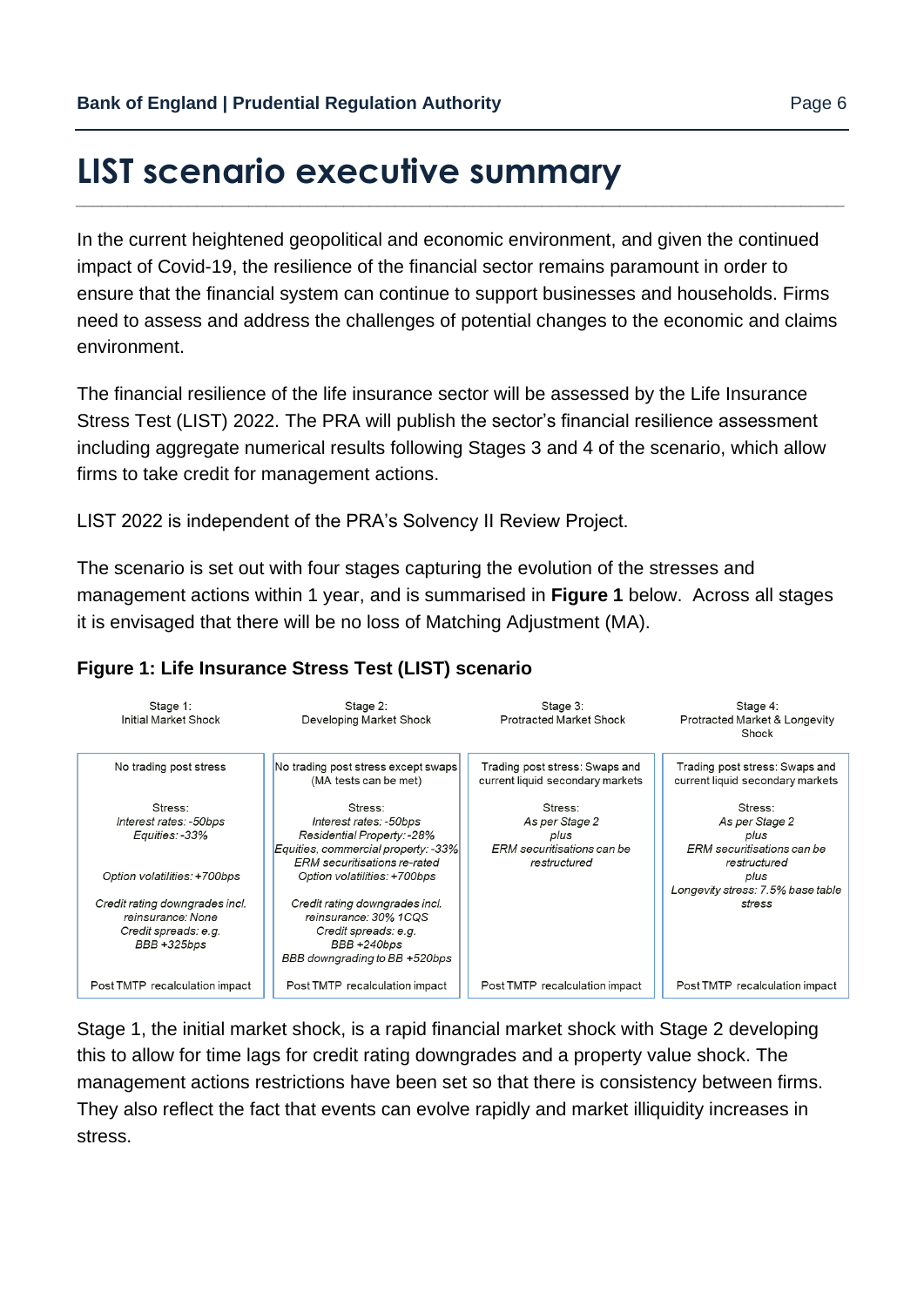Stages 3 and 4, being alternative end states with the latter including a longevity shock, both allow for the recognition of management actions that could be predictably and gradually implemented within 12 months, for example as trading conditions in financial markets permit.

The PRA considers that the four stage LIST 2022 scenario represents a plausible severe shock that (allowing for changes in longevity experience) could commence within 3 to 5 years. It is not intended to represent an event with a particular degree of severity as that will vary between firms according to their risk profiles. The scenario does not have a specific starting trigger event (since what could cause any particular stress scenario is not necessarily foreseeable). The scenario design and calibration has considered the speed of development of market shocks such as COVID-19 in March 2020, experience over the last 20 years and recent annual concurrent stress tests for banks and building societies.

The calibration of the commercial and residential property value stresses within the scenario, similar to the credit rating downgrade stress, take into account time lag before the full extent of the stress originating from an event is recognised. This considers a period beyond one year.

The risks stressed within the scenario take into account the most material risk exposures of most annuity insurers after allowing for risk mitigation. For this reason the level of inflation is (for simplicity) not stressed despite the developments since the start of 2022, including an increase in the short-term inflation outlook.

The scenario does not incorporate any specific Government or Bank of England policy or supervisory actions. This is because there is inherent uncertainty about actions that could be taken, timing and how financial markets would respond. The aggregate results of the scenario may therefore inform such policy or actions in the future (linked to the third IST objective).

The scenario has been designed to maximise consistency of timing of the recognition of management actions in order to achieve suitable comparability of firms' results and journeys through the scenario. It also seeks to balance the intentions that the scenario captures information on both capital and liquidity. To avoid the liquidity stress unduly affecting capital impacts for the first two scenario stages, firms may assume an unlimited liquidity line. This should avoid the loss of MA, the need to remove liabilities from a MA portfolio or an inability to meet margin and collateral calls.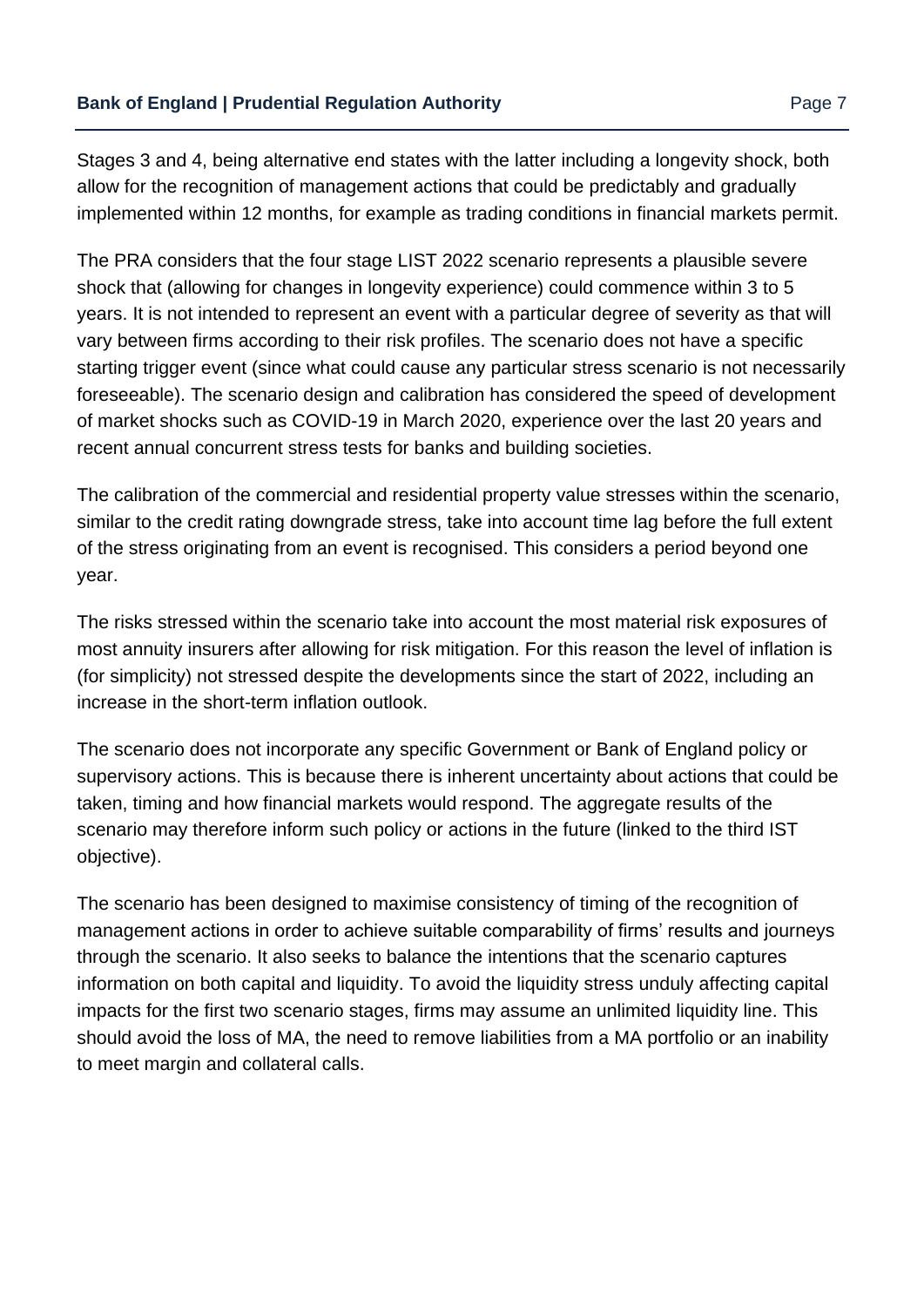# <span id="page-7-0"></span>**Structure of the life insurance stress test**

This exercise consists of one scenario with four stages, designed to capture adverse economic, liquidity, counterparty and longevity shocks. All four stages are designed to represent a set of events that could develop over a year: as such Stage 2 is assumed to occur after Stage 1; Stage 3 is assumed to occur after Stage 2; and Stage 4 is an alternative end state that is also assumed to occur after Stage 2. The purpose of Stage 2 is to provide an interim step between Stage 1 and Stage 3 or 4 with requirements to comply with MA tests, recognise collateralisation call requirements and re-rate ERM securitisations, while only having available a very limited range of management actions. The constraints are strictly to achieve consistency of firms' results by stage.

*\_\_\_\_\_\_\_\_\_\_\_\_\_\_\_\_\_\_\_\_\_\_\_\_\_\_\_\_\_\_\_\_\_\_\_\_\_\_\_\_\_\_\_\_\_\_\_\_\_\_\_\_\_\_\_\_\_\_\_\_\_\_\_\_\_\_\_\_\_\_\_\_\_\_\_\_\_\_\_\_\_\_\_\_\_\_\_\_\_*

Firms' responses in the RBP report will also support the PRA's supervisory objectives in areas including management actions, liquidity risk management, ERMs and annuity counterparty risk.

**Stage 1 (initial market shock)**: This is designed to represent an initial market shock where the impact is assessed prior to any management actions in relation to new reinsurance agreements or external trading in financial investments (including derivatives). This stage covers adverse movements in interest rates, credit spreads, equities and option volatilities.

*Stage 2* **(developing market shock)**: This follows on from the initial market shock to capture a lagging shock to credit ratings, commercial property and residential property. ERM securitisations will need to be re-rated. The impact is assessed prior to any management actions in relation to new reinsurance agreements or external trading in financial investments (including derivatives except interest rate and inflation swaps).

*Stage 3* **(protracted market shock)**: This is 12 months after the initial market shock. The impact is assessed after a limited range of management actions such as orderly implementation of external trading of liquid financial investments including derivatives, and ERM securitisations can be restructured.

*Stage 4* **(protracted market and longevity shock)**: This is an alternative end state to Stage 3 and incorporates an increase to longevity expectations. The impact is assessed after a limited range of management actions such as orderly implementation of external trading of liquid financial investments including derivatives, and ERM securitisations can be restructured.

This set-up requires firms to consider the financial impact and their possible management responses at each stage as the scenario evolves without anticipating the subsequent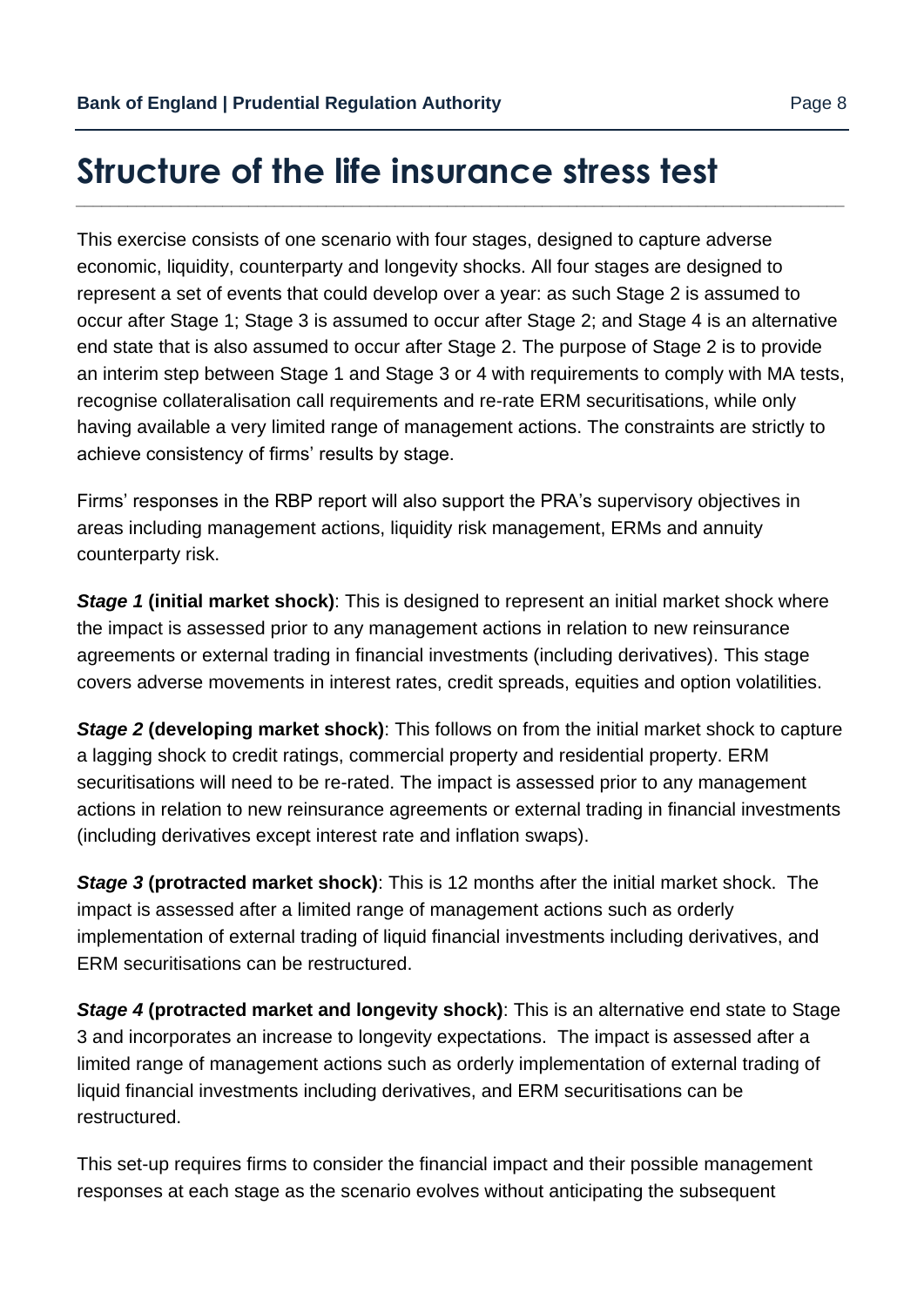evolution, which in an actual event would be uncertain (in other words firms must not assume perfect foresight).

For the PRA, this approach provides a basis for assessing whether firms have been consistent in their approach and methodology, as well as the ability to assess the plausibility and impact of firms' management actions in light of the sector response. The management actions recognisable in the scenario, in particular in Stages 1 and 2, are restricted where the decision time, cost, time to implement or impact (including on financial markets) are most uncertain. The intention from restricting most trading management actions until Stages 3 and 4 is so that the changes from Stage 2 to Stage 3, and from Stage 2 to Stage 4, are used to capture the key management actions impact consistently for all firms.

Although the four stages are loosely assumed to cover a one year period, for simplicity firms should assess the impact on both the asset and liability side as an instantaneous stress to their Solvency II year-end 2021 balance sheet.

The PRA has produced a Q&A (see **Annex 1**) to provide firms with technical clarifications.

*The PRA has designed these scenarios, including all parameters and calibrations, for the purpose of this stress testing exercise only. Firms should not interpret them as indicators of a PRA position on risk calibrations***.**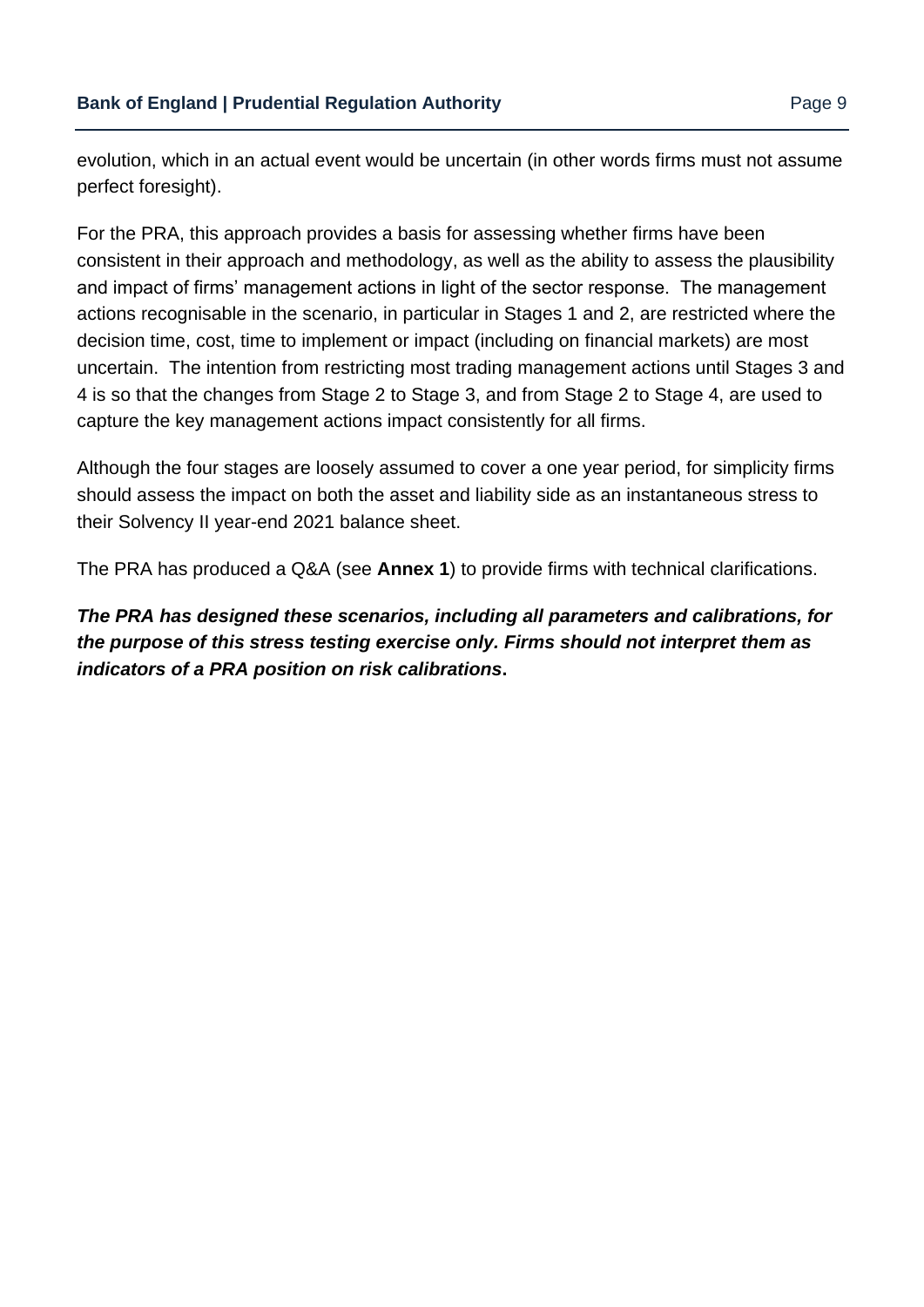### <span id="page-9-0"></span>**Accounting and reporting** *\_\_\_\_\_\_\_\_\_\_\_\_\_\_\_\_\_\_\_\_\_\_\_\_\_\_\_\_\_\_\_\_\_\_\_\_\_\_\_\_\_\_\_\_\_\_\_\_\_\_\_\_\_\_\_\_\_\_\_\_\_\_\_\_\_\_\_\_\_\_\_\_\_\_\_\_\_\_\_\_\_\_\_\_\_\_\_\_\_*

# **Accounting basis**

Firms are requested to provide a separate quantitative submission, on a Solvency II basis, for each UK solo legal entity within the scope of the exercise. Where a firm is uncertain as to the scope of its submission, it should consult with, and obtain the agreement of, its PRA supervisor.

## **General description**

The stress testing data templates have been developed in Microsoft Excel. Data requested in the templates will need to be submitted to the PRA via the BEEDS portal (see Section B "Data submissions process").

In the template provided with these instructions, the following data requests are included:

- basic information about the firm;
- summary (key metrics for each scenario);
- pre-stress information including balance sheet, Solvency Capital Requirement (SCR), Minimum Capital Requirement (MCR), own funds, reconciliation reserve and MA calculation information;
- post-stress information for each stage of the scenario including post-stress balance sheet, SCR, MCR, own funds, reconciliation reserve and MA calculation information; and
- reinsurer information for the opening balance sheet and after Stage 4.

*The required input cells are clearly labelled within the workbook. Do not add any rows, columns or new worksheets to the Workbook.*

# **Opening balance sheet, capital requirements, own funds and reinsurance**

Firms are required to provide, as at year-end 2021, their balance sheet, SCR, MCR, available own funds to meet the SCR and MCR, and reinsurance exposure information. The LIST template provides the necessary Solvency II Quantitative Reporting Template (QRT) references, where relevant.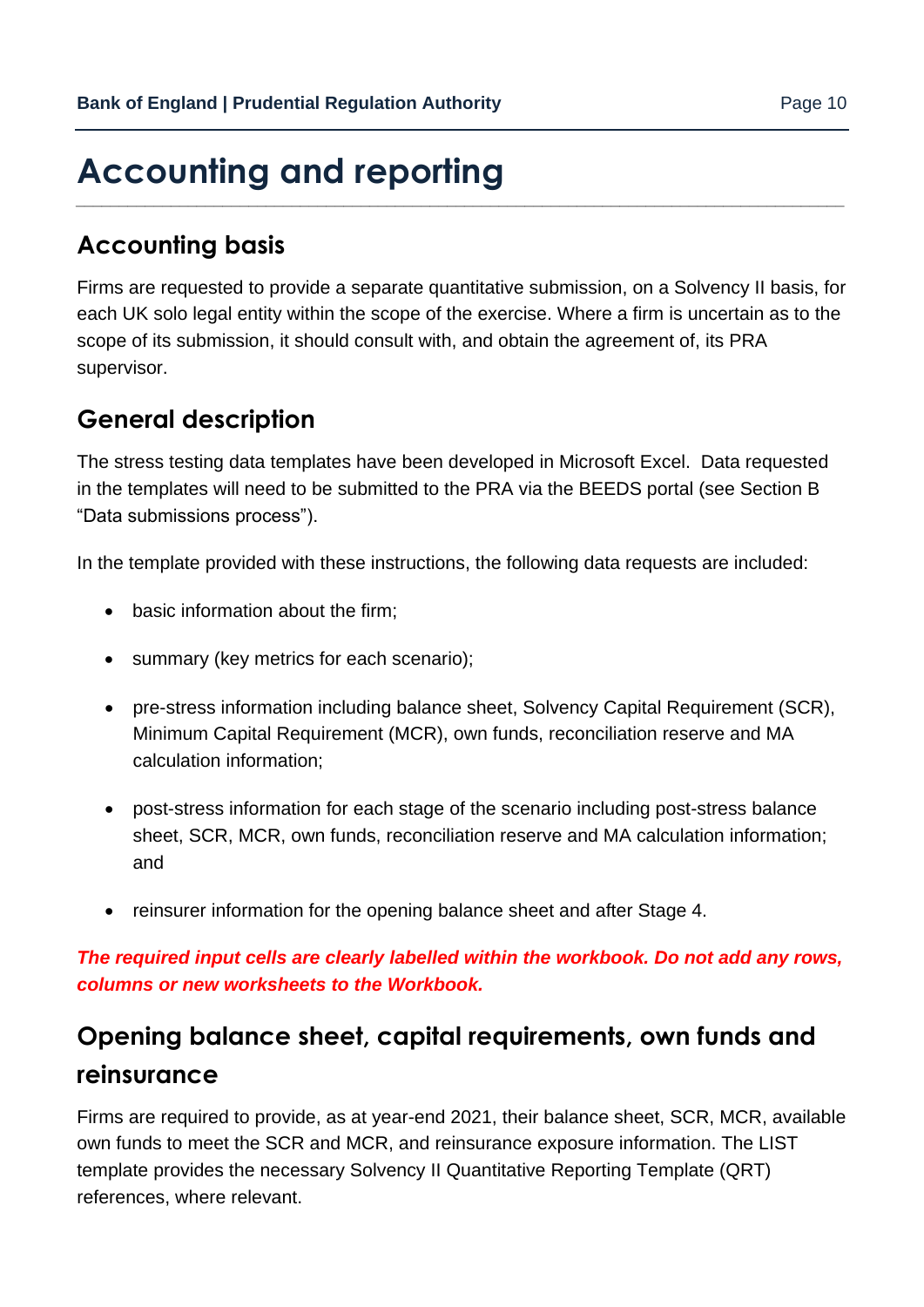# **Production of the balance sheet, capital requirements and own funds following each scenario stage**

Firms are asked to stress their year-end 2021 balance sheet by applying the scenario stage instantaneous shocks specified. Firms may then apply management actions as permitted for each scenario stage before recalculating their balance sheet, own funds (basic, ancillary and eligible), SCR and MCR. The balance sheet following each stage of the scenario should reflect the recalculated TMTP using an approach already agreed with the PRA. Reinsurance exposure is only required after the longevity shock in Stage 4.

The opening balance sheet including TMTP, own funds (basic, ancillary and eligible), SCR and MCR should be consistent with the year-end 2021 annual QRTs. The scenario stage stressed balance sheet, own funds (basic, ancillary and eligible), SCR and MCR should be of a standard equivalent to that which is sufficient for external unaudited public disclosure, for example capital market forward-looking financial statements or presentations on the business model.

# **Management actions**

Firms should disclose in the RBP report what management actions they have assumed at each stage of the scenario and how this would impact their own funds and SCR.

Any assumed management actions must be consistent with those that can be taken given the scenario narrative and that are realistic in the context of the firm's normal risk management governance. For the purposes of deciding which management actions to recognise, the following time horizons provide a guide. In determining what is realistic, sufficient time should be allowed for development, governance and orderly implementation allowing for market illiquidity:

- Stage  $1 -$  One day
- Stage  $2 -$  Within 1 month
- Stage 3 Within 12 months
- Stage  $4 -$  Within 12 months

Firms should set out in the RBP report the management actions that they have assumed, including lead time to deliver the implementation. Separately, each firm is requested to outline in the RBP report information on further management actions not included within the results that the firm could consider following the scenario.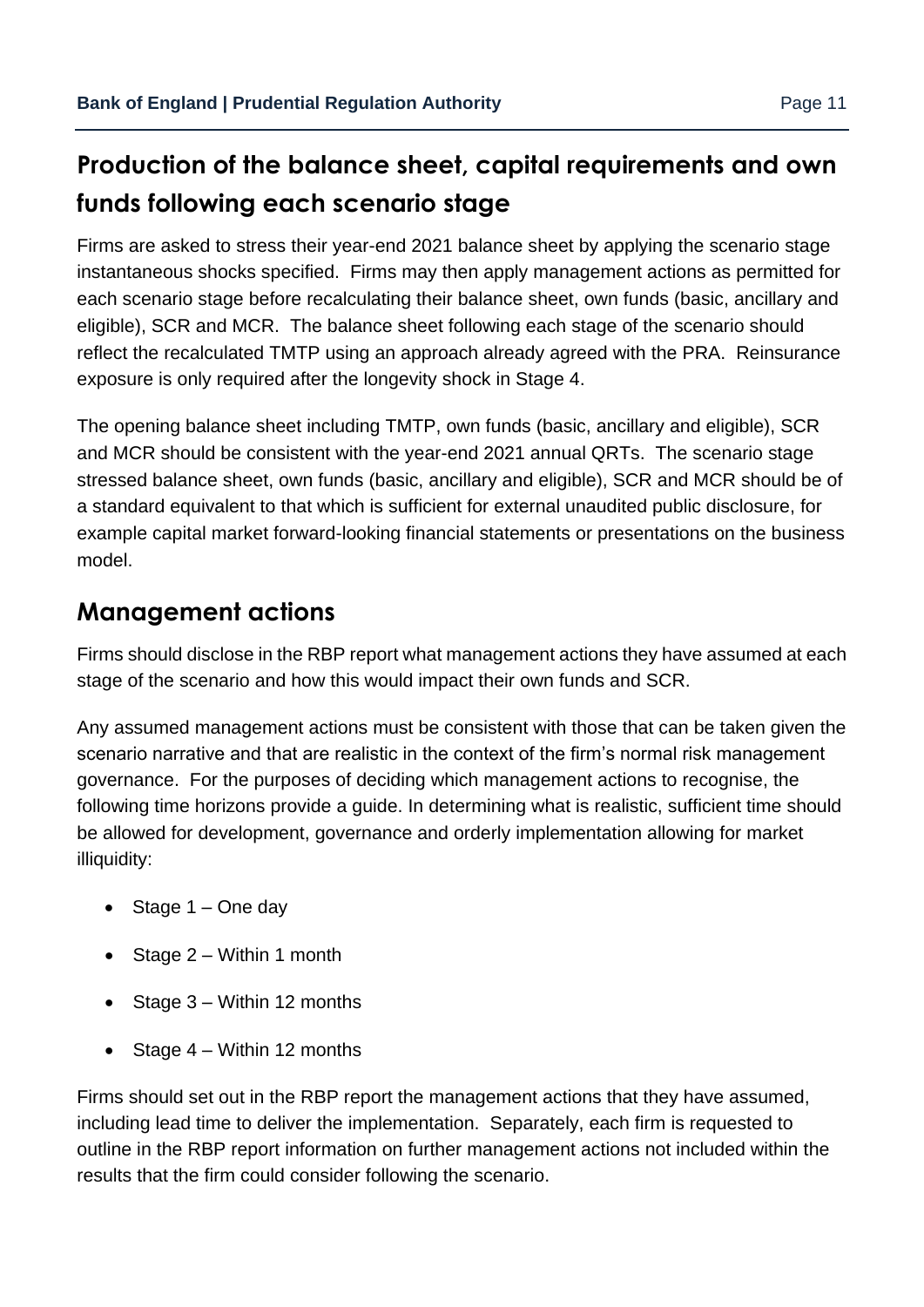Some firms may find that they have insufficient management actions to restore compliance with MA requirements post-stress notwithstanding Stage 1 permits MA matching tests not to be met without loss of MA. In any stage where this occurs, firms should seek to remove liabilities from the MA portfolio so that an MA compliant position can be achieved prior to determining the post-stress SCR. The balance sheet position should be shown following this action, but where this action is taken, firms should clearly state this and provide details including quantitative information as to the impact of the action in the RBP report. The poststress SCR should be based on the MA compliant position.

Where a firm anticipates re-capitalisation plans, the firm should provide this information, but should not assume that new capital will be in place before year-end 2022 unless existing contractual arrangements allow for this. Details of any such contractual arrangements should be included in the RBP report.

# **Internal models (IMs)**

Firms with an approved (full or partial) IM need only provide the IM SCR view based on their approved IM as at year-end 2021. Firms in the IM approval process (IMAP), or undertaking major model changes during 2022, should discuss with the PRA on what additional alternative basis/bases they may be able to provide results and whether this would significantly impact the results, management actions and conclusions. There is no requirement for firms to provide additional alternative basis/bases results. For all other firms on the Standard Formula, including firms intending to make an IM application after 2022, the SCR should be based on the Standard Formula.

Firms with an approved (full or partial) IM may not make changes to their IM, including calibrations for the purposes of the LIST 2022 exercise, except the regular changes required to reflect the stressed initial financial conditions.

# **Reporting of ring-fenced funds**

The LIST quantitative template has been designed to enable the PRA to understand the impact on firm-level solvency coverage (with and without the recalculation of TMTP), SCR, MCR, the amount and quality of own funds and the amount and quality of eligible own funds under each stage of the scenario.

The balance sheet information should be split between; a) the main fund for a mutual or (for proprietary companies) funds other than ring-fenced funds (including any MA portfolio(s) that are part of those funds); b) the remaining ring-fenced funds (including any MA portfolio(s) that are part of those funds). This split is requested due to restrictions on the transferability of the own funds within ring-fenced funds. The RBP report is intended to be used by firms to provide more detail where firms have one or more ring-fenced funds so that the PRA can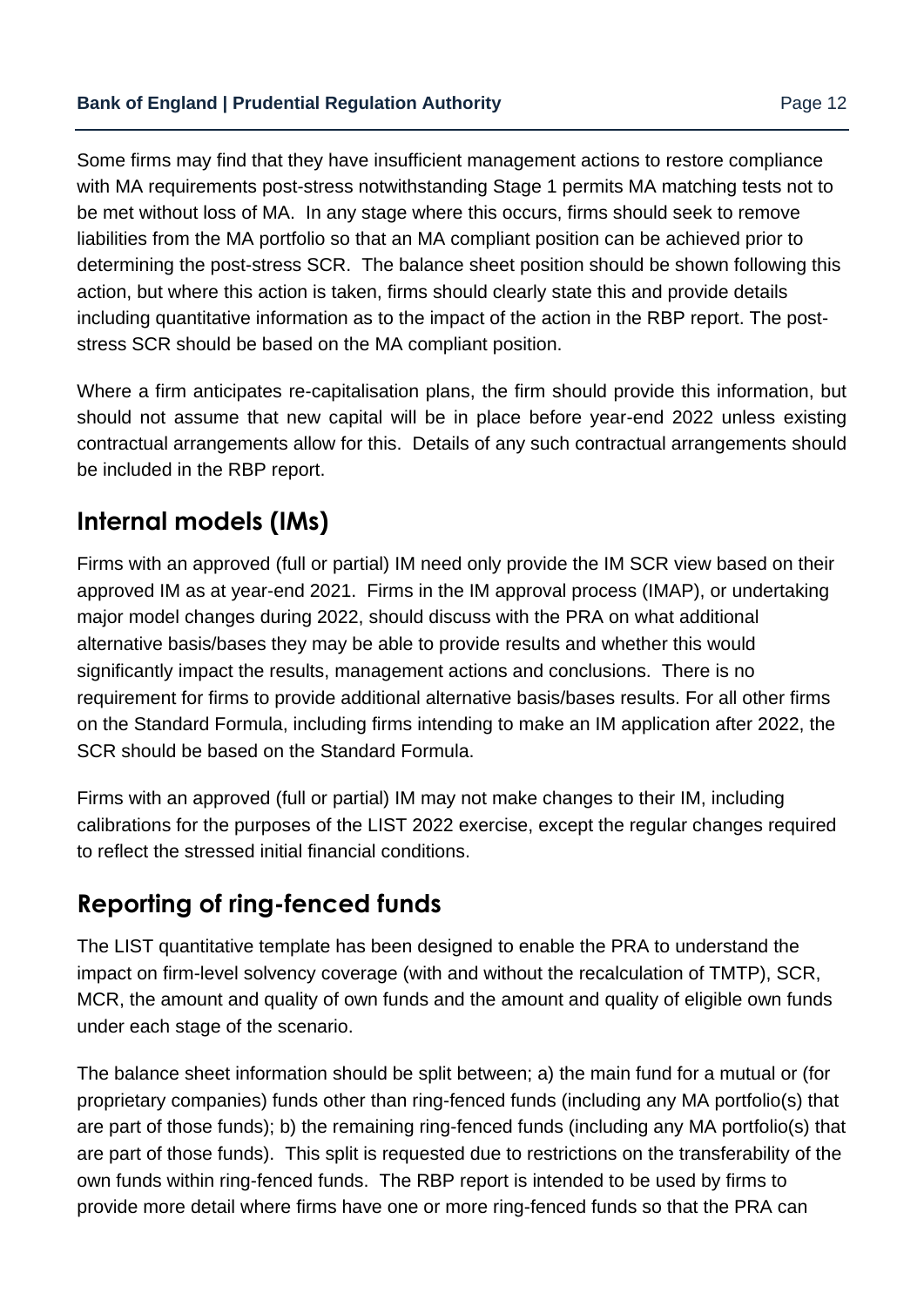understand how these have impacted the firm-level view and the anticipated strength of the ring-fenced funds in stress.

# **Reporting of reinsurance**

The LIST quantitative template is designed to enable the PRA to understand the impact on reinsurance counterparty exposure with information requested (in the 'Reinsurance' tab) only for the opening balance sheet and post scenario Stage 4 (protracted market and longevity shock).

# **Public disclosure**

The PRA will not publish any firm specific information as part of this exercise. Where there is a need to take firm-specific supervisory action, the PRA will do so as part of its normal supervisory engagement with the firm.

The PRA intends to publish a Dear CEO letter containing its findings at an aggregate level, drawing attention to sectoral findings or learnings of interest at a market level.

# **Queries**

All queries should be submitted to **[IST.2022@bankofengland.co.uk](mailto:IST.2022@bankofengland.co.uk)**, copying in the firm's PRA supervisor. Please ensure that the firm name and FRN is included in the subject of the email.

# **Enclosures**

| a) | Life Insurance Stress Test 2022 - Template                                                                              | Structured data template to record<br>results                                 |
|----|-------------------------------------------------------------------------------------------------------------------------|-------------------------------------------------------------------------------|
| b) | Risk-free curves as of 31 December 2021 - LIST<br>Stage 1                                                               | Files containing Solvency II technical<br>information for use in the scenario |
|    | <b>Risk-free Volatility Adjustment portfolios as of 31</b><br>December 2021 - LIST Stage 1                              | stages                                                                        |
|    | Smith-Wilson extrapolation parameters as of 31<br>December 2021 - LIST Stage 1                                          |                                                                               |
|    | Risk-free Fundamental Spreads, Probability of<br>Default and Cost of Downgrade as of 31 December<br>2021 - LIST Stage 1 |                                                                               |
|    | Risk-free curves as of 31 December 2021 - LIST<br>Stages 2 to 4                                                         |                                                                               |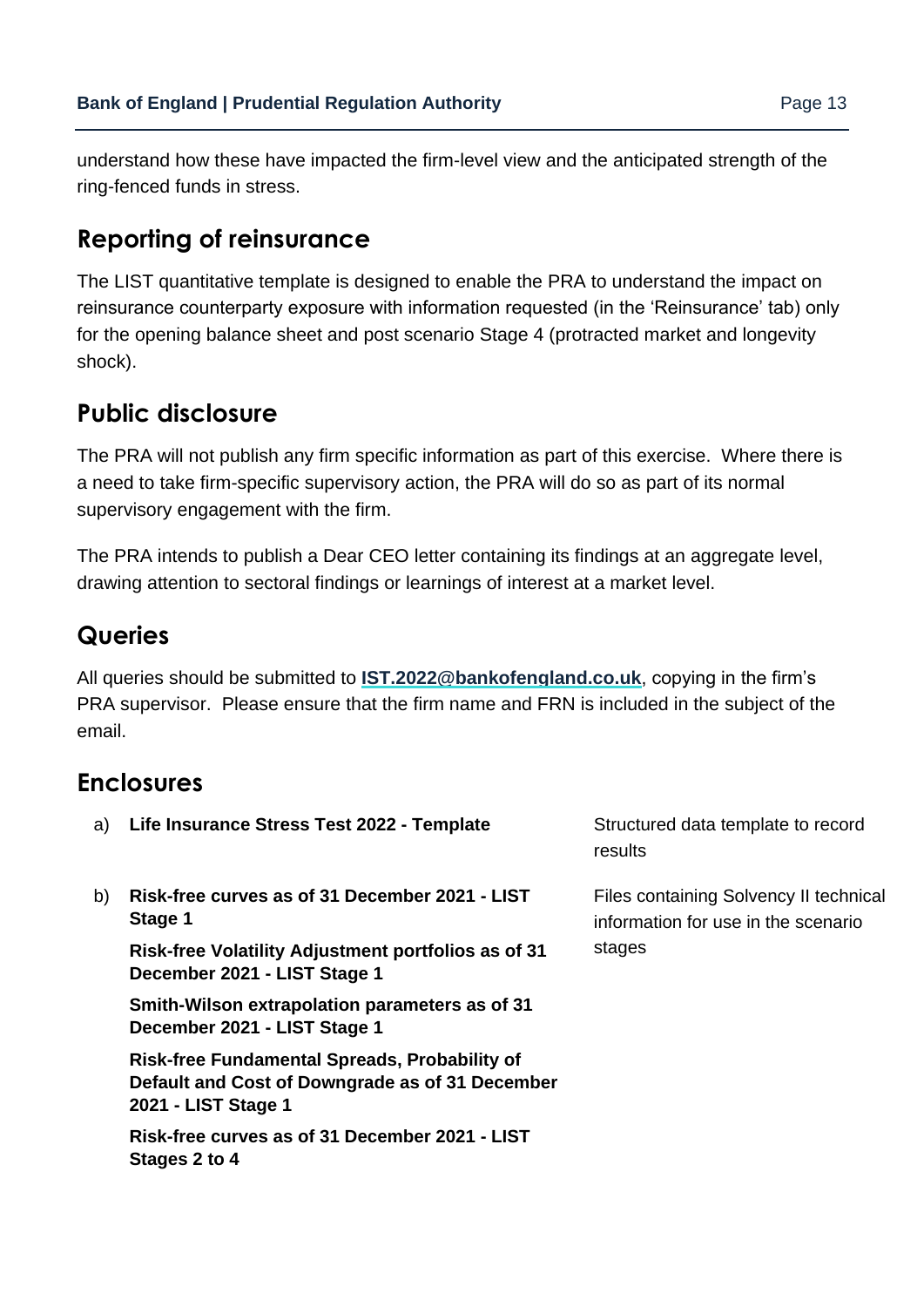**Risk-free Volatility Adjustment portfolios as of 31 December 2021 - LIST Stages 2 to 4**

**Smith-Wilson extrapolation parameters as of 31 December 2021 - LIST Stages 2 to 4**

**Risk-free Fundamental Spreads, Probability of Default and Cost of Downgrade as of 31 December 2021 - LIST Stages 2 to 4**

c) **RBP report requirements** Document setting out the

requirements for the RBP report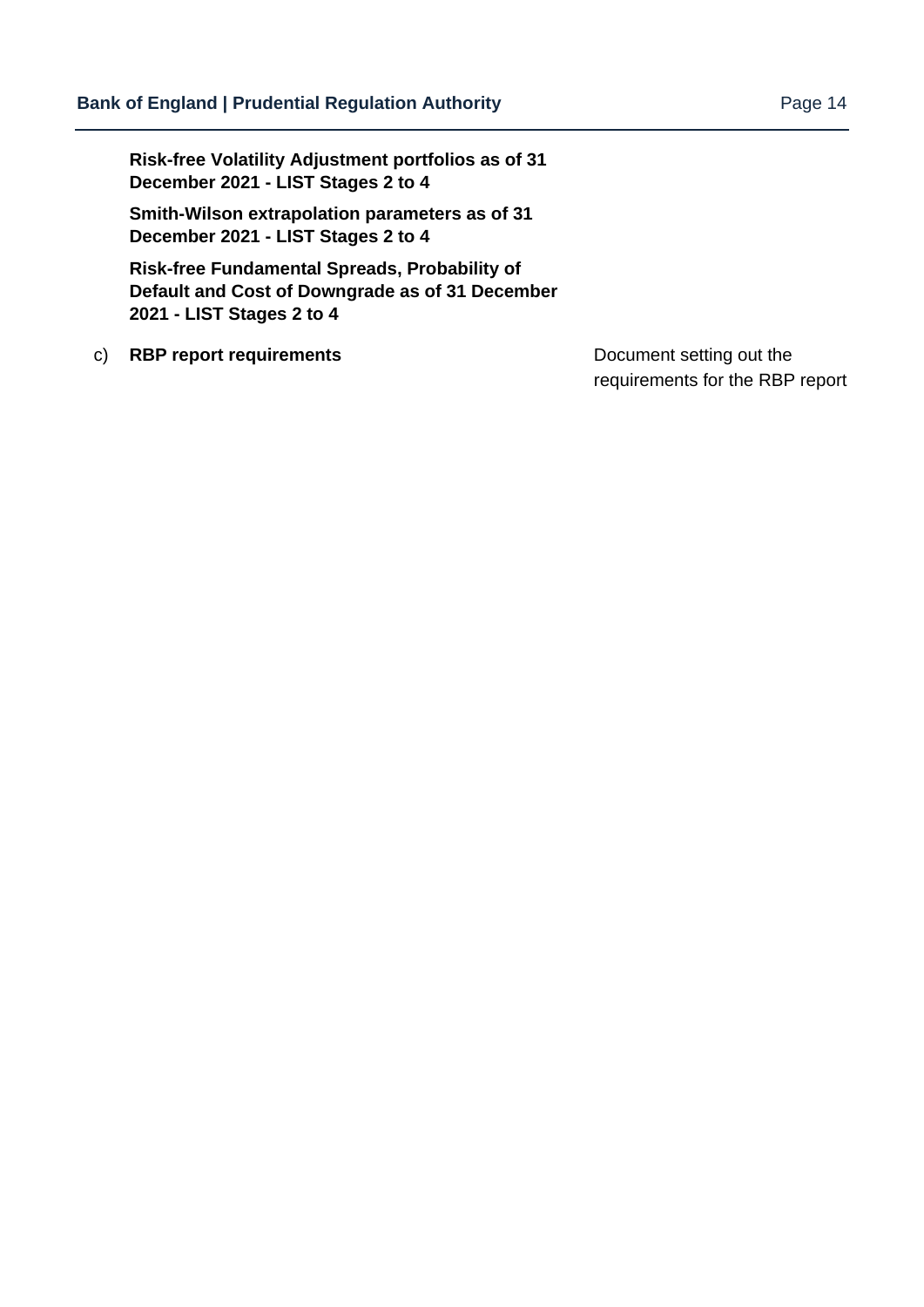## <span id="page-14-0"></span>**Section A – Life insurers scenario specification** *\_\_\_\_\_\_\_\_\_\_\_\_\_\_\_\_\_\_\_\_\_\_\_\_\_\_\_\_\_\_\_\_\_\_\_\_\_\_\_\_\_\_\_\_\_\_\_\_\_\_\_\_\_\_\_\_\_\_\_\_\_\_\_\_\_\_\_\_\_\_\_\_\_\_\_\_\_\_\_\_\_\_\_\_\_\_\_\_\_*

# **1.1 Event definition and assumptions**

The scenario (**Figure 2**) will examine the impact of a severe financial market shock in three stages, with an additional longevity improvement shock in the fourth stage. The scenario as a whole is designed to represent a 1 year long scenario starting within the next 3 to 5 years, although stresses for all stages will be applied at time 0. The four stage design aims to improve comparability across firms by restricting the management actions that can be recognised post-stress for each stage.

The choice of financial and non-financial risks to stress within the scenario has taken into account a range of factors including balance sheet and solvency risk sensitivities after allowing for risk mitigation. For example, this led to a choice not to stress the implied inflation curve. Similarly, how those risks are stressed incorporates simplifications. For example, this led to the choice to apply parallel shifts to interest rates, credit spreads and volatility surfaces.

The split of the scenario into stages is designed to reflect lags in financial shocks and to separate out the impact of management actions and the longevity shock. The scenario is primarily a capital stress, but also requires firms to consider uncertainty and range estimates when assessing their liquidity risk. The uncertainty and ranges should be explained and reported in the RBP report.



### **Figure 2: Life Insurance Stress Test (LIST) scenario**

**Table 1** below provides a summary of the calibration for the scenario stages with all shocks applied at time 0, with the same shocks applying to all currencies.

The direction of the interest rate stress has been set as being the most onerous for insurers in terms of impact on the SCR coverage ratio. Typically at the onset of a severe stress increased demand for risk-free assets results in a fall in the risk-free interest rate yield curve.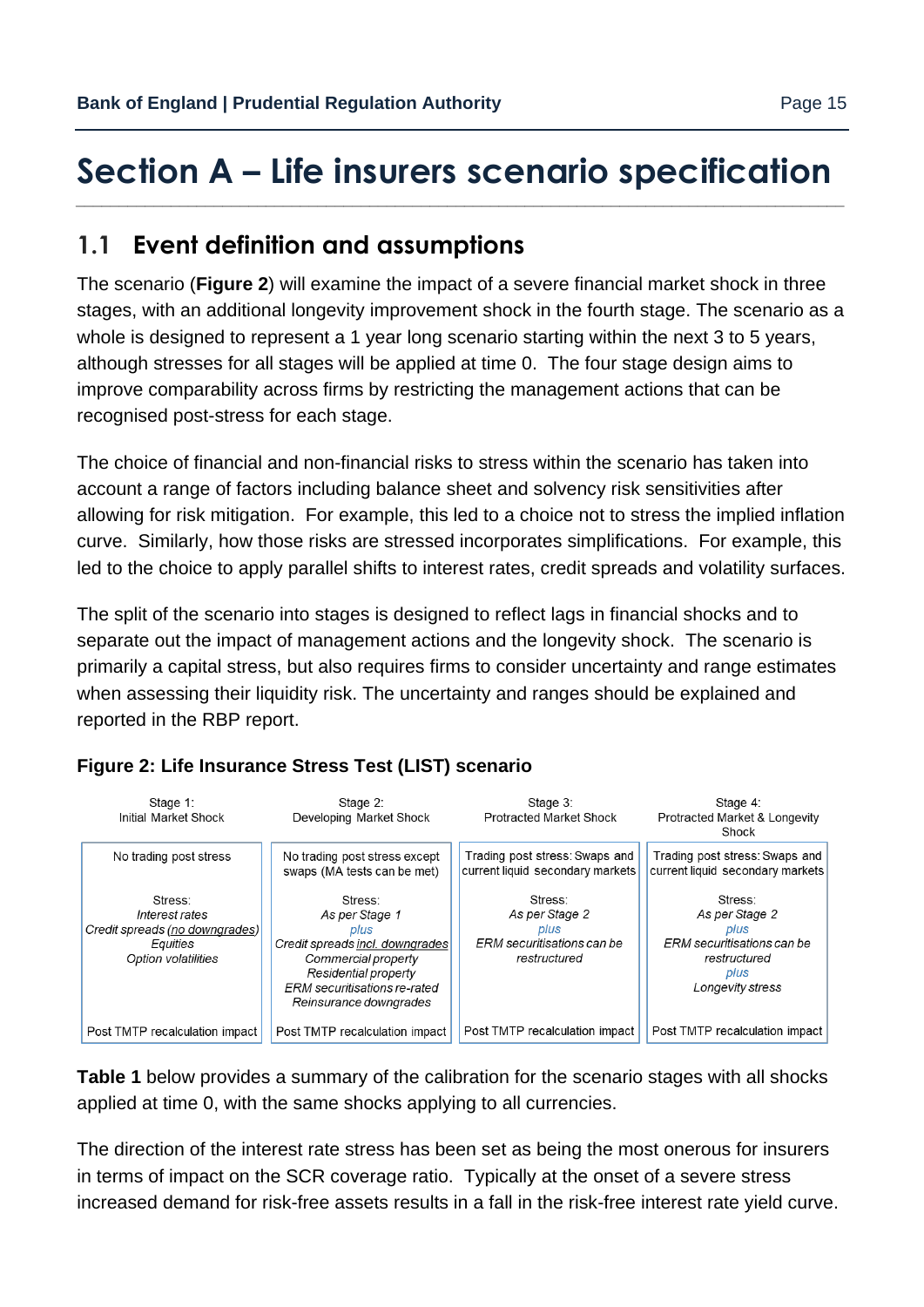The credit rating downgrade stress should be applied pro-rata to each individual exposure and counterparty except for ERMs and sovereign governments.

The 30% 1CQS downgrade shock is a simplification that has been calibrated taking into account downgrades greater than 1CQS including defaults.

The longevity stress reflects 3 to 5 years of future adverse longevity experience (people living longer), resulting in a step change to expected future longevity improvements. The longevity shock applies to all longevity exposure liabilities including defined benefit pension schemes. The longevity shock is represented as a shock to longevity base tables for ease and consistency of application of the stress by firms.

The subsequent sections provide further details on the assumptions and credit for management actions that firms can take at each stage of the scenario.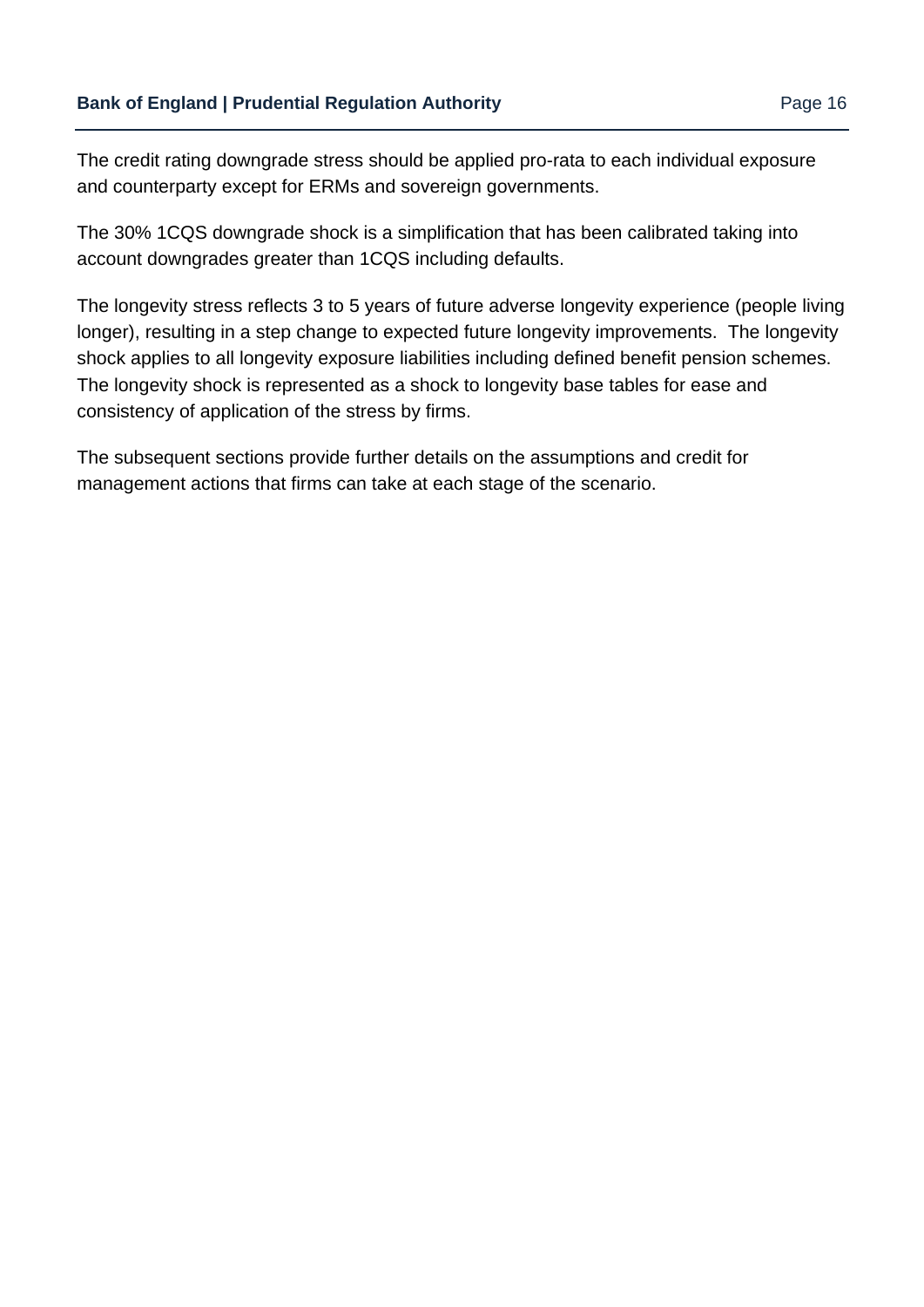| Table 1: LIST scenario calibration summary |  |  |  |
|--------------------------------------------|--|--|--|
|--------------------------------------------|--|--|--|

| <b>Risk factor</b>                                                           | <b>LIST 2022</b>        |                                                                                                                                                                                      |
|------------------------------------------------------------------------------|-------------------------|--------------------------------------------------------------------------------------------------------------------------------------------------------------------------------------|
|                                                                              | <b>Initial market</b>   | <b>Developing market shock</b>                                                                                                                                                       |
|                                                                              | shock<br>(Stage 1)      | onwards<br>(Stages 2 – 4)                                                                                                                                                            |
| Interest rates (real and nominal)                                            | $-50$ bps               | -50bps                                                                                                                                                                               |
| Interest rates - Ultimate Forward<br>Rate                                    | No change               | No change                                                                                                                                                                            |
| Interest and inflation rate option<br>implied volatilities                   | $+700bps2$              | $+700bps2$                                                                                                                                                                           |
| Equities                                                                     | $-33%$                  | $-33%$                                                                                                                                                                               |
| Equities option implied volatilities                                         | $+700bps2$              | $+700bps2$                                                                                                                                                                           |
| <b>Property commercial</b>                                                   | No change               | $-33%$                                                                                                                                                                               |
| Property residential                                                         | No change               | $-28%$                                                                                                                                                                               |
| Property option implied volatilities                                         | No change               | No change                                                                                                                                                                            |
| Corporate and other non-<br>sovereign downgrades and credit<br>spread stress |                         |                                                                                                                                                                                      |
| Downgrades (excluding internal<br><b>ERM</b> securitisations)                | <b>No</b><br>downgrades | 30% 1CQS                                                                                                                                                                             |
| <b>AAA</b>                                                                   | $+115bps$               | Non-downgraded assets: +100bps<br>Downgraded to AA assets: +145bps                                                                                                                   |
| AA                                                                           | $+160bps$               | Non-downgraded assets: +130bps<br>Downgraded to A assets: +230bps                                                                                                                    |
| A                                                                            | $+225bps$               | Non-downgraded assets: +200bps<br>Downgraded to BBB assets: +295bps                                                                                                                  |
| <b>BBB</b>                                                                   | $+325$ bps              | Non-downgraded assets: +240bps<br>Downgraded to BB assets: +520bps                                                                                                                   |
| <b>BB</b> and lower                                                          | $+400bps$               | Non-downgraded assets: +360bps<br>Downgraded by 1CQS assets: +520bps                                                                                                                 |
| Sovereign credit ratings and<br>credit spread stress                         |                         | No downgrades and no change to spreads                                                                                                                                               |
| Reinsurance and other<br>counterparties credit ratings                       | <b>No</b><br>downgrades | 30% 1CQS <sup>3</sup>                                                                                                                                                                |
| <b>ERM</b> mortgages                                                         |                         | Revalued based on shock and firm's own SII valuation<br>approach agreed with auditors. Credit ratings of internal<br>ERM securitisations should be reassessed in Stages 2<br>to $4.$ |

<sup>&</sup>lt;sup>2</sup> Increase in log-normal implied volatilities; firms can convert this to an equivalent increase in implied volatilities for derivatives priced relative to another volatility distribution.

<sup>&</sup>lt;sup>3</sup> For firms not using a credit rating when assessing the counterparty risk exposure another approach agreed with the PRA can be applied.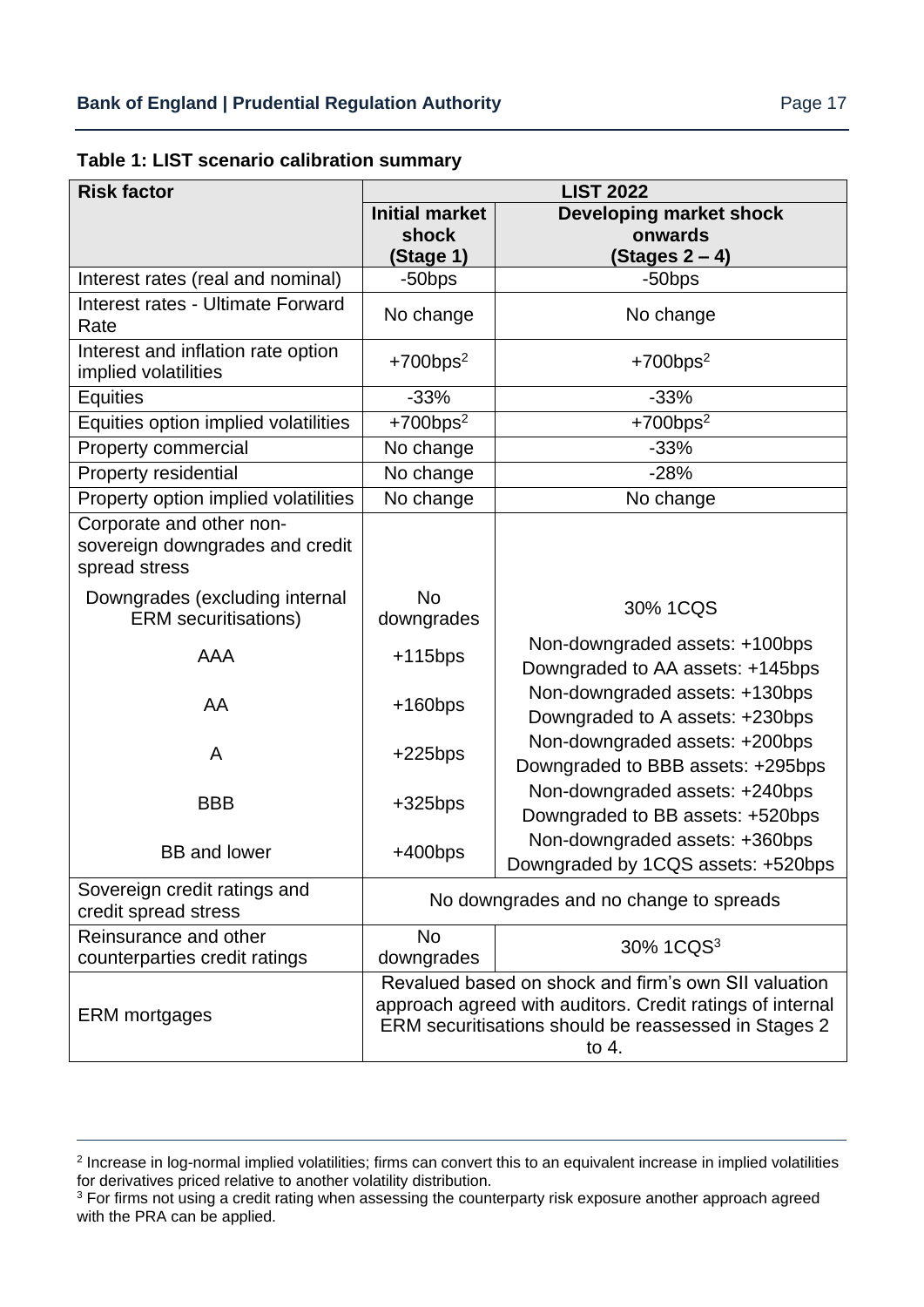| <b>Risk factor</b>                                   | <b>LIST 2022</b>                                         |                                                                                                      |
|------------------------------------------------------|----------------------------------------------------------|------------------------------------------------------------------------------------------------------|
|                                                      | <b>Initial market</b><br>shock                           | <b>Developing market shock</b><br>onwards                                                            |
|                                                      | (Stage 1)                                                | (Stages 2 – 4)                                                                                       |
| Fundamental spread                                   |                                                          | No change to standard calculations <sup>4</sup>                                                      |
| <b>Volatility Adjustment</b>                         | $Increase -$<br>no change to<br>standard<br>calculations | Reduced from Stage $1 - no$ change to<br>standard calculations                                       |
| Symmetric adjustment to the<br>equity capital charge |                                                          | $-10%$                                                                                               |
| Minimum deferment rate for EVT                       | No change                                                | Reduced to 0.1% per annum                                                                            |
| Longevity assumptions                                | No change                                                | Stages 2 and 3: No change<br>Stage 4: 7.5% base table stress<br>(reduction to q <sub>x</sub> values) |

# **1.2 Stage 1 – initial market shock**

This is an initial severe economic and financial market shock where the impact is assessed prior to any management actions in relation to new reinsurance agreements or external trading in financial investments including derivatives. The limitation on trading management actions has been set to achieve greater consistency of results between firms and so to support the analysis of the full impact journey of the scenario.

#### **Assumptions**

Firms have been provided with the following assumptions:

- 1. a parallel shift in real and nominal risk-free interest yield curves;
- 2. a parallel increase in corporate bond spreads according to credit rating (with no credit rating downgrades for this stage);
- 3. a fall in equities asset values;
- 4. an increase in option implied volatilities for equities, interest rates and inflation (specified as an increase in log-normal implied volatilities); and
- 5. Solvency II technical information and symmetric adjustment to the equity capital charge (SAECC) for the nine relevant currencies.

<sup>4</sup> To avoid minor changes, some simplifications have been made to the basis of calculation.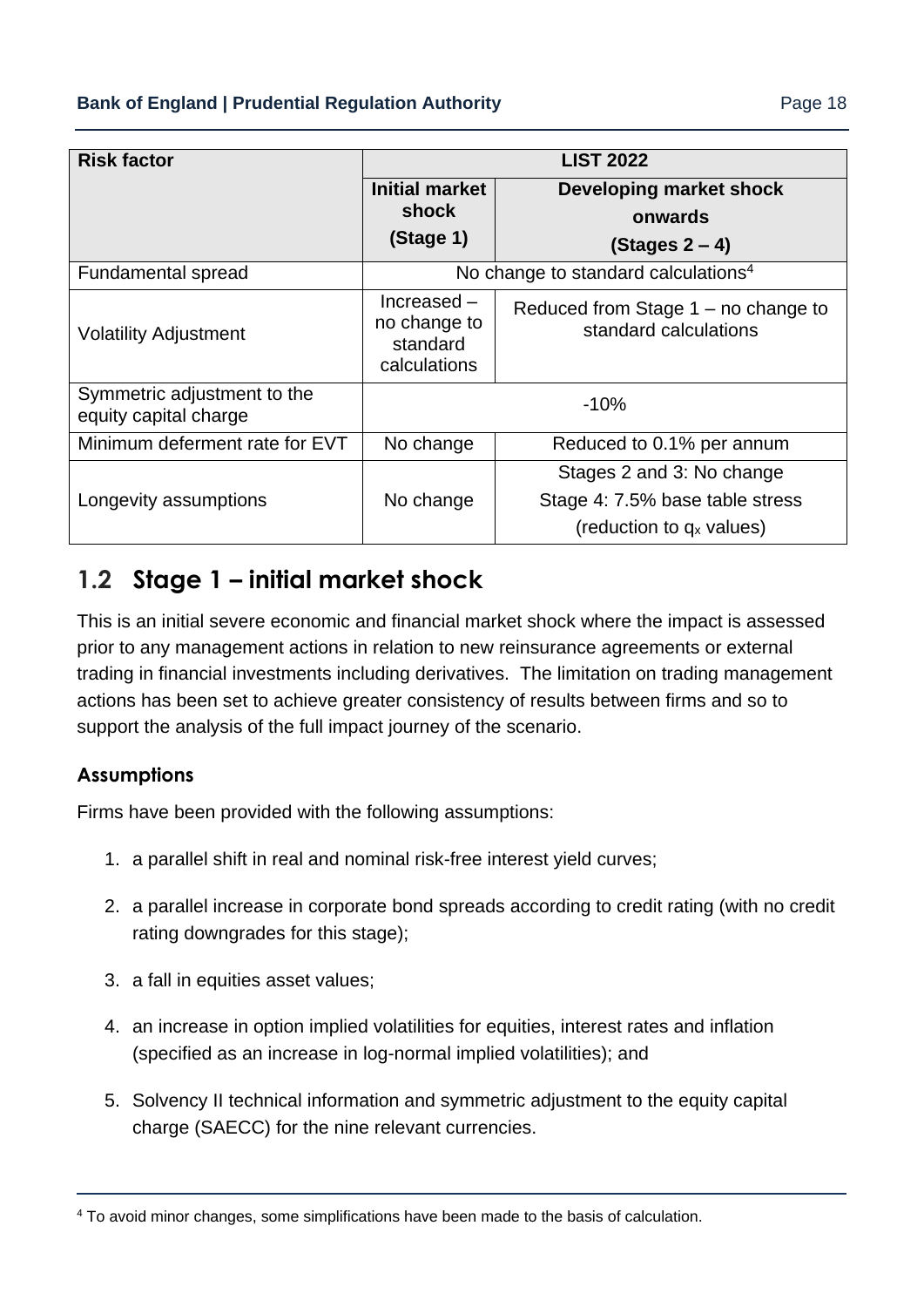#### **Requirements and restrictions**

In assessing the financial consequences of this scenario stage firms should take into account all of the following:

- 1. Firms are to assume that no external trading of financial investments (including derivatives) or establishment of new reinsurance agreements takes place after the shock (prior to the valuation).
- 2. Firms are to assume that only exposures with daily collateralisation are recollateralised following the shock. Firms are to assess on the same basis whether they have adequate eligible collateral to satisfy their collateralisation calls following the shock and management actions.
- 3. Firms are permitted to assume that they can draw on pre-arranged external liquidity facilities. If a firm has insufficient amount and quality of assets to meet its daily margin or collateral calls then it may also assume that it can make additional drawing of cash to avoid the failure of those arrangements, but should assess this shortfall.
- 4. Firms are permitted to assume that they can internally move financial investments within a ring-fenced fund but not between ring-fenced funds or between shareholder and ring-fenced funds. For this purpose an MA portfolio is not considered to be a ringfenced fund in its own right. Firms may assume that they can add cash to an MA portfolio by drawing on pre-arranged external liquidity facilities. If an MA portfolio has insufficient component A and B assets to cover the best estimate liability after drawing on available MA eligible assets then the firm may after that assume that it can make additional drawing of cash, but should assess this shortfall. In this stage, it is accepted that an MA portfolio may be in breach of the MA matching tests without loss of MA provided component A and B assets are greater than or equal to the best estimate liability. The permitted approach to add cash should in most cases allow this last condition to be satisfied without removing liabilities from the MA portfolio.

### **Solvency II technical information and symmetric adjustment to the equity capital charge information**

The PRA has provided Solvency II technical information and the SAECC for the nine relevant currencies assuming that the LIST scenario occurred immediately before the technical information was calculated. The following parts of the LIST scenario affect the technical information:

• The change in nominal interest rates affects the yield on the instruments underlying the basic risk-free rates. The consequential changes in the basic risk-free rates affect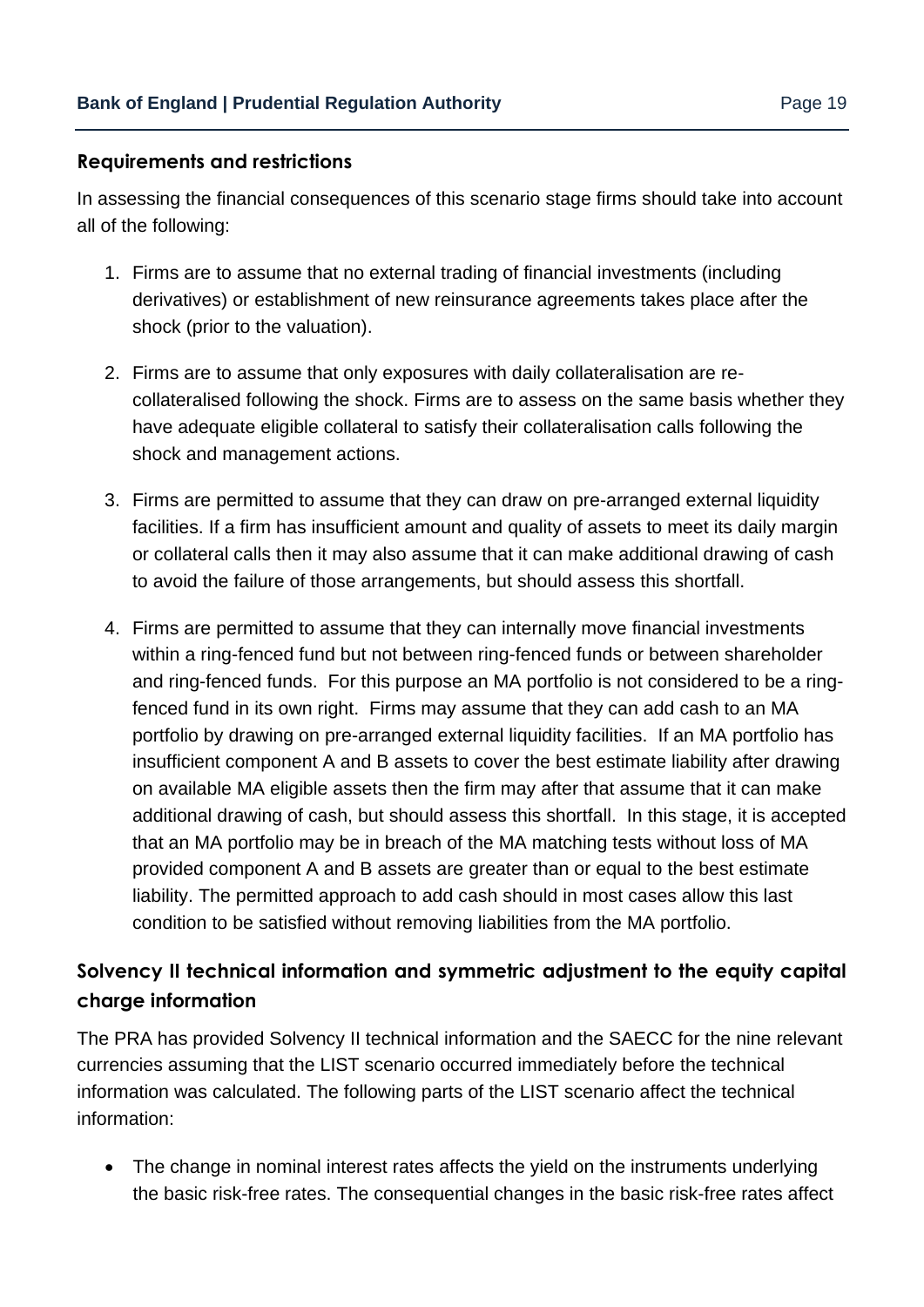the probability of default (bps) and cost of downgrade parts of the fundamental spread and the Volatility Adjustment.

- The combination of the change in nominal interest rates and the corporate and other non-sovereign credit spread stresses affect the yields on corporate bonds used in the Volatility Adjustment. As an approximation, the durations and long term average spreads are not changed.
- The government bond yields are decreased by the same amount as the decrease in the nominal interest rates so that government bond spreads are unaffected.

All other parameters, including the credit transition matrices, the Volatility Adjustment reference portfolios and the Ultimate Forward Rates, are unchanged.

The SAECC is -10%.

# **1.3 Stage 2 – developing market shock**

The developing market shock follows on from the initial market shock to capture a lagging shock to credit ratings and commercial and residential property asset values. Similarly to the initial market shock, the impact is assessed prior to any management actions in relation to new reinsurance agreements or external trading in financial investments including derivatives (except for interest rate and inflation swaps). The limitation on trading management actions is to achieve greater consistency of results between firms and so to support the analysis of the full impact journey of the scenario. The management action to permit trade in interest rate and inflation swaps post-shock is intended to ensure that firms can re-establish full compliance with MA matching tests and a level of matching to the firm's normal risk management tolerance.

#### **Assumptions**

Firms have been provided with the following additional (or adjusted) assumptions relative to Stage 1:

- 1. a parallel increase in corporate bond spreads where the stress is set out based on credit rating prior to any downgrades;
- 2. a proportionate credit ratings downgrade for each exposure (including reinsurance and other counterparties but excluding ERM securitisations) by 1CQS with an additional parallel increase in corporate bond spreads (set based on the credit rating prior to downgrade) for the downgrading proportion;
- 3. a fall in commercial and residential property asset values;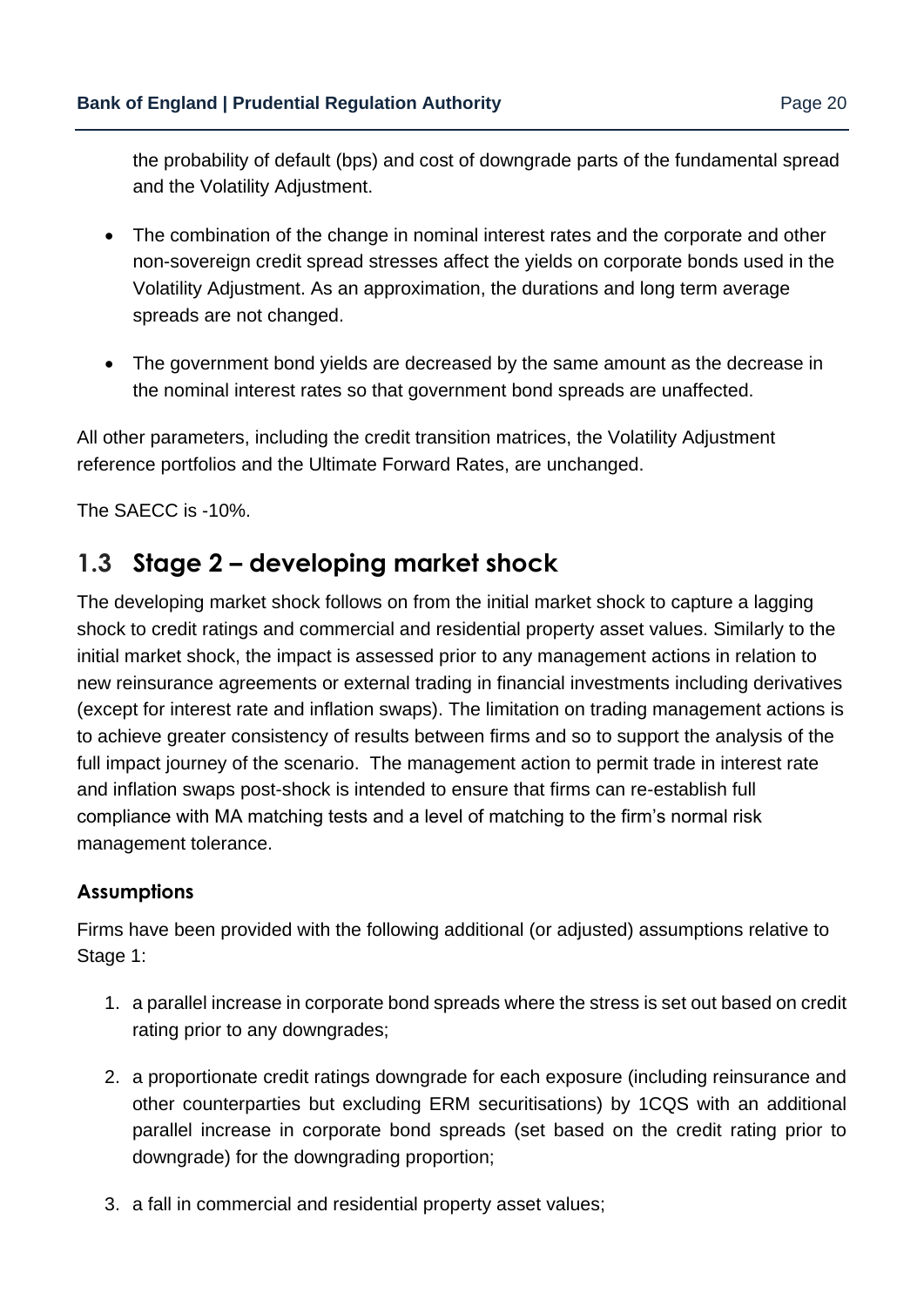- 4. a reduced minimum deferment rate for the Effective Value Test (EVT) (noting that the minimum deferment rate is required to be a strictly positive rate); and
- 5. Solvency II technical information: Volatility Adjustment for the nine relevant currencies.

#### **Requirements and restrictions**

In assessing the financial consequences of this scenario stage firms should take into account all of the following:

- 1. Firms are to assume that no external trading of financial investments (including derivatives) or establishment of new reinsurance agreements takes place after the shock (prior to the valuation), except for the use of swaps as outlined below for MA portfolios.
- 2. Firms will be expected to re-assess the credit ratings of their internal ERM securitisation notes post-shock.
- 3. Firms are to assume that only exposures where settlement of collateralisation is required within three months are re-collateralised following the shock. Firms are to assess on the same basis whether they have adequate eligible collateral to satisfy their collateralisation calls following the shock and management actions, and whether they have adequate expected liquidity without trading to meet collateral calls due within three months (excluding those within unit-linked funds).
- 4. Firms are permitted to assume that they can draw on pre-arranged external liquidity facilities. If a firm has insufficient amount and quality of capital to meet its own daily margin calls then it may also assume that it can make additional drawing of cash to avoid the failure of those arrangements, but should assess this shortfall.
- 5. Firms are permitted to assume that they can internally move financial investments within a ring-fenced fund but not between ring-fenced funds or between shareholder and ring-fenced funds. For this purpose an MA portfolio is not considered to be a ringfenced fund in its own right. Firms may assume that they can add cash to the MA portfolio by drawing on pre-arranged external liquidity facilities. If an MA portfolio has insufficient component A and B assets to cover the best estimate liability after drawing in available MA compliant assets then it may after that assume that it can make additional drawing of cash, but should assess this shortfall. A firm may additionally use swaps to restore the MA tests to within normal operational tolerances post-stress.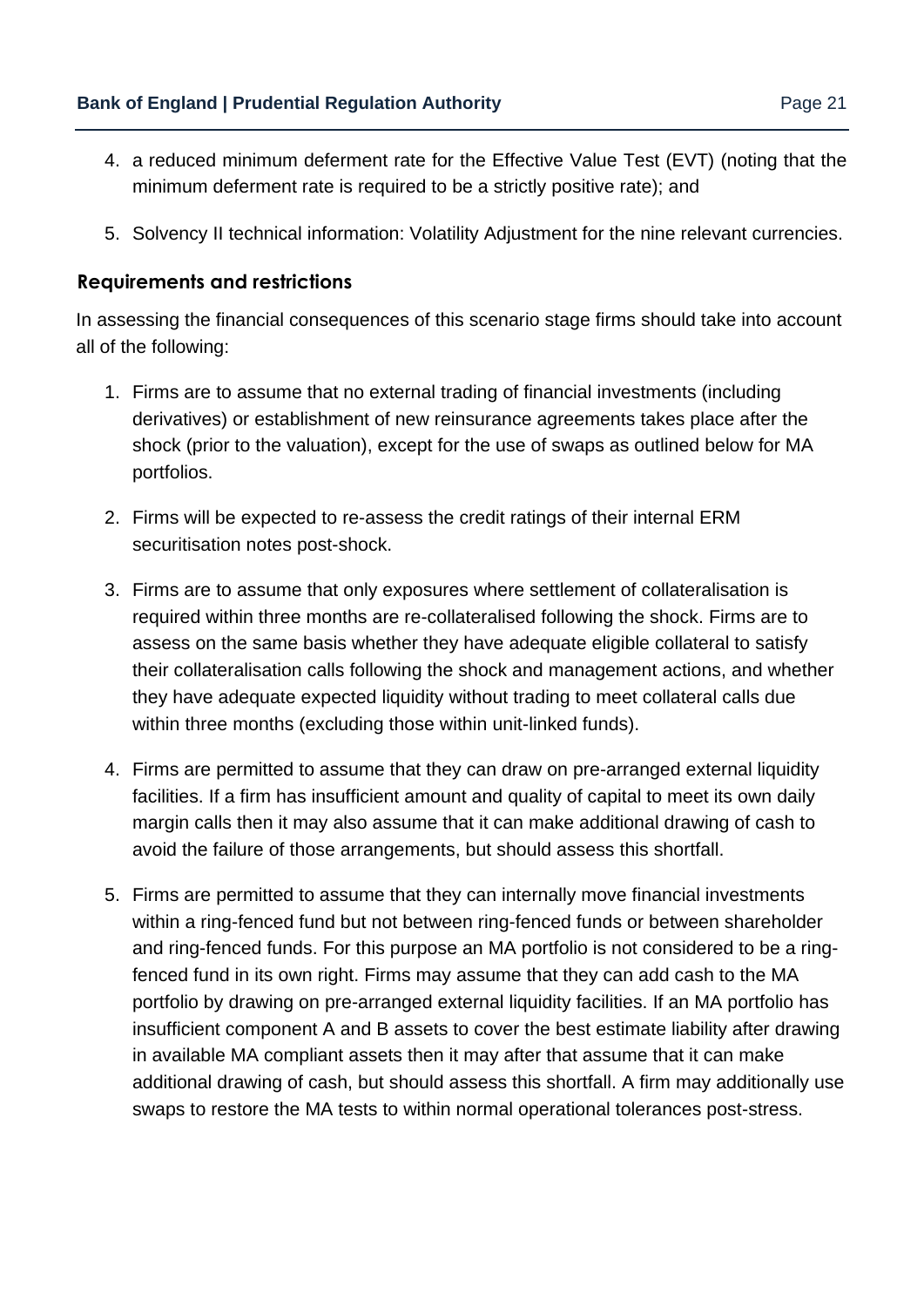### **Solvency II technical information and symmetric adjustment to the equity capital charge information**

The technical information has been calculated for Stages 2 to 4 in the same way as described in Section 1.2 above, but with the replacement of the "non-downgraded" credit spread widening stresses. For the avoidance of doubt, all other parameters, including the credit transition matrices, the Volatility Adjustment reference portfolios and the Ultimate Forward Rates, are unchanged.

The SAECC is -10%.

# **1.4 Stage 3 – protracted market shock**

The protracted market shock follows on from the developing market shock and is 12 months after the initial market shock. In this stage firms can reflect the orderly implementation of external trading of financial investments including derivatives where currently liquid secondary markets already exist. For the orderly implementation firms can assume that this can be carried out over up to 12 months without incurring high trading costs (eg high bid/offer spreads) or trades distorting prices relative to the underlying market shock. Firms should not assume any additional reinsurance is purchased.

#### **Assumptions**

There are no changes to assumptions from Stage 2.

#### **Requirements and restrictions**

In assessing the financial consequences of this scenario stage, firms should take into account all of the following:

- 1. External trading of financial investments is permitted, including derivatives where currently liquid secondary markets already exist. However, no additional reinsurance may be assumed to be established.
- 2. Firms are permitted to restructure and revise the credit rating of internal ERM securitisation notes between Stages 2 and 3.
- 3. Firms are to assume that only exposures where settlement of collateralisation is required within twelve months are re-collateralised. Firms are to assess on the same basis whether they have adequate eligible collateral to satisfy their collateralisation calls following the shock and management actions. Firms are permitted to assume that they can continue to draw on pre-arranged external liquidity facilities if required but not beyond this.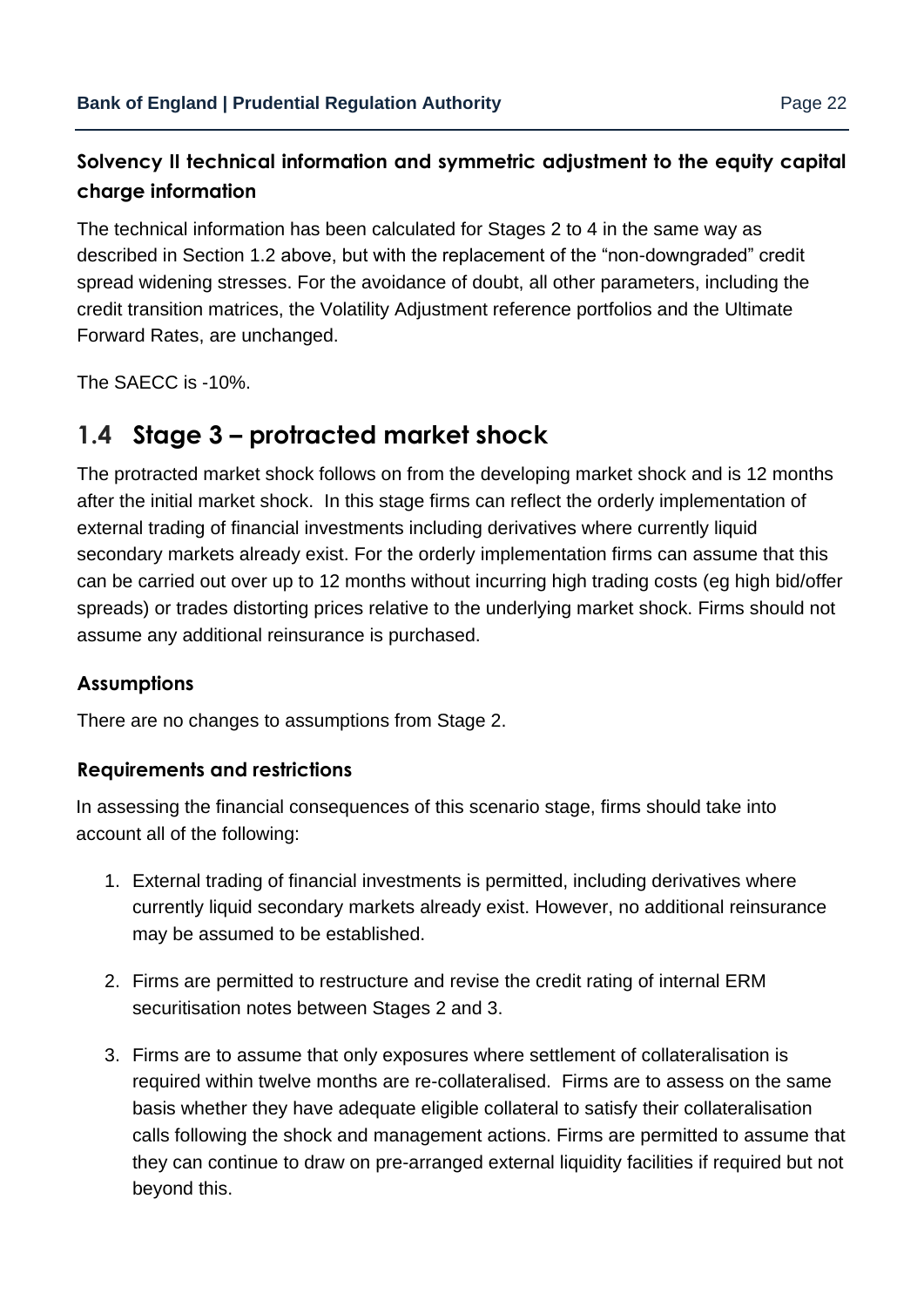- 4. Firms are expected to reassess the options for management actions available to them to implement between Stage 2 and Stage 3 in light of (a) the additional time elapsed and (b) the ability to carry out the management actions in the time available.
- 5. Firms are permitted to assume that they can internally move financial investments within a ring-fenced fund but not between ring-fenced funds or between shareholder and ring-fenced funds. For this purpose an MA portfolio is not considered to be a ringfenced fund in its own right.

### **Solvency II technical information and symmetric adjustment to the equity capital charge information**

The technical information and SAECC is unchanged from Stage 2 (described in Section 1.3 above).

# **1.5 Stage 4 – protracted market shock and longevity shock**

The protracted market and longevity shock is an alternative end state to the developing market shock and is also 12 months after the initial market shock. The scenario assumes that in the 3 to 5 year period preceding the start of the scenario there has been persistent adverse longevity experience that firms have not reflected as a change to longevity improvement trend assumptions. This last stage of this scenario reflects the history of periodic implementation of material step changes to longevity improvement trend assumptions.

In this stage firms can reflect the orderly implementation of external trading of financial investments including derivatives where currently liquid secondary markets already exist. For the orderly implementation firms can assume that this can be carried out over up to 12 months without incurring high trading costs (eg high bid/offer spreads) or trades distorting prices relative to the underlying market shock. Firms should not assume that any additional reinsurance is purchased.

If a reinsurance counterparty has the legal right to challenge the longevity basis for the recollateralisation, then firms are to assume that the counterparty exercises that right and that the calculation of collateral requirement is not changed for the longevity basis change.

There are no other changes to the requirements and restrictions as set out in Stage 3, except that firms should assume that this stage follows on from Stage 2.

# **1.6 Other information on the scenario**

For ERM securitisations notes, firms are expected to recalculate the EVT in the stress stages of the scenario. The PRA is only setting the instantaneous residential property shock to be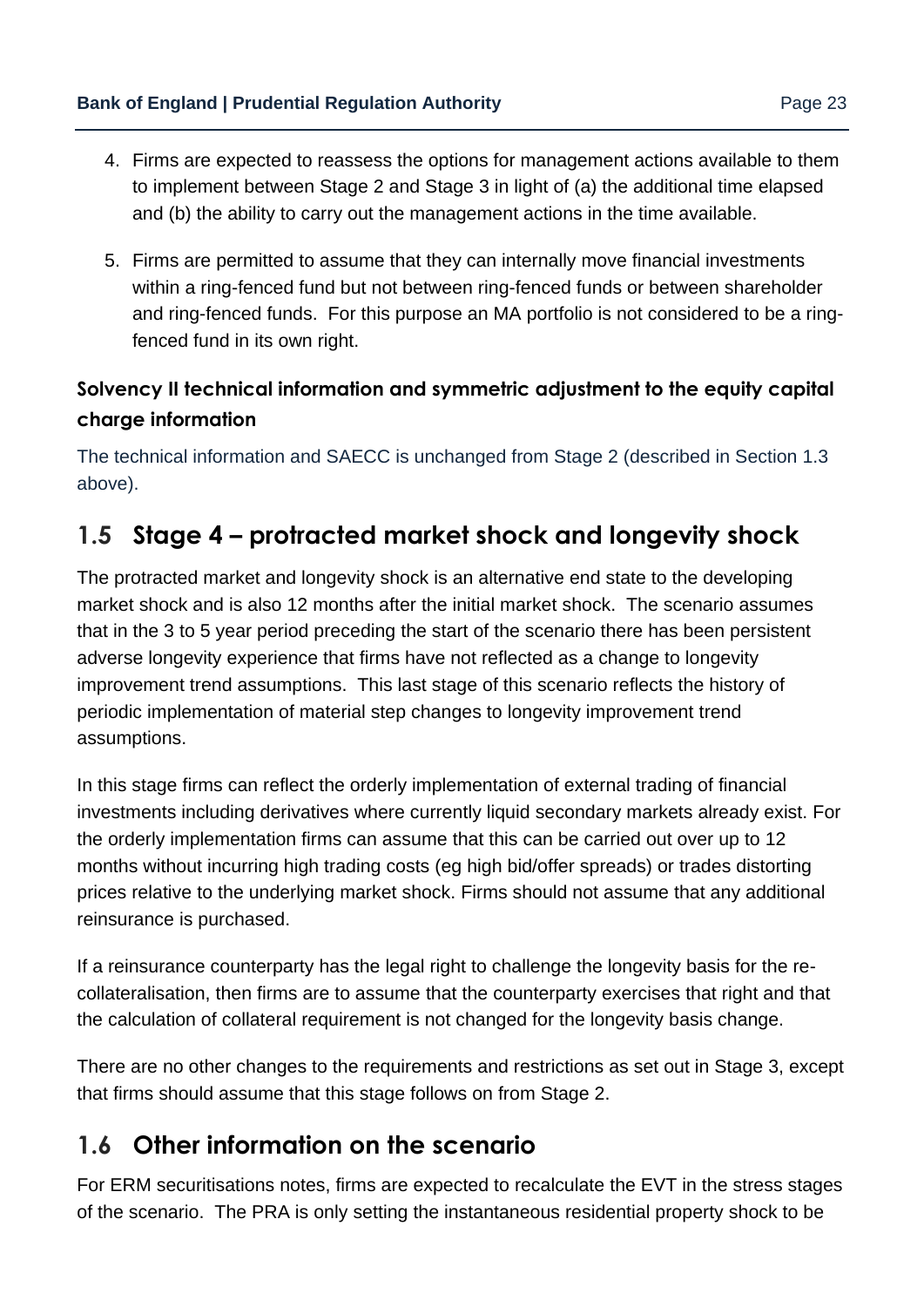applied by firms within their ERM revaluation for the Solvency II balance sheet. Firms should explain their ERM revaluation in the RBP report.

For defined benefit pension funds firms should calculate the impact from the scenario stages consistently with how they would normally do so for Solvency II reporting. Firms should explain in the RBP report how they have applied the scenario stages to defined benefit pension funds.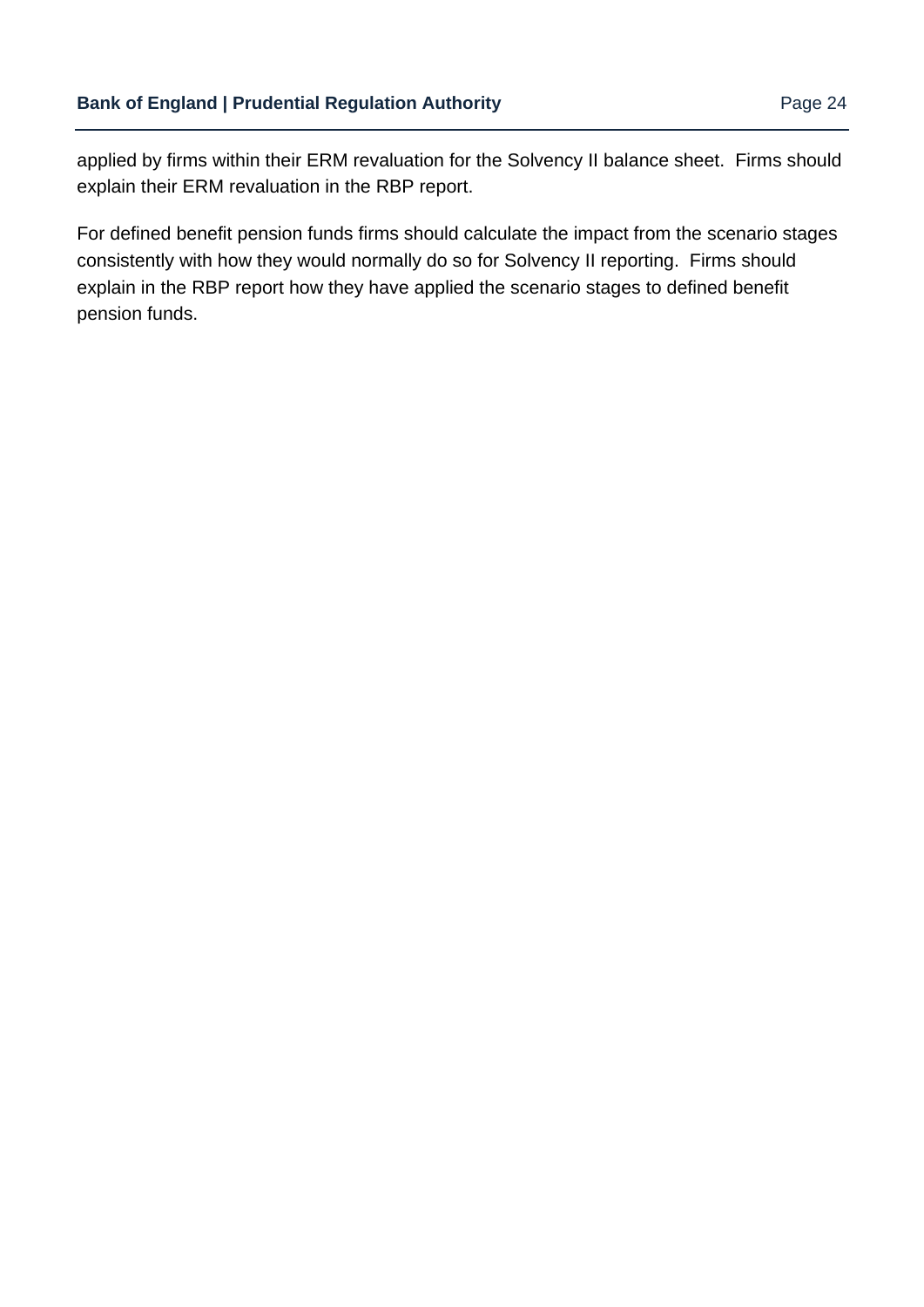# <span id="page-24-0"></span>**Section B – Data submissions process** \_\_\_\_\_\_\_\_\_\_\_\_\_\_\_\_\_\_\_\_\_\_\_\_\_\_\_\_\_\_\_\_\_\_\_\_\_\_\_\_\_\_\_\_\_\_\_\_\_\_\_\_\_\_\_\_\_\_\_\_\_\_\_\_\_\_\_\_\_\_\_\_\_\_\_\_\_\_\_\_\_\_\_\_\_\_\_\_\_

### **2.1 Introduction**

This section sets out the data submissions process.

Participating firms will be required to submit the Insurance Stress Test Excel template (referred to as "structured data") as well as the RBP report and any supporting documentation (referred to as "unstructured data") by **5pm on Wednesday 28 September 2022** via the BEEDS portal.

Firms should ensure that IST 2022 quantitative and qualitative information provided is clear and sufficient. Where this is not the case, the PRA will ask for a resubmission to enable it to make an adequate assessment. Firms will need to provide a resubmission within 5-10 business days of a request (per communication from the PRA at the time of the resubmission request).

## **2.2 Data submission process**

#### **Submission procedure, standard and conventions**

#### *Please follow the instructions in this section exactly and completely*

Participants are expected to submit IST stress testing files via the BEEDS portal. More detailed information – including the required set-up processes and example error handling – is also available via t[he](https://www.bankofengland.co.uk/statistics/data-collection/beeds) **[BEEDS User Guide](https://www.bankofengland.co.uk/-/media/boe/files/statistics/data-collection/beeds/beeds-user-guide.pdf?la=en&hash=BFF62DB00CE9949E66173DC92716A5E816D4827B)** [pu](https://www.bankofengland.co.uk/statistics/data-collection/beeds)blished on the Bank of England website. If participants have any specific technical issues preventing submission, they should contact the PRA as soon as possible to discuss suitable alternatives (see next section for detailed information on the available support structures).

There may be occasions where BEEDS is unavailable due to maintenance, in which case a firm attempting to submit data at weekends may be unable to access the portal until the following Monday. Scheduled maintenance will not take place around key stress test submission dates and participants will also receive relevant communications as to when such maintenance will occur.

To complement this guidance, submission details will also be scheduled within the BEEDS system.

#### **Summary of Stress Testing key support structures**

With regards to the BEEDS portal, there are two key support mechanisms for Stress Testing data submissions.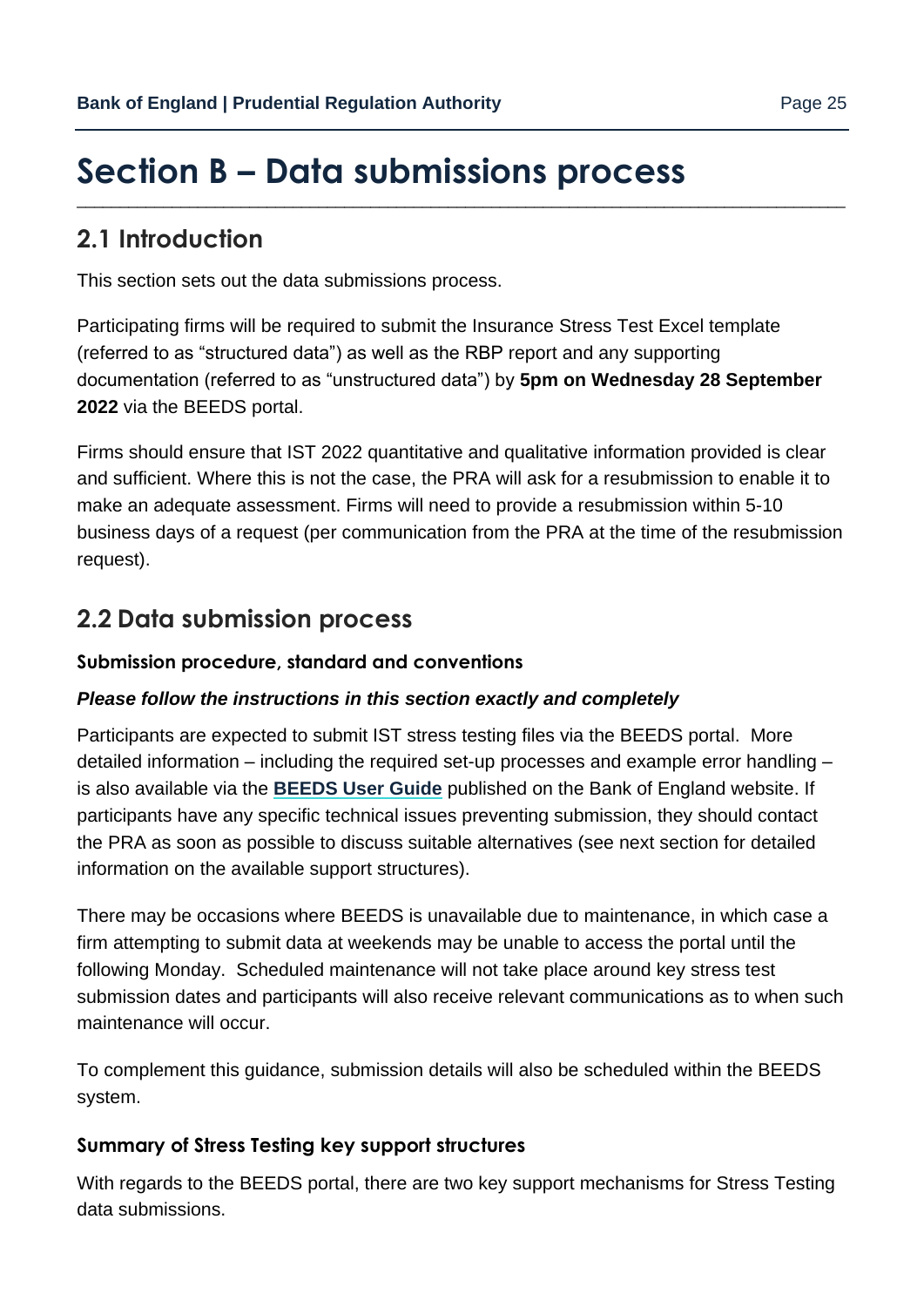Firstly, for technical questions specifically regarding the BEEDS portal, please contact BEEDSQueries@bankofengland.co.uk or 020 3461 5360. Standard support hours for these questions are 9am-5pm, Mon-Fri with further details in the **[BEEDS User Guide](https://www.bankofengland.co.uk/-/media/boe/files/statistics/data-collection/beeds/beeds-user-guide.pdf?la=en&hash=BFF62DB00CE9949E66173DC92716A5E816D4827B)**[.](https://www.bankofengland.co.uk/statistics/data-collection/beeds)

Also, as part of the creation of firm profiles within the BEEDS portal, named individuals in each firm are either BEEDS 'principal users' or 'additional users'. The creation of these users forms part of the BEEDS security profile with the differences between these roles related mainly to different available functionality. Once a submission is made by any of these users via BEEDS, all users will then receive relevant progress notifications.

Secondly, all other communication between the PRA and the participants involved in this exercise is via the Question & Answer (Q&A) process via the **[IST.2022@bankofengland.co.uk](mailto:IST.2022@bankofengland.co.uk)** mailbox.

For example, if any part of a firm's submission is likely to be delayed, the firm should contact the PRA as soon as possible to discuss alternative arrangements. In such a case, the firm may be asked to submit a partially completed template and then resubmit the template including the missing data as relevant (NB: the Submission ID should then be increased).

#### **File conventions and identifiers**

For the .zip files submitted, a filename consists of a number of identifiers de-limited by an underscore ''and should **not** contain any of the following invalid characters: # % & \* : < > ? / { \ " |. **If this guidance is not followed, the firm could be asked to correct and re-submit its files.** 

The following outlines how each .zip file name should be structured (in order of appearance in the filename):

- **Firm Codes:** For Insurers, participants should use their FRN codes.
- **Submission Frequency:** This should be "A" in all cases. Participants are reminded to use the BEEDS UAT environment (and will be informed when this is open) for testing purposes.
- **Structure:** Data is either Structured (S) or Unstructured (U).
- **Risk/Category Code:** To be referenced as either "LIFE" or "NONLIFE".
- **Reporting Date:** The date for which the data are applicable, which is the firm's reporting year end (31 December 2021 for most firms). For unstructured data files, this is the reporting date of the associated structured data. This information will also be available to the firms as part of their BEEDS schedule.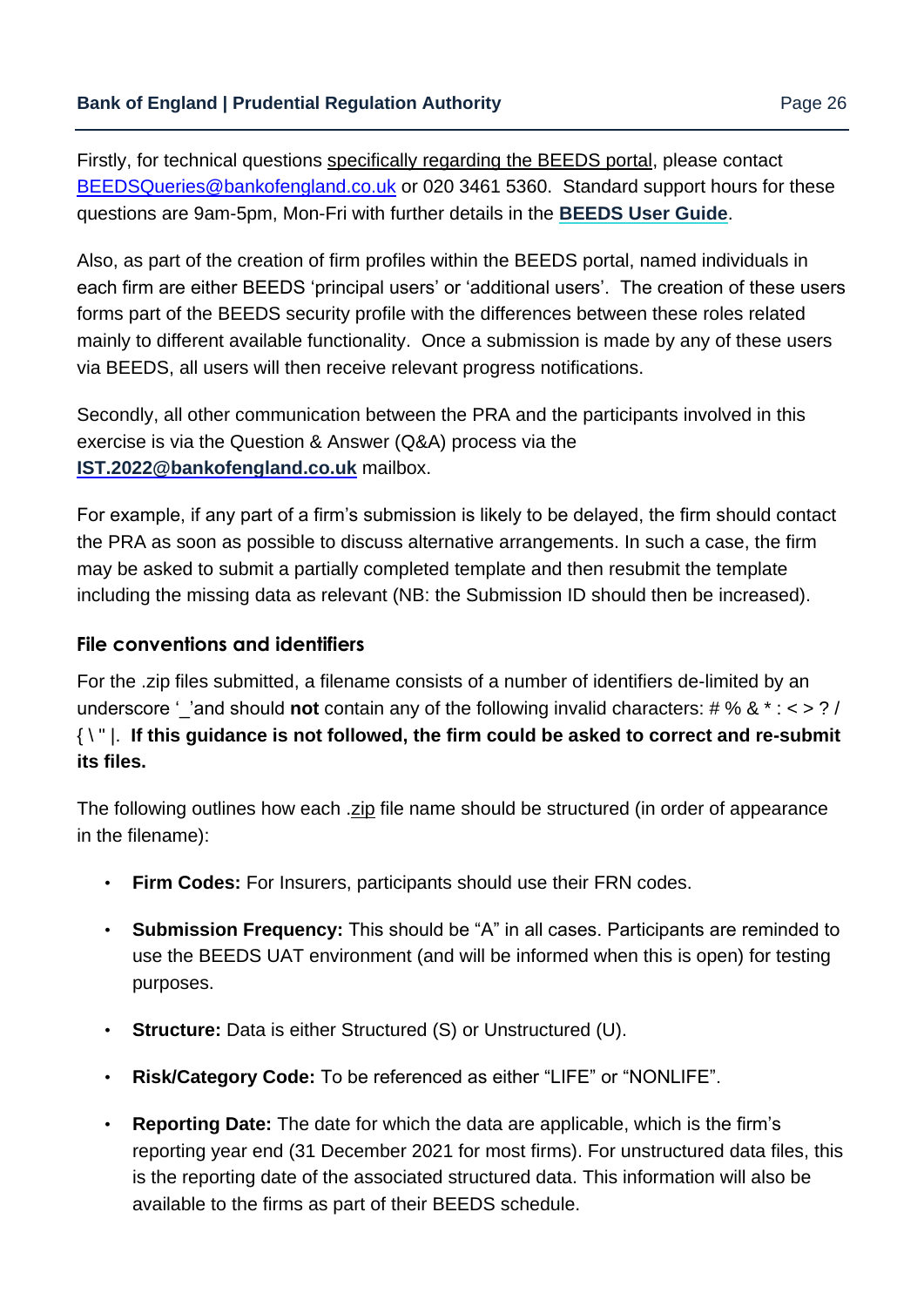- **Analysis Period:** This should be 'ANNUAL' in all cases.
- **Submission ID:** This should be '1' for the first submission of a file. For a first resubmission, for example, this should be increased to '2' and so on.
- **Submission Part (optional):** This is for use with large unstructured data submissions where it is necessary to send more than one email each containing one .zip file. The first part of the submission is suffixed by 'A', the second part by 'B' and so on. Participants are reminded that this part of the filename should **not** be used to identify different versions of submissions.



#### **Number of files in a submission**

Participants should send their IST data within .zip files. Participants are reminded that:

- a. For unstructured data (responses to RBP report), BEEDS will currently accept zipped submissions up to a maximum zipped file size of 30MB per upload option and BEEDS offers up to 10 of these upload options/buttons per unstructured submission.
- b. For structured data (quantitative templates), if participants wish to upload particularly large files, they are encouraged to consider any timing-out risks and / or possible system performance risks within their own IT environments before attempting submissions. Participants are also encouraged to contact the PRA for further guidance ahead of attempting submissions above 60MB in size.
- c. Structured and unstructured data must be submitted in separate .zip files.
- d. All structured or unstructured data within each individual .zip file must relate to one specific content/category code and must be the same one as noted within the .zip file name.
- e. All .zip file names must include a content/category code equating to the one scheduled to each firm via BEEDS or that the firm creates itself (for other unstructured submission purposes).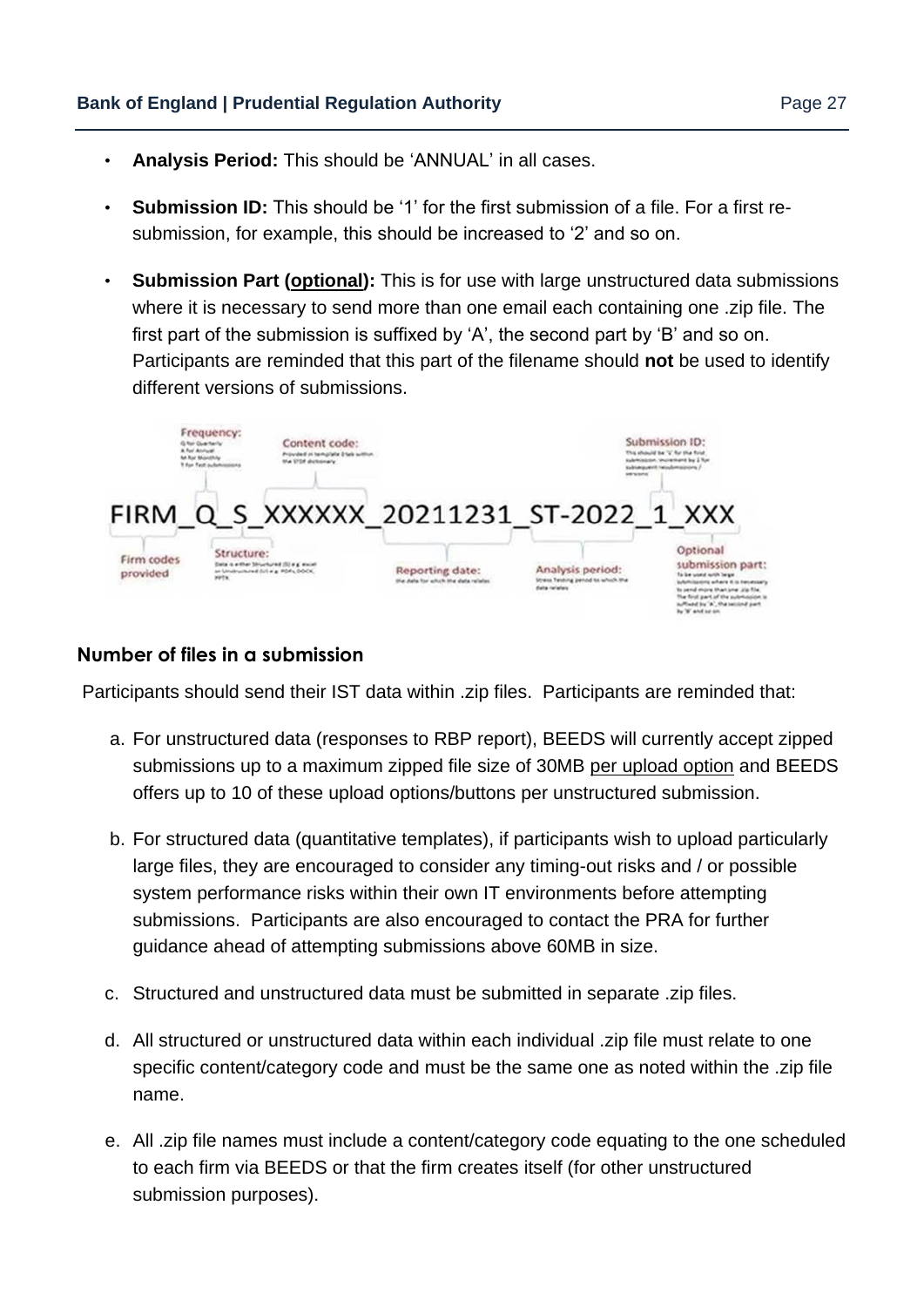- 
- f. No folder structures should be embedded within .zip files data submissions should be at the root of the .zip file.
- g. Participants are reminded not to put zipped files within other .zip files.

**Note that participants may be able to submit earlier than the deadline if they wish – BEEDS will have scheduled a deadline for each submission but will be available to accept early if needed.** 

#### **Structured data**

Structured data files relating to the IST Excel template **must not be split (the PRA expects the total file size to be less than 30MB)**. The relevant template(s) should be submitted as a separate file within its own zip file – i.e. participants should submit one file per zip file for structured data. The structured file within a zip file **must follow the same naming convention as the zip file** and should enable the file to be distinguished from any other submission or re-submission.

All data should be provided in base units (unless otherwise stated). Data in any particular unit currency should be rounded to the nearest unit, without the need to include any decimal points. Ratios and all percentages should be expressed in decimals (maximum of 4 decimal places).

The sign convention to follow is Solvency II reporting convention.

Each sheet includes validation tests within the green shaded area. The "Validation Summary" sheet consolidates all these validations. The validation tests have been set up to ensure that data is internally consistent with the aim that this will reduce the risk of resubmission being required.

The PRA has set a simplified balance sheet for LIST with a defined level of granularity. The PRA recognises that some firms' models or approaches may be unable to provide this level of granularity. To improve clarity a number of lines ending "not split" have been included for use where a firm has less granularity. Each firm is requested to use the comments column on the "LIST BS" sheet to set out its differences between the simplified balance sheet derived from the QRT balance sheet and the balance sheet used for LIST.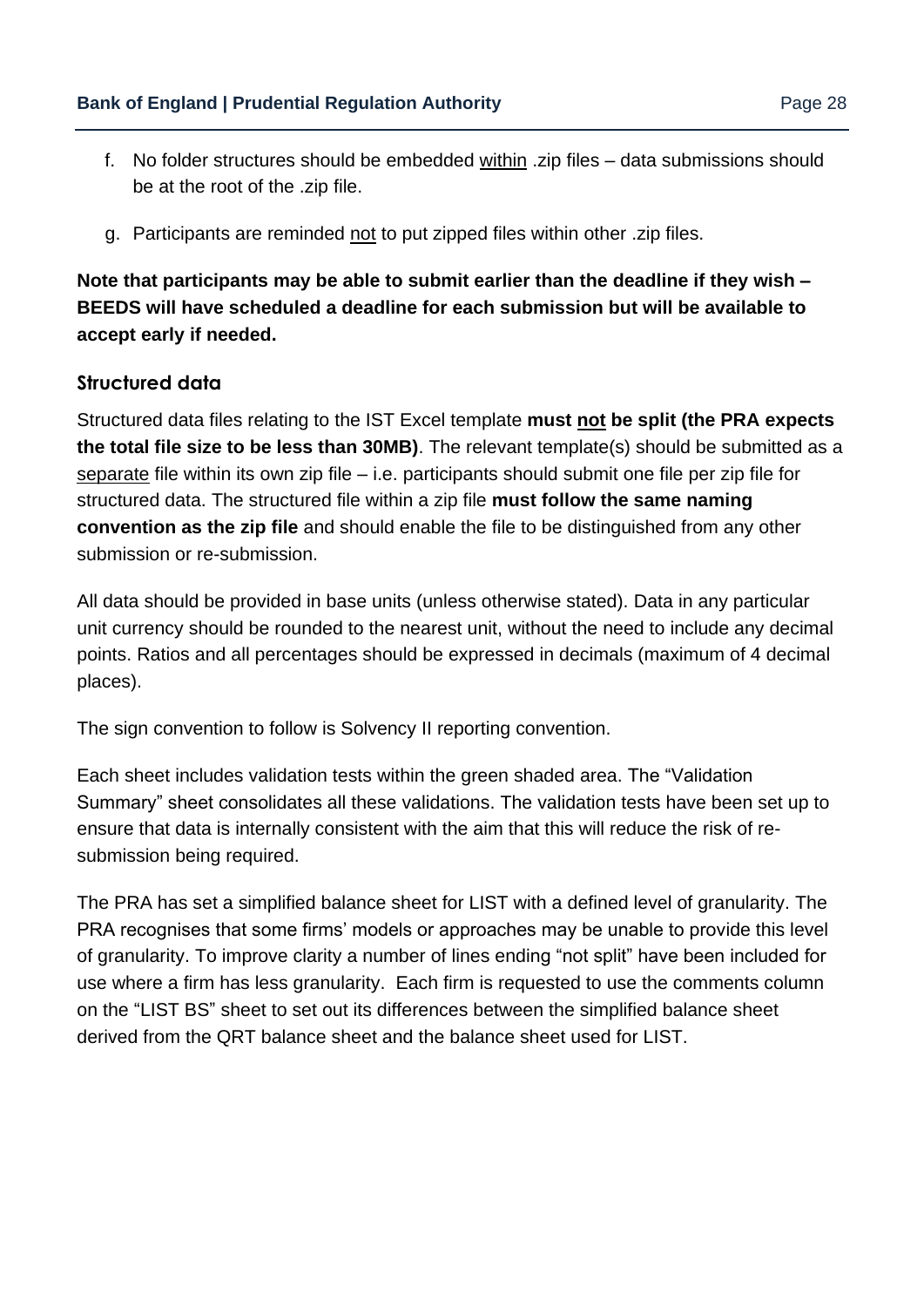#### **Unstructured data**

Unstructured data refers to either the information that participants are requested to provide in response to the questions in the RBP report, or any other unstructured documents (ie participants can choose the format, structure and number of these documents themselves) that participants proactively choose to submit to aid understanding of their structured submissions.

For the RBP report submissions, participants will receive schedules for the relevant returns within BEEDS.

For other unstructured IST documents that participants may choose to submit, participants should follow relevant steps in the **[BEEDS User Guide](https://www.bankofengland.co.uk/-/media/boe/files/statistics/data-collection/beeds/beeds-user-guide.pdf?la=en&hash=BFF62DB00CE9949E66173DC92716A5E816D4827B)** on how to create their own 'unscheduled' unstructured returns within BEEDS. For these 'unscheduled' unstructured returns created by participants, participants must add an 'effective date' of 31 December 2021 in BEEDS when creating them.

Firms are reminded that, if they wish to submit more than one unstructured submission with the same category code and the same effective date, then there are ten upload options within each unstructured submission. Additionally, if they then wish to submit additional files at a later point for the same code and same effective date as before, they should do this via requesting a resubmission in BEEDS (see Section **Resubmissions** below for more details).

If a firm wishes to submit more than one unstructured return, with different category codes but with the same effective date, it may receive an error message stating there is already a return with the same effective date. If this occurs, please see "Section 8 Manager Users" in the **[BEEDS User Guide](https://www.bankofengland.co.uk/-/media/boe/files/statistics/data-collection/beeds/beeds-user-guide.pdf?la=en&hash=BFF62DB00CE9949E66173DC92716A5E816D4827B)** [o](https://www.bankofengland.co.uk/statistics/data-collection/beeds)n how this can be resolved.

Acceptable formats **specifically for unstructured data files** are .XLSX, .DOCX, .PDF, .PPTX, .CSV and .TXT. If a firm needs to report in other formats, it should contact the PRA to discuss next steps.

The files within the .zip should **all relate to the same content code** and - whilst they do not need to follow specific naming conventions - they should have an understandable, distinguishable and descriptive name.

Until then, BEEDS will reject these submissions if they are submitted as structured returns.

#### **Data encryption**

The BEEDS portal is a secure interface through which participants will submit templates in a number of other exercises. Participants should refer to the information available via the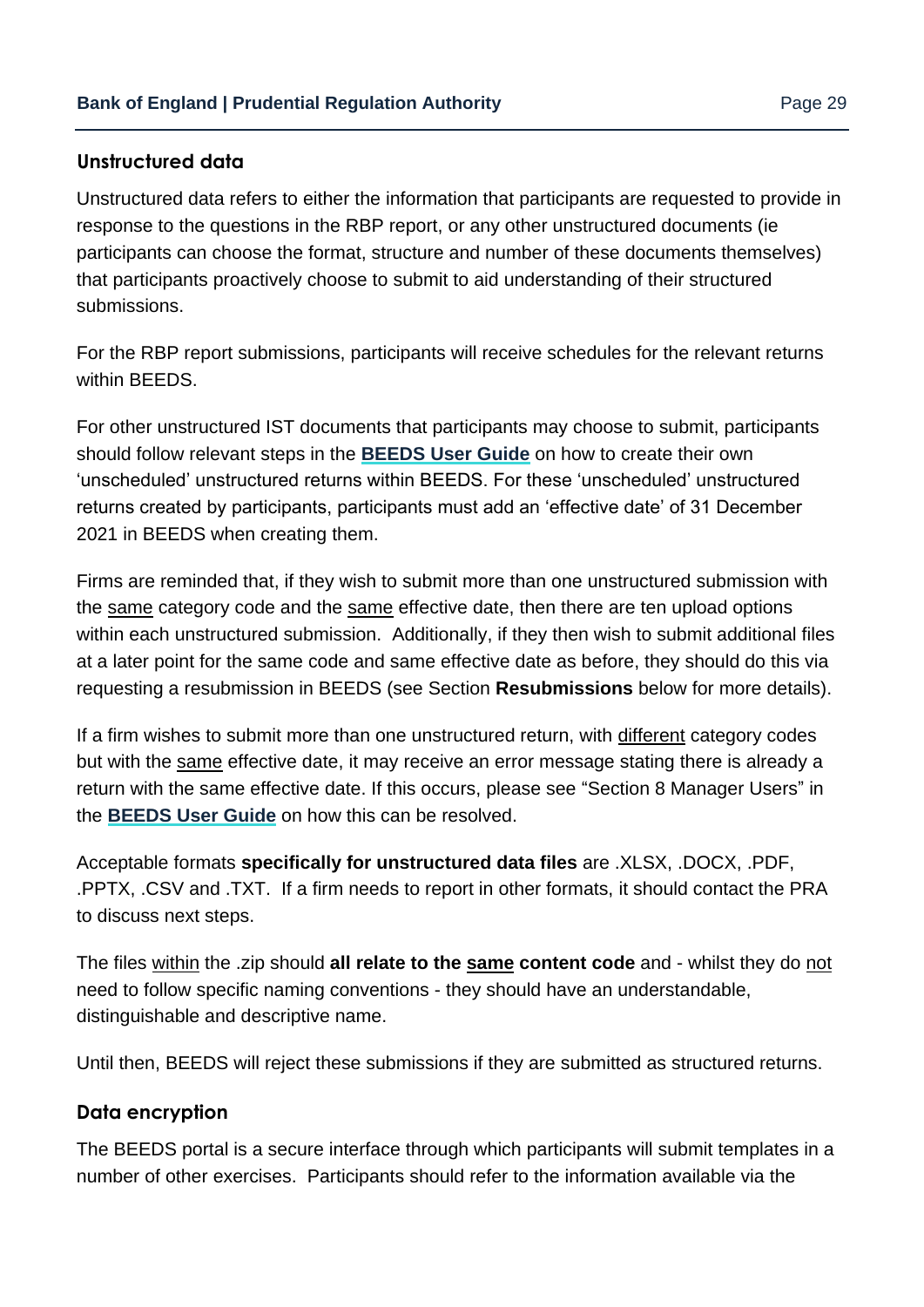[BEEDS User Guide](https://www.bankofengland.co.uk/statistics/data-collection/beeds) [\(](https://www.bankofengland.co.uk/statistics/data-collection/beeds)and associated links) for further guidance on this connection and associated processes (for example, usage of security questions).

#### **Resubmissions**

Participants must log on to BEEDS to request a resubmission of any information via the relevant functionality. As per the Submission ID noted above, the revision number in BEEDS should increase for every resubmission completed. Please see the **[BEEDS User Guide](https://www.bankofengland.co.uk/-/media/boe/files/statistics/data-collection/beeds/beeds-user-guide.pdf?la=en&hash=BFF62DB00CE9949E66173DC92716A5E816D4827B)** for further details on resubmissions.

When sending these resubmissions via BEEDS, the following guidance for participants remains:

- ensure that all templates still reconcile as expected after any changes made;
- submit only one final version of the template incorporating **all** changes; and
- ensure re-submitted data templates are accompanied by a supporting [unstructured] document to provide details of the changes made since the previous document; specify the reason for resubmission and data quality issues addressed (eg in response to IST Q&A log process).

The PRA will only process changes to data that it has requested – participants should therefore limit changes to those that have been requested by the PRA and clearly highlight them.

Firms are also reminded that, if they wish to submit more than one unstructured submission with the same category code and the same effective date, then there are ten upload options within each unstructured submission. Additionally, if they then wish to submit additional files at a later point for the same code and same effective date as before, they should do this by requesting a resubmission in BEEDS.

#### **Key Submission Header and other template guidance**

All firms must include both the legal **Firm name** and relevant **Firm Registered Number (FRN)** in the appropriately labelled cells in all submission headers. The **Firm name** should be exactly the same as the entry in the Firm Profile on BEEDS for the corresponding FRN.

Firms are asked:

• To **complete all tabs, as appropriate**, in the IST structured template(s). Systems tabs shall be hidden and will not require any actions from firms.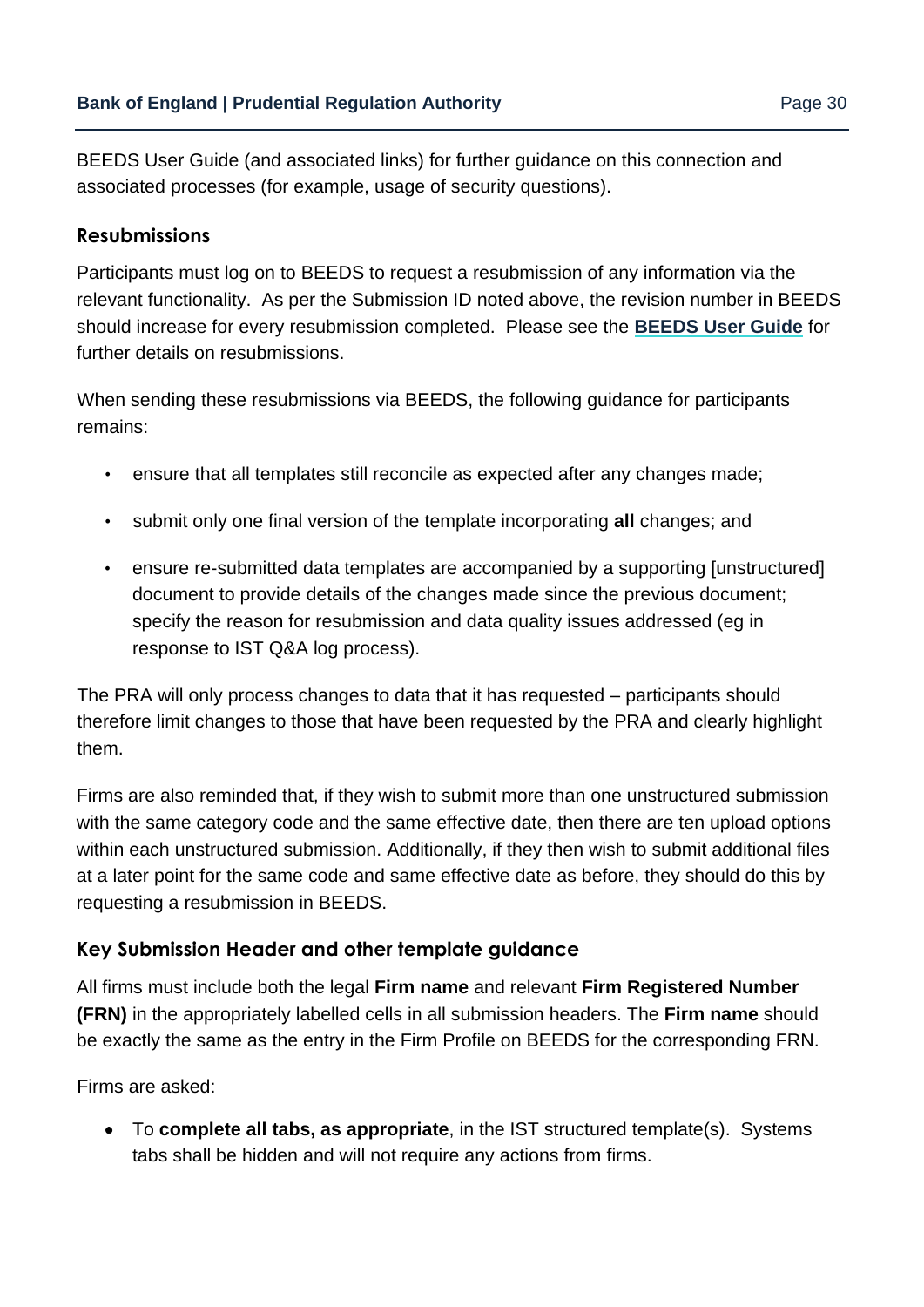- **It is vital that participants fill in this name** and **FRN information correctly for every submission.** Also, if participants amend their FRNs for any reason, they should inform their PRA Supervision contacts through the standard Q&A process.
- For the **Submission ID**, for the first submission please report 1, each subsequent resubmission should increase the Submission ID by 1 so that the Submission ID for the second submission would be 2 and so on.
- The **Reporting date** in the template will be the firm's reporting year end (31/12/2021 for most firms). This information will also be provided to the firms as part of their BEEDS schedule.
- The PRA **analysis period** in each template will be "Annual".
- Please ensure that the **Risk Type** in the submission header remains as per the template when it was published. Participants should not change this information.
- The **Submission content type, Submission period type, Version** or any of the **tab headers** should **not** be amended from what was provided in the templates when they were [published.](https://www.bankofengland.co.uk/stress-testing)
- In relation to **Worksheet names, Column names** and **Enumerations**, please do not replace or delete any of the Worksheet names from what was published. For example, please do not replace underscores " " in worksheet names with dashes "-" and do not amend the case of any letters in the Worksheet names (e.g. Submission header not Submission Header). Also, please do not change the spelling or order of any column names from the templates provided and do not add any columns or change the order of columns in the templates provided.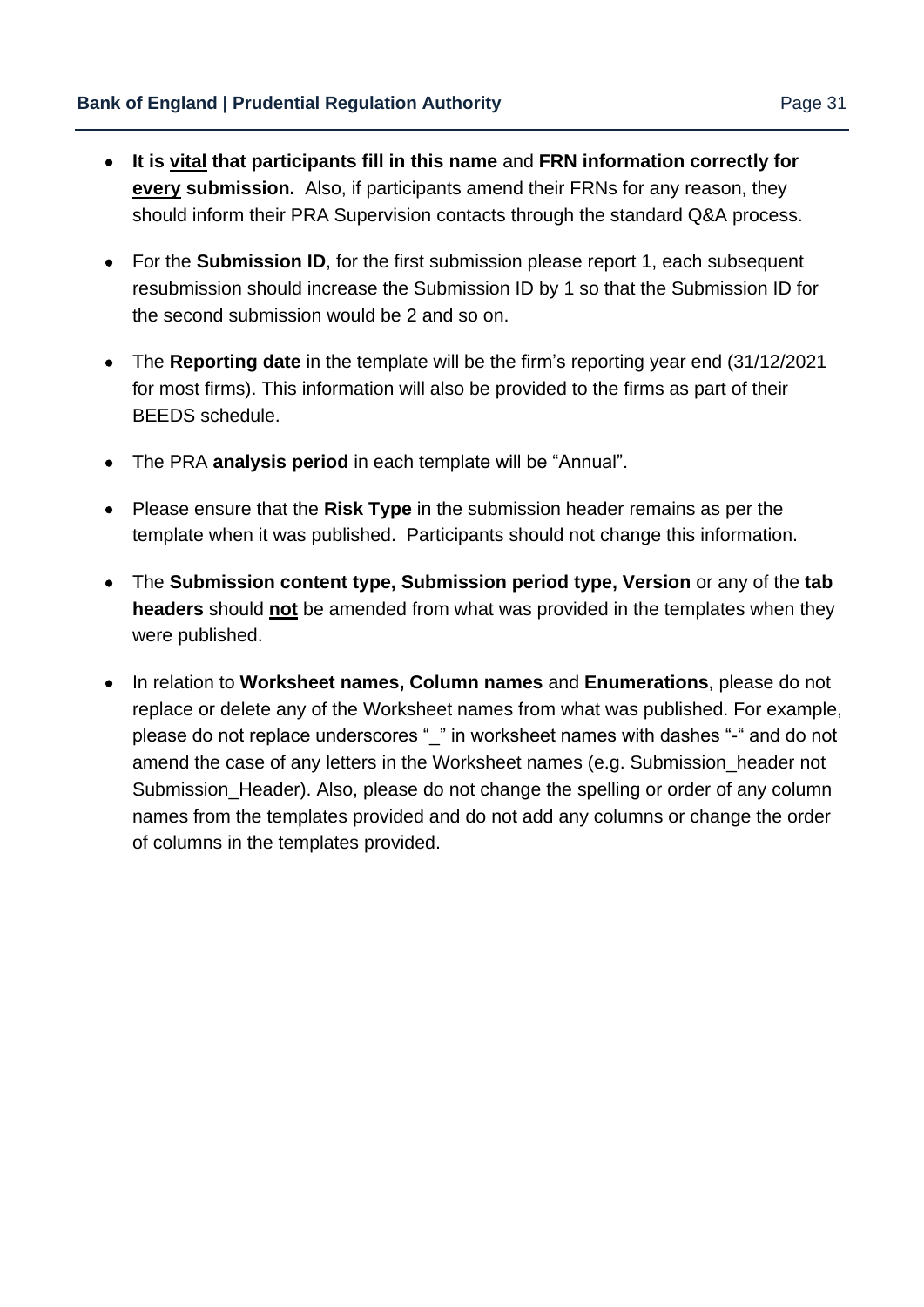# <span id="page-31-0"></span>**Annex 1 Q&A for life insurance participants including responses to firm feedback from the first and second request for technical input (life insurance)**

|    | <b>Questions / issue raised</b>                                                                   | <b>PRA response</b>                                                                                                                                                                                                                                                                                                                                                           |
|----|---------------------------------------------------------------------------------------------------|-------------------------------------------------------------------------------------------------------------------------------------------------------------------------------------------------------------------------------------------------------------------------------------------------------------------------------------------------------------------------------|
|    | <b>Scenario narrative</b>                                                                         |                                                                                                                                                                                                                                                                                                                                                                               |
| 1. | Can you provide a scenario<br>narrative for use with senior<br>management?                        | The LIST scenario executive summary is provided<br>in the updated 'LIST 2022 Scenario Specification,<br>Guidelines and Instructions' document.                                                                                                                                                                                                                                |
| 2. | Why are potential HM<br>Government and/or Bank of<br>England policy actions not<br>recognised?    | HM Government and Bank of England policy<br>actions are discretionary. Part of the third objective<br>for IST 2022 is to enhance the PRA's ability to<br>respond to future shocks; we consider that it would<br>be helpful for the scenario to exclude policy actions<br>in order to identify the scale of intervention that<br>might be necessary and keep open all options. |
| 3. | Will the results of this exercise<br>be used to inform the outcomes<br>of the Solvency II Review? | No, the results of the IST 2022 are not intended to<br>inform the Solvency II Review Project. The two are<br>separate and independent. IST 2022 will be carried<br>out on the basis of Solvency II as it applied at year<br>end 2021.                                                                                                                                         |
| 4. | What is the reason for using a<br>four-stage structure of the<br>scenario?                        | The four stages of the life scenario are modelled as<br>time zero stresses. The periods indicated for the<br>evolution of each stage are not roll-forward periods<br>for modelling but periods designed to guide the<br>assessment of appropriateness of management<br>actions.                                                                                               |
|    |                                                                                                   | The structure makes it possible to separate out the<br>impact of each stage's stress on a firm and the<br>impact of taking management actions in mitigation.<br>The restrictions on management actions at certain<br>stages will also help to ensure consistency in the<br>outputs from firms.                                                                                |
| 5. | Can you comment on how the<br>strength of property stress has<br>been set.                        | The calibration of the commercial and residential<br>property stresses within the scenario, similar to the<br>credit rating downgrade stress, take into account<br>time lag before the full extent of the stress<br>originating from an event is recognised. This<br>considers a period beyond one year.                                                                      |
| 6. | Why has the minimum EVT<br>deferment rate been updated<br>from Stage 2?                           | The minimum EVT deferment rate is normally<br>reviewed and potentially updated in March and<br>September. The PRA has discretion to update it<br>more frequently, for example in response to market<br>movements. Changing the minimum EVT<br>deferment rate reflects application of this discretion.                                                                         |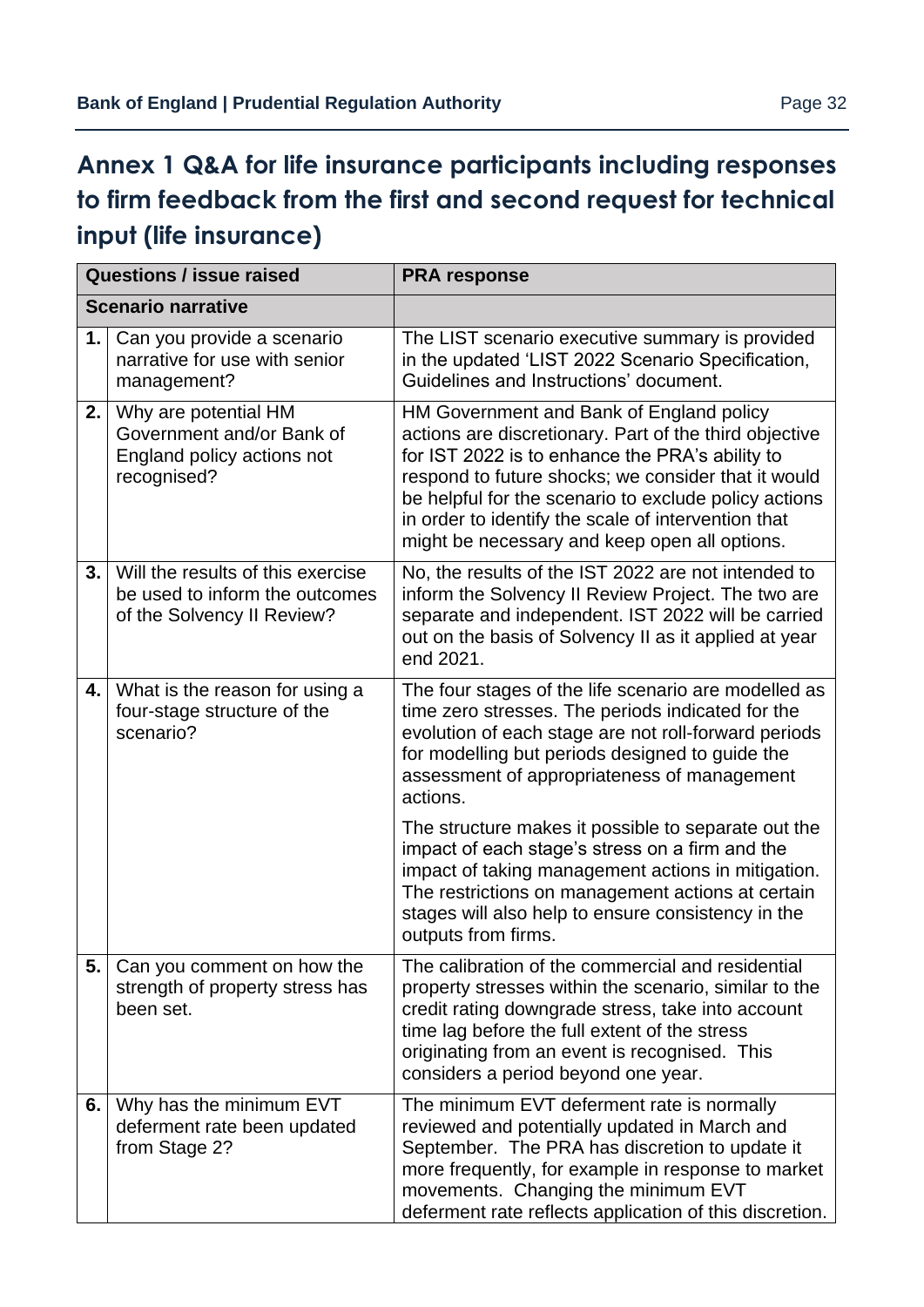|                  |                                                                                                                      | The minimum EVT deferment rate is required to be<br>strictly positive.                                                                                                                                                                                                                                                                                                                                                                                                                                                                |
|------------------|----------------------------------------------------------------------------------------------------------------------|---------------------------------------------------------------------------------------------------------------------------------------------------------------------------------------------------------------------------------------------------------------------------------------------------------------------------------------------------------------------------------------------------------------------------------------------------------------------------------------------------------------------------------------|
| $\overline{7}$ . | How will the PRA take into<br>account that firms have different<br>management action<br>capabilities?                | The PRA aims to ensure consistency of outputs<br>from firms by restricting certain management<br>actions that can be taken at each stage.<br>Differences in management action capabilities will<br>be picked up through the RBP report, which will<br>give firms the opportunity to set out management<br>actions that they have not recognised in their<br>outputs or other actions that they would take<br>beyond those permitted within the scenario, as well<br>as commentary on the impact that they expect<br>these would have. |
| 8.               | Could consideration be given to<br>whether any countercyclical<br>adjustments may be appropriate<br>in the scenario? | Part of the third objective for IST 2022 is to<br>enhance the PRA's ability to respond to future<br>shocks. Introducing new countercyclical<br>adjustments is an example of a potential future<br>policy action that might be considered<br>subsequently.                                                                                                                                                                                                                                                                             |
| 9.               | Are the major markets assumed<br>to be shut for a prolonged<br>period in the LIST scenario?                          | No. The reason for the LIST scenario stage<br>restrictions is to achieve consistency between firms<br>in the potential management actions recognised in<br>the results at each stage.                                                                                                                                                                                                                                                                                                                                                 |
|                  | 10 Why is external trading not<br>permitted in Stages 1 and 2?                                                       | The costs and losses from trading in disorderly<br>markets (Stages 1 and 2) is higher than orderly<br>trading (Stages 3 and 4).                                                                                                                                                                                                                                                                                                                                                                                                       |
|                  |                                                                                                                      | The trading restriction ensures consistency in the<br>stages where external trading management actions<br>are recognised and also results in lower costs and<br>losses from trading during the scenario. This is<br>consistent with the PRA's anticipation that firms<br>would seek to manage the volume and timing of<br>their external trades in order to avoid excessive<br>costs and losses, thereby improving their end of<br>scenario position (Stages 3 and 4).                                                                |
|                  | 11 Why in Stages 1 and 2 is no<br>trading in money market funds<br>and other cash-like assets<br>permitted?          | The intention in the liquidity stress is for firms to<br>identify whether they have sufficient amount and<br>quality of assets to satisfy collateral calls before<br>trading management actions. A money market<br>fund is not necessarily as liquid as cash. Firms<br>should explain in the RBP report their liquidity<br>resource management including, where relevant,<br>details of assets they hold and would plan to sell to<br>satisfy collateral calls.                                                                       |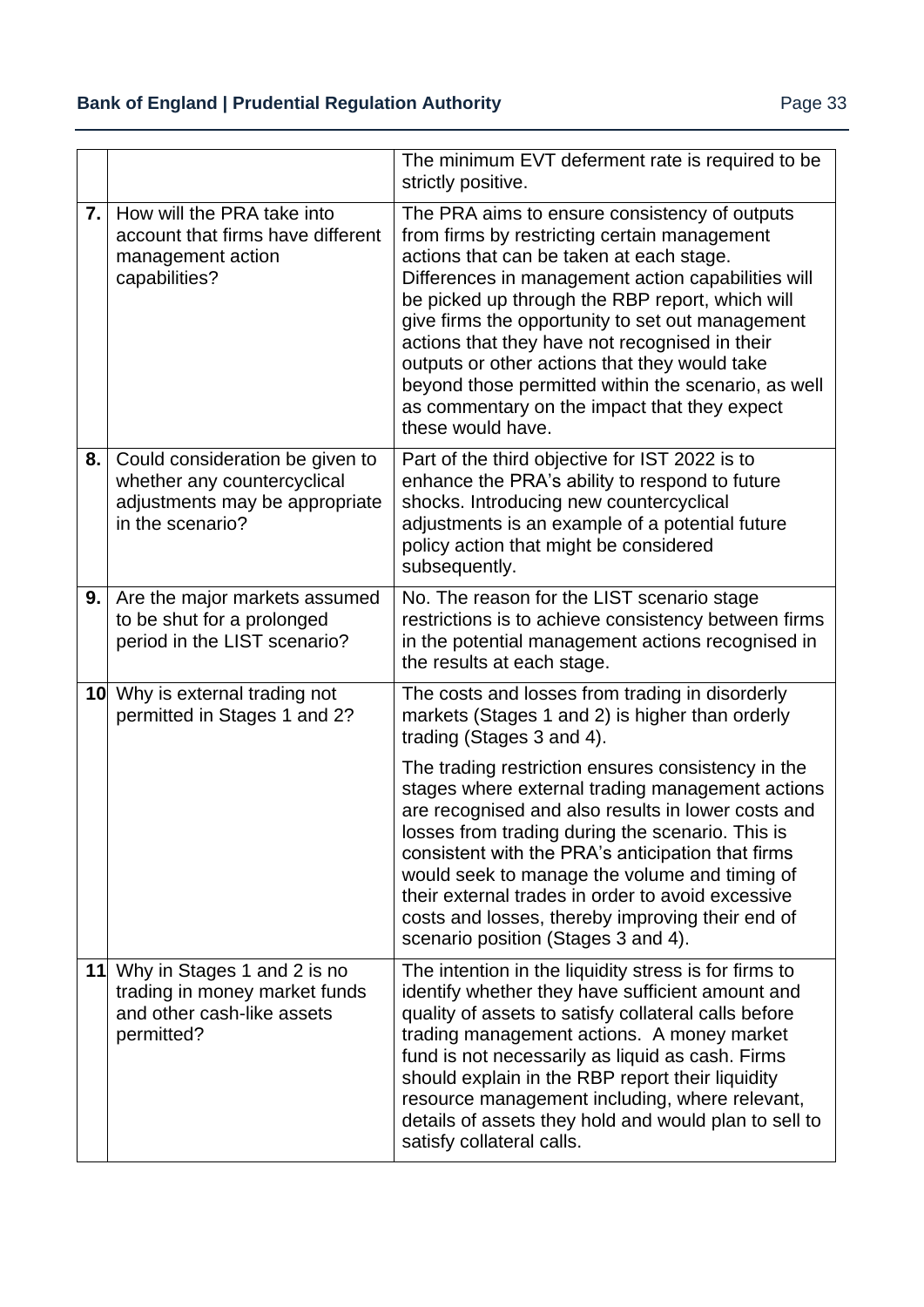|    |                                                                                                          | In Stages 1 and 2 firms may draw cash beyond any<br>pre-arranged liquidity facilities in order to allow<br>collateral calls to be satisfied.                                                                                                                                                                                                                                                                                          |
|----|----------------------------------------------------------------------------------------------------------|---------------------------------------------------------------------------------------------------------------------------------------------------------------------------------------------------------------------------------------------------------------------------------------------------------------------------------------------------------------------------------------------------------------------------------------|
|    | 12 Why cannot a firm assume that<br>it sells illiquid assets or puts in<br>place additional reinsurance? | The prices at which illiquid assets could be traded<br>in stress has greater uncertainty than more liquid<br>assets. There may be restricted availability of<br>reinsurance and uncertain cost in the stress. The<br>scenario is testing the resilience of firms without<br>assuming these management actions; this will also<br>achieve greater consistency of results between<br>firms.                                             |
|    | <b>13</b> What is the definition of orderly<br>and disorderly trading?                                   | An orderly market is any market in which supply<br>and demand are reasonably equal so that normal<br>trading can be undertaken without moving market<br>prices. A disorderly market is a characterisation of<br>market conditions whereby there is excessive<br>volatility at a time when there is no news materially<br>driving prices in a particular direction. The volatility<br>is often caused by supply and demand imbalances. |
|    | 14 Are all internal movements of<br>assets disallowed during the<br>scenario?                            | Firms can move assets into and out of their MA<br>portfolios following each of the stages of the<br>scenario. Restrictions will only apply on asset<br>movements into and out of a ring-fenced fund<br>(where an MA portfolio is not treated as a ring-<br>fenced fund in its own right).                                                                                                                                             |
|    | <b>15</b> Why are MA matching tests<br>required to be met from Stage<br>2?                               | The PRA's expectation is that firms would seek to<br>restore compliance with the MA matching tests as<br>soon as practical.                                                                                                                                                                                                                                                                                                           |
|    |                                                                                                          | The management actions permitted from Stage 2<br>are sufficient for firms to meet the MA matching<br>tests.                                                                                                                                                                                                                                                                                                                           |
|    |                                                                                                          | Requiring all firms to meet MA matching tests from<br>Stage 2 ensures there is consistency. This<br>approach avoids firms having to allow in their SCR<br>for the additional capital that would be required as<br>a result of the MA matching tests not being met in<br>the starting position for the SCR calculation.                                                                                                                |
|    | 16 Is PRA Test 2 required on the<br>MA as well as PRA Test 1 and<br>3?                                   | Yes, for scenario Stages 2 to 4, PRA tests 1, 2 and<br>3 are required to be satisfied. Firms may apply this<br>test proportionately reflecting how they manage<br>meeting this test in practice.                                                                                                                                                                                                                                      |
|    |                                                                                                          | Firms are not required to report the MA PRA tests<br>1, 2 and 3 statistics.                                                                                                                                                                                                                                                                                                                                                           |
| 17 | Why are different credit spread<br>stresses applied for the                                              | This is required for the correct calculation of the<br>cost of rebalancing the credit quality of a portfolio                                                                                                                                                                                                                                                                                                                          |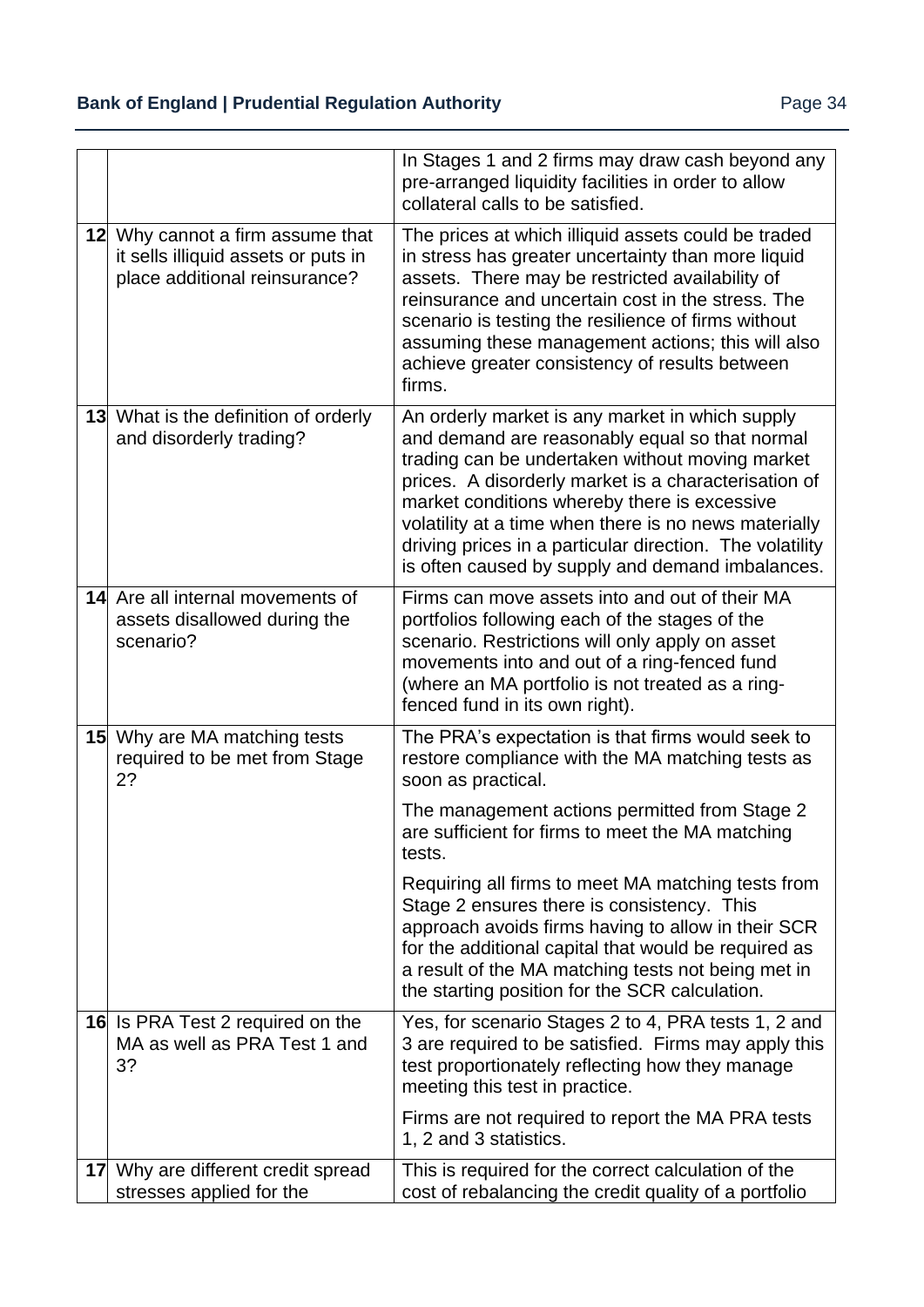| proportion of an asset<br>downgrading?                                                                                                                                                                           | and so that the BBB cliff impact is reflected in the<br>MA.                                                                                                                                                                                                                                                                                                                                |
|------------------------------------------------------------------------------------------------------------------------------------------------------------------------------------------------------------------|--------------------------------------------------------------------------------------------------------------------------------------------------------------------------------------------------------------------------------------------------------------------------------------------------------------------------------------------------------------------------------------------|
| <b>18</b> What is the rationale for not<br>stressing property volatilities?                                                                                                                                      | Typically individual firms have discretion on setting<br>property volatilities and when to make changes. As<br>some firms might not make a change, and for<br>consistency between firms and simplicity, no stress<br>is applied.                                                                                                                                                           |
| 19 Why is inflation not being<br>stressed?                                                                                                                                                                       | Implied inflation volatilities are subject to the<br>volatility stress.                                                                                                                                                                                                                                                                                                                    |
|                                                                                                                                                                                                                  | The PRA has taken into account the fact that<br>inflation-linked annuities held within an MA portfolio<br>have cash flow matching requirements. This<br>results in firms typically having a lower risk<br>sensitivity than for other risks stressed within LIST.                                                                                                                           |
|                                                                                                                                                                                                                  | If a severe short-term inflation shock were to be<br>applied then it would not be possible to apply a<br>level stress to nominal and real yield curves. We<br>have no evidence to suggest that a short-term<br>inflation shock would lead to a level shift in market<br>implied inflation curves.                                                                                          |
|                                                                                                                                                                                                                  | The same nominal and real yield curves shocks<br>have been applied for all currencies in order to<br>avoid introducing too much complexity into the<br>scenario. The nominal and real yield curves have a<br>level stress applied, which we believe should be<br>more practical to apply as a stress.                                                                                      |
| 20 Why does a firm not need to<br>assume for Stage 4 the assets<br>held after trading for Stage 3?                                                                                                               | The purpose of scenario Stages 3 and 4 is to allow<br>the longevity impact to be separated. Stages 3 and<br>4 can be seen as alternative ends after one year as<br>a single step after Stage 2. This approach avoids a<br>firm having to assume additional trading costs by<br>treating the longevity stress impact as sequential to<br>the market stress instead of simultaneous with it. |
| 21 An instantaneous longevity<br>shock would not be plausible.<br>The PRA could consider a<br>scenario such as a cure for<br>cancer for Stage 4.                                                                 | The longevity shock in Stage 4 represents a<br>stepped change to longevity improvement trend<br>rates, the type of which has occurred in the past in<br>response to a period of adverse experience. The<br>Stage 4 assumption is based on 3-5 years of<br>adverse longevity experience prior to the scenario.                                                                              |
| 22 In reality, firms would adjust<br>their longevity trend<br>assumptions rather than making<br>a percentage adjustment to<br>mortality tables as the PRA<br>proposes to do in its<br>specification for Stage 4. | We agree. The PRA is taking a practical approach<br>for consistency since firms specify their trend<br>assumptions in different ways. The adjustment to<br>mortality tables is intended to produce a similar<br>impact to a change to trend assumptions.                                                                                                                                   |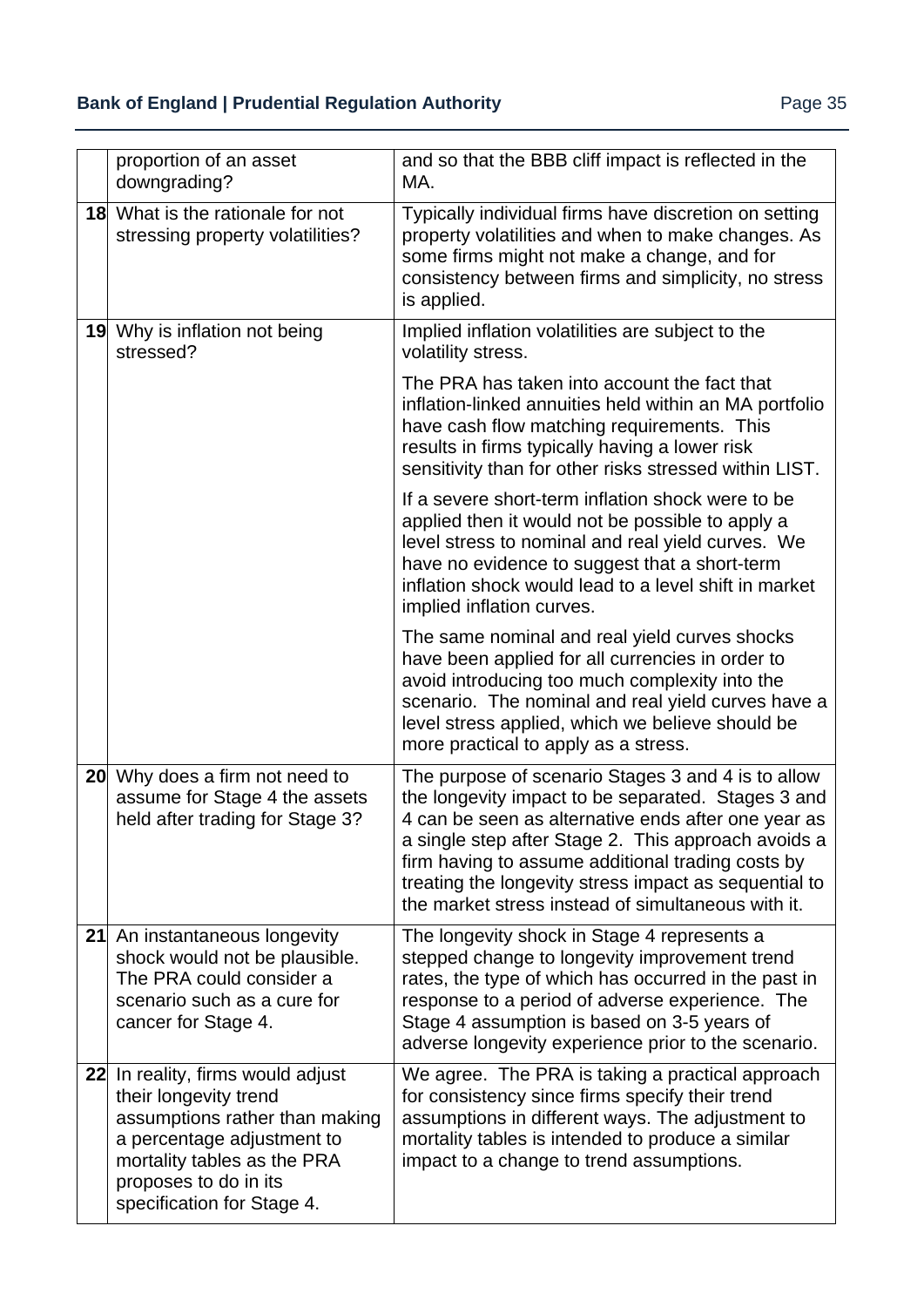| 23              | Why cannot firms change their<br>internal model longevity risk                                                                        | The longevity risk calibration remains unchanged<br>because:                                                                                                                                                                                                                                                                                                  |
|-----------------|---------------------------------------------------------------------------------------------------------------------------------------|---------------------------------------------------------------------------------------------------------------------------------------------------------------------------------------------------------------------------------------------------------------------------------------------------------------------------------------------------------------|
|                 | calibrations in Stage 4?                                                                                                              | there would otherwise be loss of consistency<br>$\overline{\phantom{0}}$<br>between firms;                                                                                                                                                                                                                                                                    |
|                 |                                                                                                                                       | the standard formula longevity stress would<br>$\overline{\phantom{0}}$<br>remain unchanged; and                                                                                                                                                                                                                                                              |
|                 |                                                                                                                                       | a management action of a change to the<br>$\blacksquare$<br>internal model longevity risk calibration is likely<br>to be a major model change so not<br>implementable within 12 months.                                                                                                                                                                       |
|                 | <b>Scenario application</b>                                                                                                           |                                                                                                                                                                                                                                                                                                                                                               |
|                 | 24 Is it reasonable to assume no<br>stress to any assumptions not<br>specifically covered in the<br>technical specification?          | Broadly yes. However, firms may need to make<br>additional assumptions related to the management<br>actions taken. For example, there may be costs<br>and losses associated with trading management<br>actions in Stages 3 and 4 of the scenario.                                                                                                             |
| 25 <sub>l</sub> | What is the definition of a<br>sovereign government<br>exposure?                                                                      | Sovereign government exposures include central<br>bank assets, government-guaranteed assets, and<br>relevant supranational exposures.                                                                                                                                                                                                                         |
|                 | 26 Can you confirm treatment of<br>sovereigns in the stress?                                                                          | The instructions have been updated and make<br>clear that no stress is applied to sovereign credit<br>ratings or credit spreads.                                                                                                                                                                                                                              |
| 27              | Do the interest rate and credit<br>spread stresses apply to all<br>currencies?                                                        | Yes. The PRA has provided SII technical<br>information for the nine relevant currencies.                                                                                                                                                                                                                                                                      |
|                 | 28 Can you confirm the treatment<br>of subsidiaries?                                                                                  | Firms should consider the nature of the subsidiary<br>and proportionality within the context of achieving<br>the overall quality standard. Firms can apply the<br>equity stress. However, equally a look-through<br>approach may be more appropriate, for example in<br>the case of a company only holding cash assets<br>and carrying out no other business. |
| 29              | Does the PRA intend to specify<br>normal volatility stresses in<br>addition to log-normal volatility<br>stresses?                     | The PRA has only specified a log-normal volatility<br>stress. Firms may use approximations to convert<br>this into an equivalent normal volatility stress.<br>Given the range of financial derivatives and<br>financial models used by firms it is not possible for<br>PRA to provide equivalent normal volatility stresses<br>covering all of these.         |
|                 | <b>30</b> Where relevant, do both assets<br>and liabilities need to be<br>revalued in response to the<br>inflation volatility stress? | Yes, within the context of meeting the overall<br>quality standard.                                                                                                                                                                                                                                                                                           |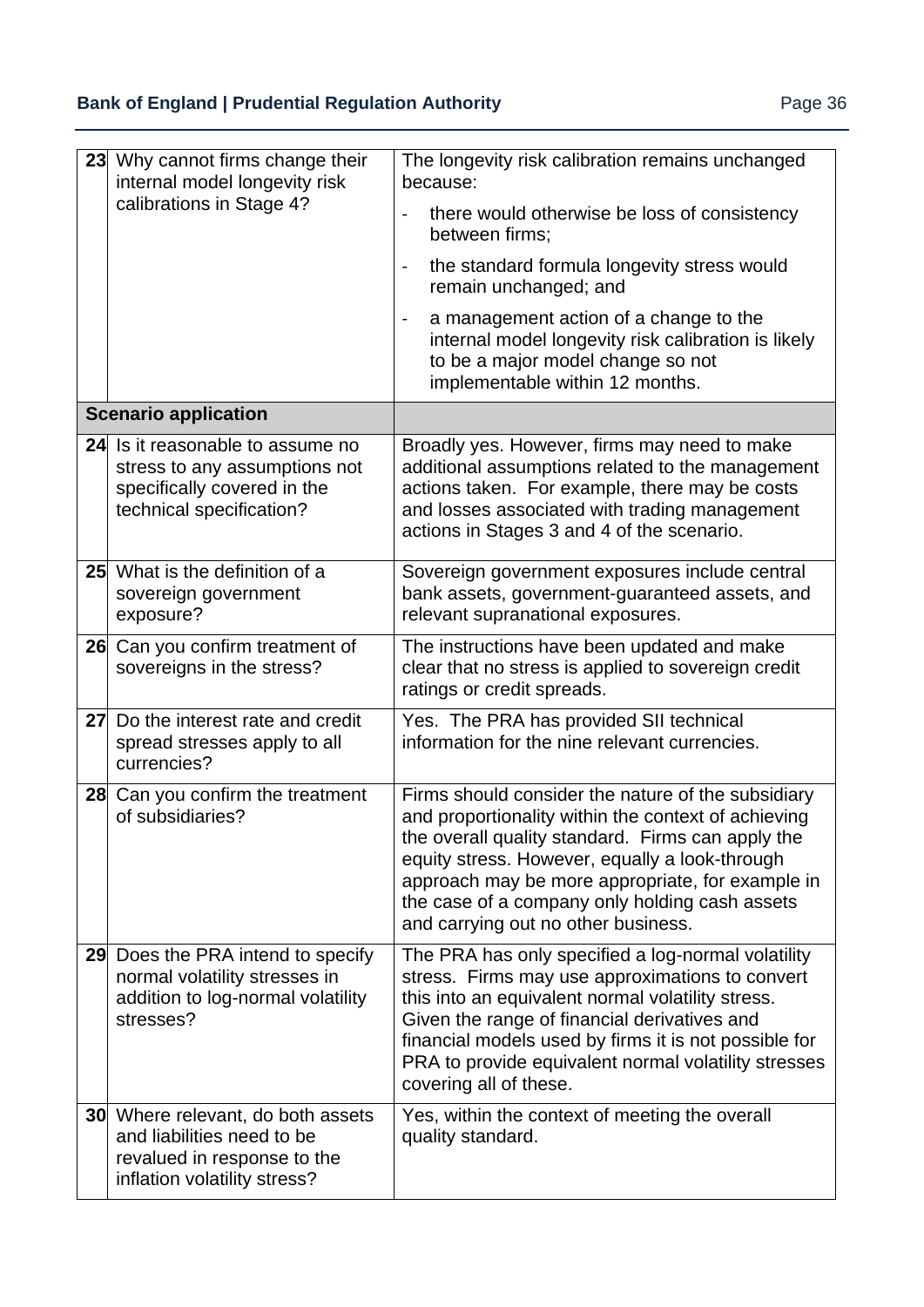## **Bank of England | Prudential Regulation Authority | Page 37 Page 37**

|    | 31 For commercial mortgages<br>would the rating downgrade<br>follow the bonds approach or be<br>driven by the property stress?                                      | Commercial mortgages should apply the corporate<br>and other non-sovereign downgrades stress. The<br>commercial property stress may also be relevant in<br>some firms' capital calculations.                                                                                                                                                                                                                                                                                                                                                                                                                                                                                                                                                               |
|----|---------------------------------------------------------------------------------------------------------------------------------------------------------------------|------------------------------------------------------------------------------------------------------------------------------------------------------------------------------------------------------------------------------------------------------------------------------------------------------------------------------------------------------------------------------------------------------------------------------------------------------------------------------------------------------------------------------------------------------------------------------------------------------------------------------------------------------------------------------------------------------------------------------------------------------------|
|    | 32 Does the longevity stress apply<br>to all lines of business (i.e.<br>protection as well) or only to<br>annuity products?                                         | The longevity stress specifically applies to annuities<br>where the payments are dependent on longevity.<br>Some protection products provide whole of life<br>annuity benefits, for example to dependants, where<br>the longevity stress is also applicable. Firms may<br>apply proportionality, subject to satisfying<br>themselves that the overall results standard is met.                                                                                                                                                                                                                                                                                                                                                                             |
|    | 33 Can a firm use proxy models or<br>other simplifications in carrying<br>out its calculations in order to<br>reduce the overall burden of the<br>exercise?         | The PRA expects that firms will submit results that<br>will go through the level of governance and quality<br>assurance that would be employed in reporting<br>other unaudited public or private external<br>disclosures, for example capital market forward-<br>looking financial statements or presentations on the<br>business model. For instance, proxy models could<br>be used for the exercise, but firms would need to<br>satisfy themselves and the SMF holder signing off<br>the results that the results are credible and<br>appropriate for the tail of the distribution being<br>considered. Use of simplifications may not be<br>appropriate if this would hamper the ability of the<br>firm to provide adequate insights in the RBP report. |
|    | 34 What approaches to the<br>recalculation of TMTP are<br>permitted?                                                                                                | The PRA has set an overall quality standard for the<br>results including the TMTP. Firms should set out<br>their approach to TMTP recalculation in the RBP<br>report.                                                                                                                                                                                                                                                                                                                                                                                                                                                                                                                                                                                      |
|    | <b>35</b> Do firms need to separately<br>identify and report each and<br>every collateralised counterparty<br>exposure? This would be highly<br>resource intensive. | Firms are requested to provide individual annuity<br>counterparty exposures as at year end 2021 for the<br>opening balance sheet and for scenario Stage 4.<br>For the liquidity resource assessment firms may<br>use simplifications including range estimates. A<br>firm should explain its approach in the RBP report.                                                                                                                                                                                                                                                                                                                                                                                                                                   |
|    | 36 What management actions can<br>be assumed for with-profits<br>business?                                                                                          | The restrictions on management actions set out<br>apply between the stress and the re-calculation of<br>the balance sheet. For example in Stages 1 and 2<br>firms cannot assume that they buy or sell assets<br>before recalculating the liability. The LIST<br>management action restrictions do not apply to<br>future management actions within a firm's liability<br>calculations.                                                                                                                                                                                                                                                                                                                                                                     |
| 37 | Can a firm assume<br>management actions that are<br>part of its approved internal                                                                                   | Yes, a firm can take into account those<br>management actions that have been agreed as<br>part of its approved internal model.                                                                                                                                                                                                                                                                                                                                                                                                                                                                                                                                                                                                                             |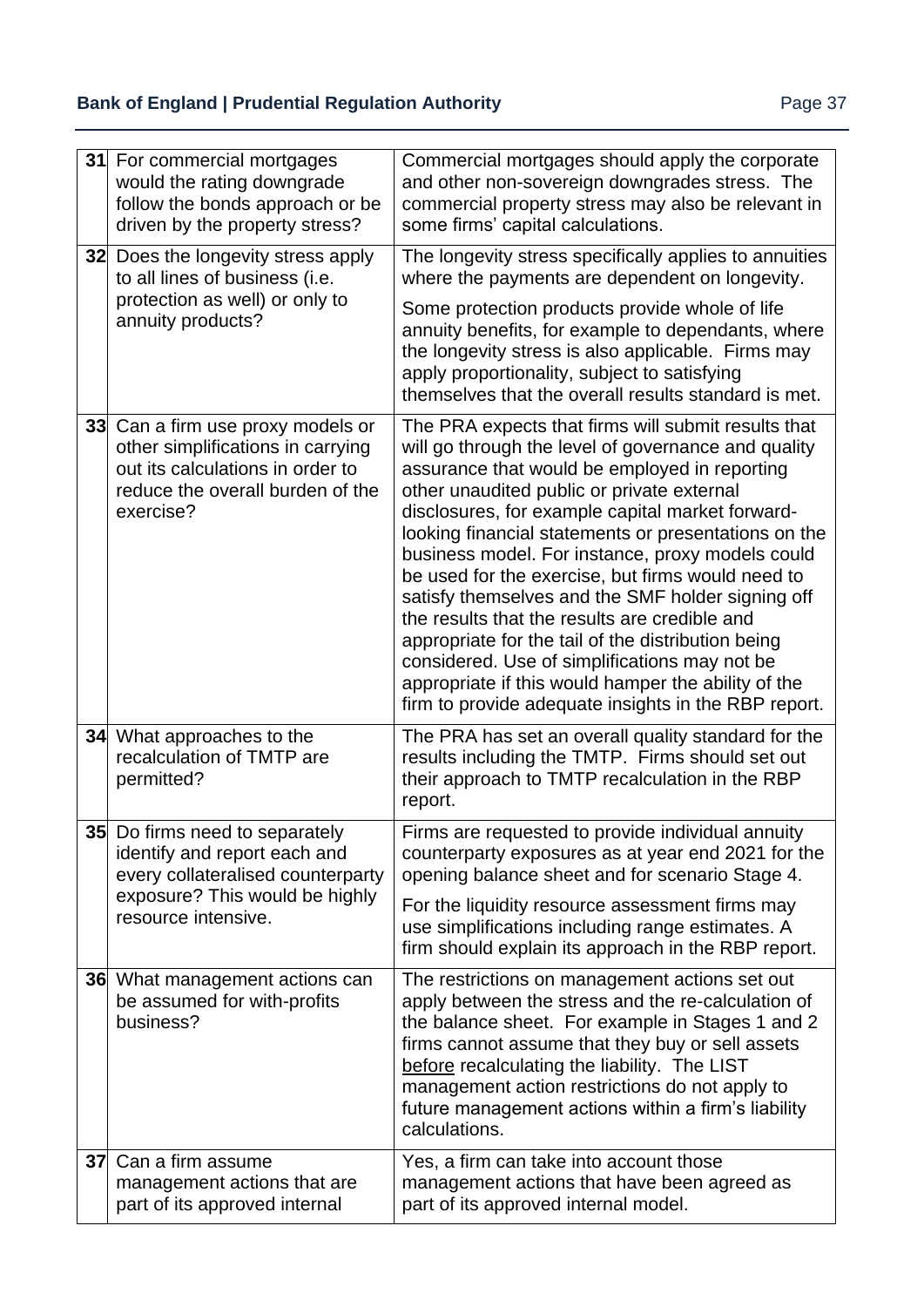| model for the calculation of<br>SCR?                                                                                                                                                                                                                     |                                                                                                                                                                                                                                                                                                                                                                                           |
|----------------------------------------------------------------------------------------------------------------------------------------------------------------------------------------------------------------------------------------------------------|-------------------------------------------------------------------------------------------------------------------------------------------------------------------------------------------------------------------------------------------------------------------------------------------------------------------------------------------------------------------------------------------|
| <b>38</b> Can a firm use the additional<br>liquidity facilities specified to put<br>cash into the MA portfolio for<br>Stages 1 and 2 rather remove<br>liabilities?                                                                                       | Yes it can. However, it should explain why this was<br>necessary and consistent with its risk management<br>of the MA portfolio. If a firm assumes drawing on<br>additional liquidity facilities beyond the firm's own<br>current facility then it should explain why it was<br>necessary.                                                                                                |
| 39 What actions is a firm allowed to<br>take in order to continue to meet<br>MA tests during the stress<br>scenario? Allowing the MA to<br>vary and absorb the entire<br>stress impact without balance<br>sheet implications does not<br>seem plausible. | The detailed instructions set out a range of<br>management actions permitted that limit the<br>likelihood that liabilities would need to be removed<br>from an MA portfolio. An aim of the scenario is to<br>identify the resilience of firms' solvency and MA<br>portfolios with the permitted management actions,<br>and also the extent that firms would need to use<br>those actions. |
|                                                                                                                                                                                                                                                          | Firms should outline the permitted management<br>actions that they have assumed would be taken in<br>the RBP report. They should also outline additional<br>management actions beyond those permitted that<br>they would consider taking.                                                                                                                                                 |
| 40 Will the PRA provide guidance<br>on the Solvency II balance<br>sheet valuation of ERMs in<br>stress?                                                                                                                                                  | No. The PRA expects a firm to use the valuation<br>approach that it has agreed with its auditors for<br>IFRS purposes and apply this for the scenario<br>stresses.                                                                                                                                                                                                                        |
|                                                                                                                                                                                                                                                          | The firm should provide a summary of its valuation<br>approach and key assumptions that it has applied<br>for each scenario stage together with the ERM<br>valuation shock applied.                                                                                                                                                                                                       |
| 41 What credit spread stresses<br>apply to ERM securitisations?                                                                                                                                                                                          | The same credit spread stresses apply for ERM<br>securitisations as for other assets.                                                                                                                                                                                                                                                                                                     |
| For example, what credit spread<br>stress applies for a downgrade<br>from AAA to A?                                                                                                                                                                      | For Stages 2 to 4 an asset that has been<br>downgraded from AAA to A would apply the AAA<br>downgraded asset stress of +145bps plus the<br>difference between the AA downgraded asset<br>stress of +230bps and the AA non-downgraded<br>asset stress of +130bps giving a total stress of<br>+245bps. For other downgrades a similar<br>approach should be applied.                        |
| <b>Quantitative reporting templates</b>                                                                                                                                                                                                                  |                                                                                                                                                                                                                                                                                                                                                                                           |
| 42 Are firms required to provide the<br>full granularity set out for the<br>LIST balance sheet?                                                                                                                                                          | The LIST balance sheet has been updated with<br>additional rows added to accommodate entries<br>where, for example, there is less granularity<br>available in firms' asset data for the stresses.                                                                                                                                                                                         |

 $\overline{a}$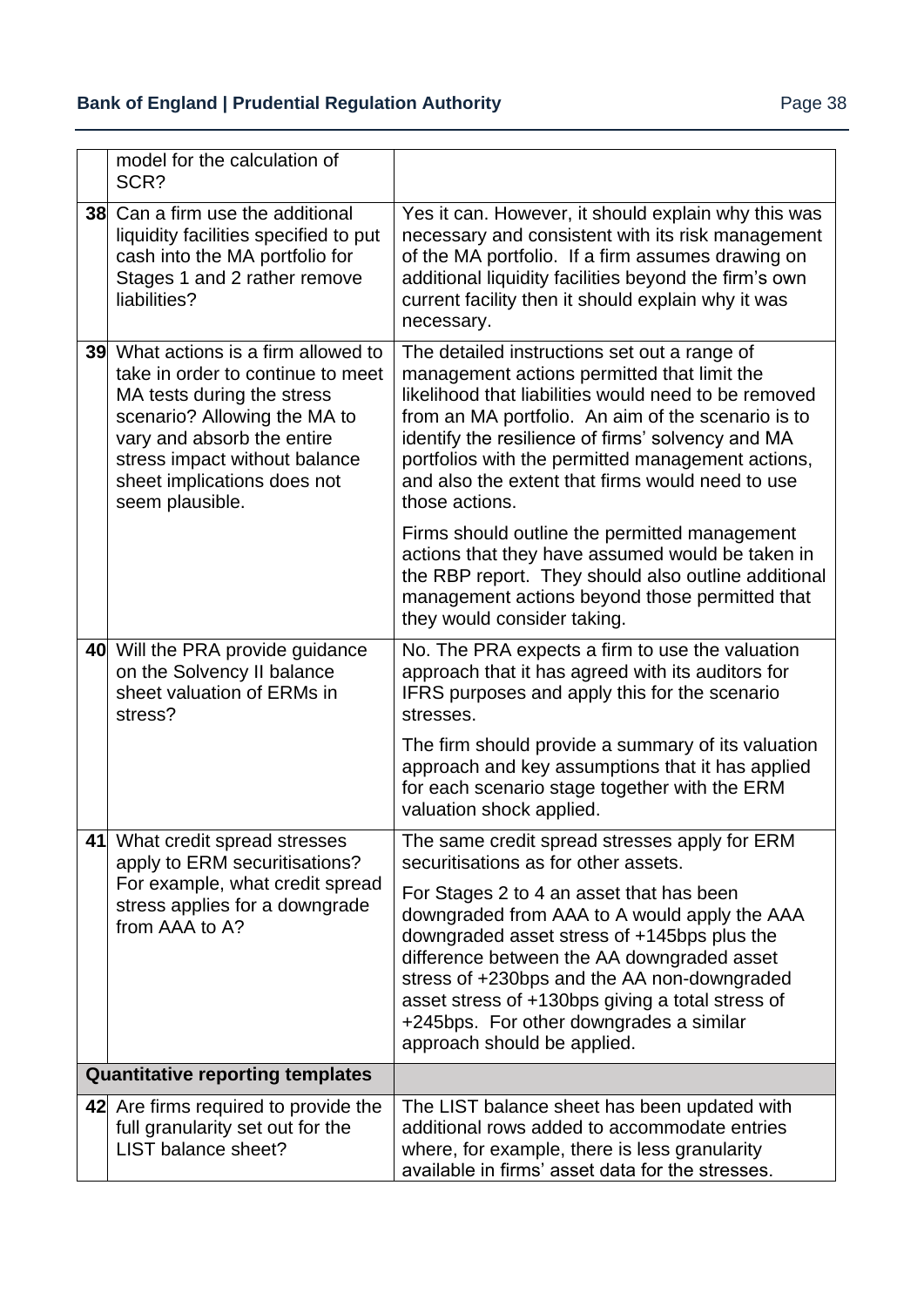## **Bank of England | Prudential Regulation Authority** Page 39

|                                                   |                                                                                                                                                                                      | Firms are requested to add comments to explain<br>their simplifications.                                                                                                                                                                                                                                      |
|---------------------------------------------------|--------------------------------------------------------------------------------------------------------------------------------------------------------------------------------------|---------------------------------------------------------------------------------------------------------------------------------------------------------------------------------------------------------------------------------------------------------------------------------------------------------------|
|                                                   | 43 Is an MA portfolio a ring-fenced<br>fund in its own right for the<br>quantitative reporting?                                                                                      | No.                                                                                                                                                                                                                                                                                                           |
| <b>Results and basis of preparation</b><br>report |                                                                                                                                                                                      |                                                                                                                                                                                                                                                                                                               |
|                                                   | 44 What will be the format of the<br>RBP report?                                                                                                                                     | Firms should adopt the structure requested in our<br>document setting out the requirements for the RBP<br>report.                                                                                                                                                                                             |
|                                                   | 45 Will a firm have the chance to<br>run its RBP report past the PRA<br>towards the end of the<br>submission window in order to<br>check whether it meets the<br>PRA's expectations? | No. The PRA will not review RBP reports before<br>submission. However, dialogue channels will<br>remain open during the period before and during<br>the submission window in order to discuss any<br>queries.                                                                                                 |
|                                                   | 46 What is the reason for the RBP<br>report requirement?                                                                                                                             | The RBP report is an essential component of LIST<br>2022, requiring firms to explain their results and the<br>basis of preparation to complement the quantitative<br>results. A firm's RBP report may cross-reference<br>other existing documents where appropriate and<br>include them with the submission.  |
|                                                   |                                                                                                                                                                                      | The RBP report instructions include guidance on<br>the expected maximum length of response to each<br>part.                                                                                                                                                                                                   |
|                                                   | 47 What stressed capital risk<br>appetite position (for example<br>RAG rating) should firms<br>provide?                                                                              | The PRA has updated the wording to no longer<br>refer to risk capital status. A firm is requested to<br>provide the stressed capital risk appetite position<br>(for example RAG rating) based on the metric(s)<br>that the firm uses in its business.                                                         |
|                                                   | 48 Are firms required to quantify<br>the impact of each management<br>action recognised?                                                                                             | The PRA does not require quantitative point<br>estimates for each management action. Firms are<br>requested to set out any material management<br>actions recognised and provide commentary on the<br>extent of the impact. Firms should provide an<br>outline of further management actions beyond<br>these. |
|                                                   | 49 What information is the PRA<br>wanting to capture in the<br>liquidity assessment? It is<br>unclear what uncertainty and<br>range of estimates is being                            | The liquidity risk assessment will support the PRA's<br>supervisory work to understand firms' liquidity risk<br>exposure, liquidity facilities and liquidity risk<br>management.<br>The PRA wants an assessment of whether a firm                                                                             |
|                                                   | requested.                                                                                                                                                                           | can meet collateral calls in Stages 1 in 2 without<br>trading assets including liquidity funds.                                                                                                                                                                                                               |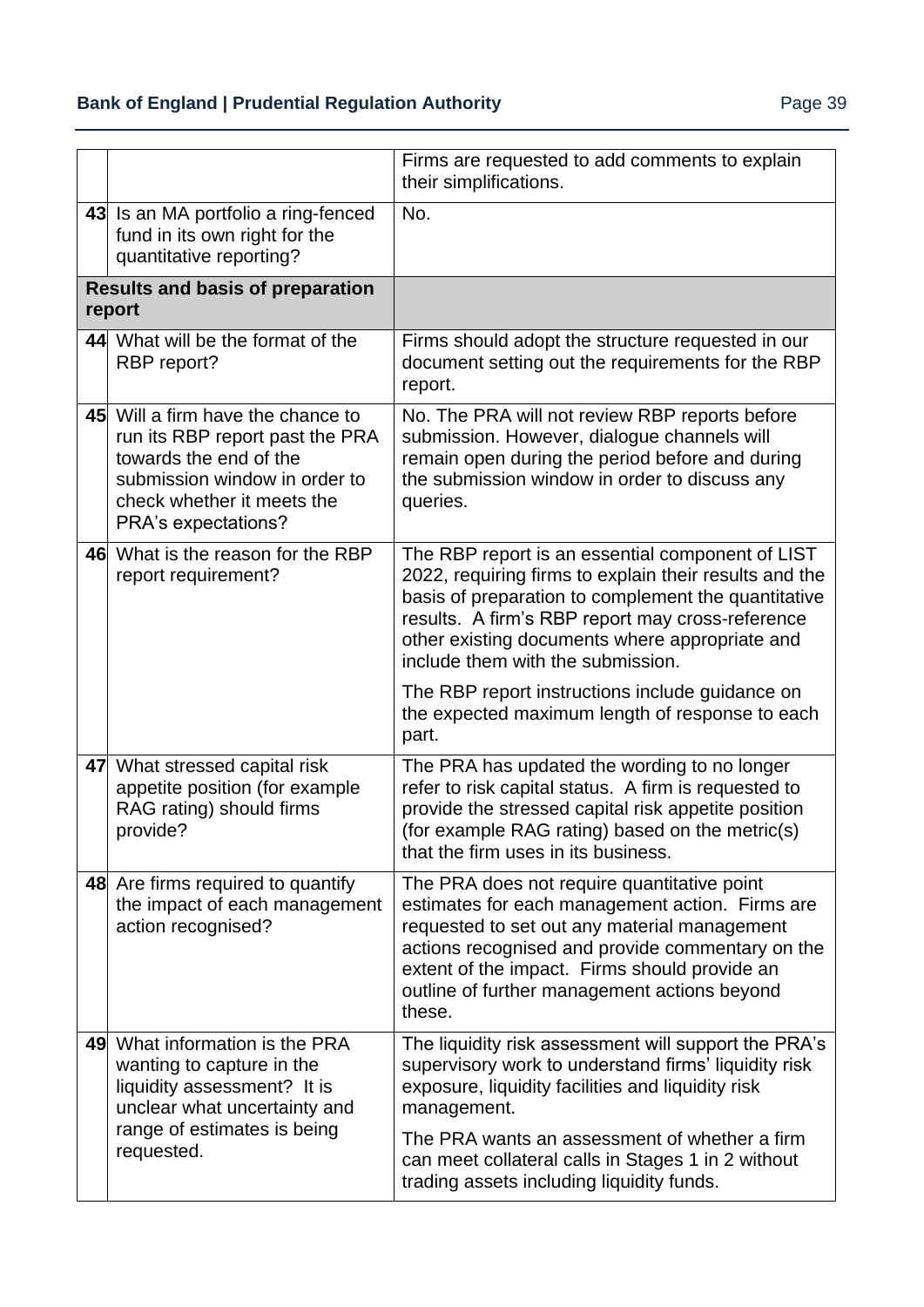|    |                                                                                                                              | Firm are to assess whether collateral calls can be<br>met by drawing cash from pre-arranged liquidity<br>facilities; if so a range estimate is requested along<br>with details of those facilities.                                                                                                                                                                                                                                                                                                                                                                                                                                                                                                                      |
|----|------------------------------------------------------------------------------------------------------------------------------|--------------------------------------------------------------------------------------------------------------------------------------------------------------------------------------------------------------------------------------------------------------------------------------------------------------------------------------------------------------------------------------------------------------------------------------------------------------------------------------------------------------------------------------------------------------------------------------------------------------------------------------------------------------------------------------------------------------------------|
|    |                                                                                                                              | If further cash would be required beyond pre-<br>arranged liquidity facilities then a range estimate<br>should be provided for this further need. Firms<br>should explain their choice of range estimate width,<br>for example by relating this to the additional effort<br>that would be required to reduce the range.                                                                                                                                                                                                                                                                                                                                                                                                  |
|    | 50 Why are firms required to<br>assess their liquidity position<br>and quality of assets available<br>for collateralisation? | The scenario is looking to identify whether firms<br>would need to trade assets or call on their liquidity<br>facilities in stress in order to satisfy their<br>collateralisation requirements. The scenario is<br>providing an assessment relative to PRA's<br>Fundamental Rule 4, which requires a firm at all<br>times to maintain adequate financial resources.                                                                                                                                                                                                                                                                                                                                                      |
| 51 | What does a firm do if it does<br>not have adequate assets<br>required to meet a<br>collateralisation call?                  | A firm should identify this issue and provide an<br>analysis of the shortfall and identify the<br>management actions that it generally aims to take<br>in the RBP report. A firm should assume for the<br>purposes of the stress that the contractual<br>collateralisation requirements can, if necessary, be<br>met for Stages 1 and 2 by calling on additional<br>liquidity facilities beyond the firm's own current<br>facility if its own is insufficient. For Stages 3 and 4<br>a firm should reflect the management actions that it<br>would plan to take within 12 months of the initial<br>market shock and as a minimum trade assets so<br>that it at most calls only on its own current liquidity<br>facility. |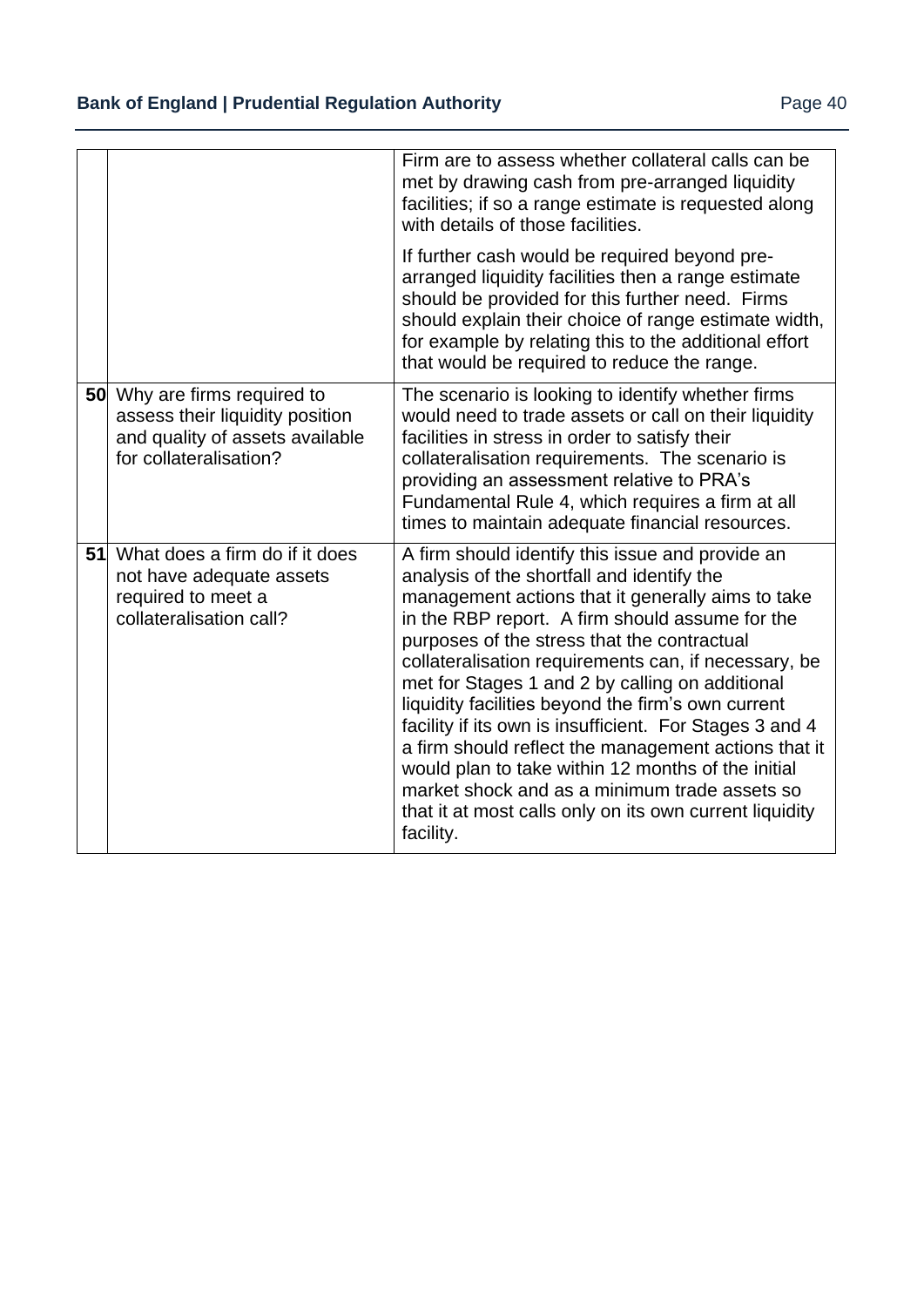# <span id="page-40-0"></span>**Annex 2 Institutions invited to take part**

#### **Large UK life insurers**

- Aviva International Insurance Limited
- Aviva Life & Pensions UK Limited
- Canada Life Limited
- Just Retirement Limited
- Legal & General Assurance Society Limited
- Liverpool Victoria Financial Services Limited
- The National Farmers Union Mutual Insurance Society Limited
- Partnership Life Assurance Company Limited
- Pension Insurance Corporation plc
- Phoenix Life Assurance Limited
- Phoenix Life Limited
- The Prudential Assurance Company Limited
- ReAssure Limited
- Rothesay Life plc
- The Royal London Mutual Insurance Society Limited
- Scottish Widows Limited
- Standard Life Assurance Limited